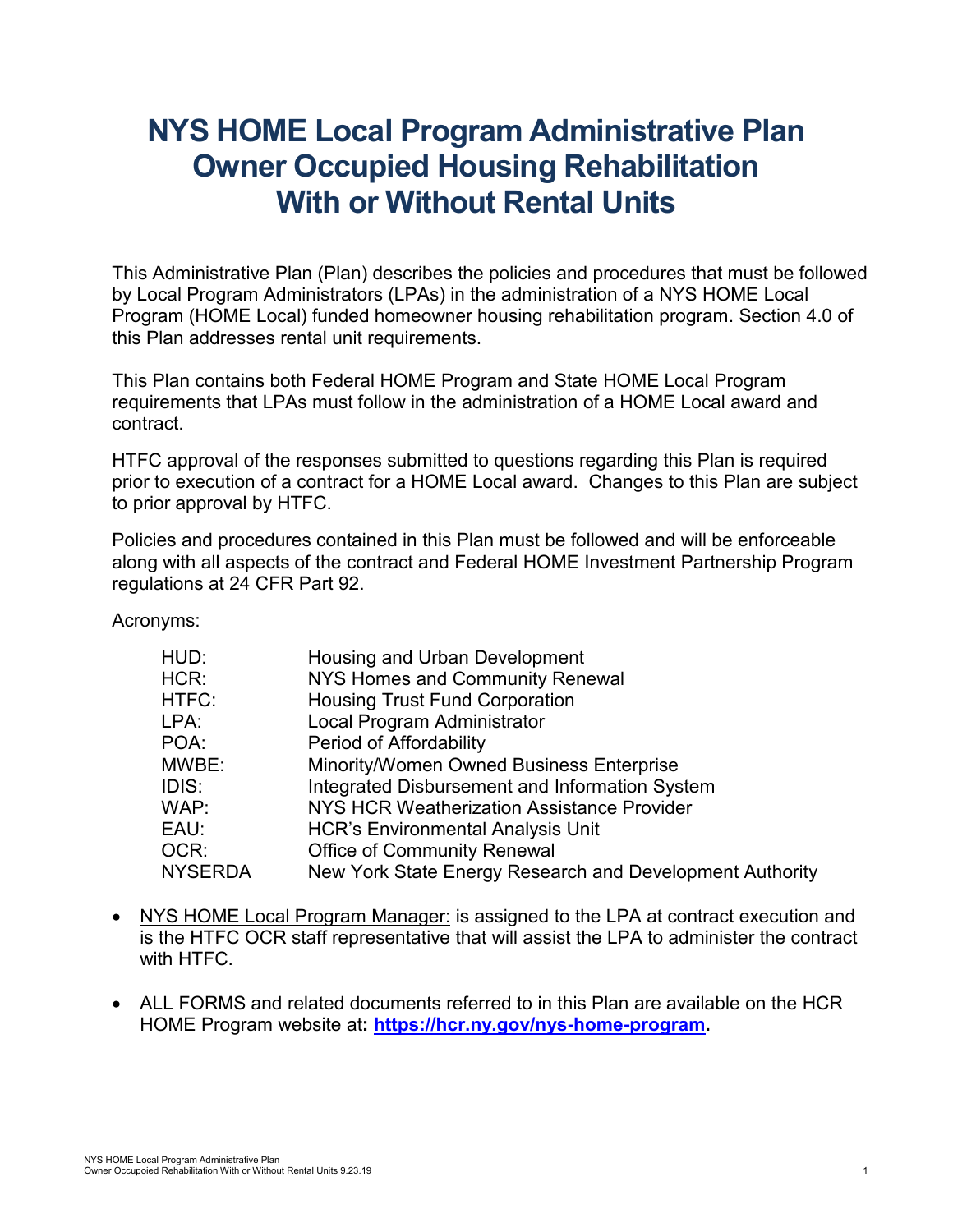#### **Contents**

| $\mathbf{1}$ |        |                                                                      |  |
|--------------|--------|----------------------------------------------------------------------|--|
|              | 1.1    |                                                                      |  |
|              | 1.1.1  |                                                                      |  |
|              | 1.1.2  |                                                                      |  |
|              | 1.1.3  |                                                                      |  |
|              | 1.1.4  |                                                                      |  |
|              | 1.1.5  |                                                                      |  |
|              | 1.2    |                                                                      |  |
|              | 1.2.1  |                                                                      |  |
|              | 1.2.2  |                                                                      |  |
|              | 1.3    |                                                                      |  |
|              | 1.4    |                                                                      |  |
|              | 1.4.1  |                                                                      |  |
|              | 1.4.2  |                                                                      |  |
|              | 1.5    |                                                                      |  |
|              | 1.6    |                                                                      |  |
|              | 1.7    |                                                                      |  |
|              | 1.7.1  |                                                                      |  |
|              | 1.7.2  |                                                                      |  |
|              | 1.7.3  |                                                                      |  |
|              | 1.8    |                                                                      |  |
|              | 1.8.1  |                                                                      |  |
|              | 1.8.2  |                                                                      |  |
|              | 1.8.3  |                                                                      |  |
|              | 1.9    |                                                                      |  |
|              | 1.10   |                                                                      |  |
|              | 1.10.1 | LPA Homeowner Housing Rehabilitation With or Without Rental Units 17 |  |
|              |        |                                                                      |  |
|              | 1.10.2 | LPA Homeowner Housing Rehabilitation With or Without Rental Units 18 |  |
|              |        |                                                                      |  |
| 2            |        |                                                                      |  |
|              | 2.1    |                                                                      |  |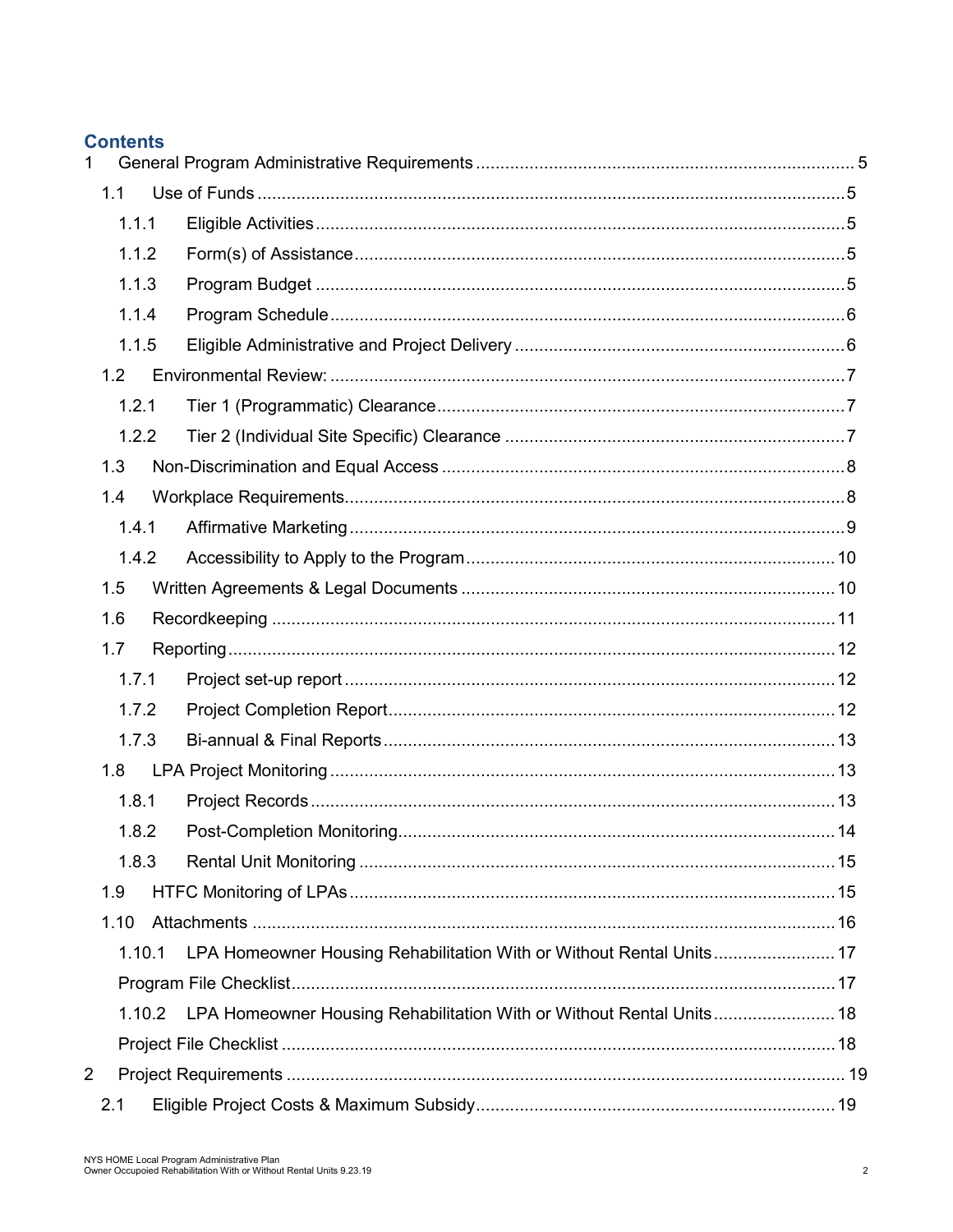| 2.2   |        |  |
|-------|--------|--|
|       | 2.2.1  |  |
| 2.3   |        |  |
|       | 2.3.1  |  |
|       | 2.3.2  |  |
|       | 2.3.3  |  |
|       | 2.3.4  |  |
|       | 2.3.5  |  |
|       | 2.3.6  |  |
|       | 2.3.7  |  |
|       | 2.3.8  |  |
|       | 2.3.9  |  |
| 2.4   |        |  |
|       | 2.4.1  |  |
|       | 2.4.2  |  |
| 2.5   |        |  |
|       | 2.5.1  |  |
|       | 2.5.2  |  |
|       | 2.5.3  |  |
| 2.6   |        |  |
| 2.7   |        |  |
| 2.7.1 |        |  |
|       | 2.7.2  |  |
|       | 2.7.3  |  |
| 2.8   |        |  |
| 2.9   |        |  |
| 2.10  |        |  |
| 2.11  |        |  |
| 2.12  |        |  |
|       | 2.12.1 |  |
| 2.13  |        |  |
|       | 2.13.1 |  |
|       | 2.13.2 |  |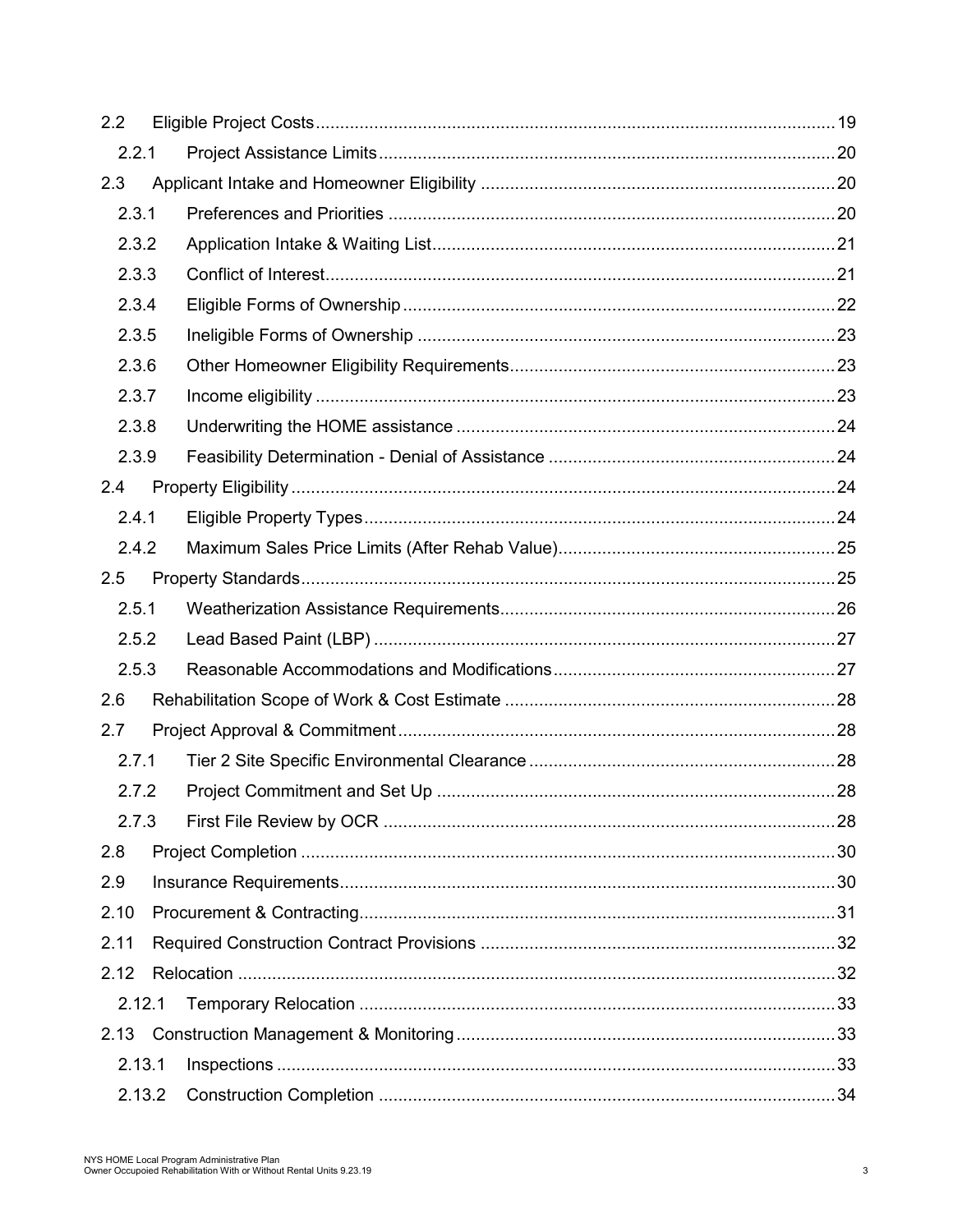| 3 |        |  |
|---|--------|--|
|   | 3.1    |  |
|   | 3.2    |  |
|   | 3.3    |  |
|   | 3.4    |  |
|   | 3.5    |  |
|   | 3.6    |  |
| 4 |        |  |
|   | 4.1    |  |
|   | 4.2    |  |
|   | 4.3    |  |
|   | 4.4    |  |
|   | 4.4.1  |  |
|   | 4.5    |  |
|   | 4.6    |  |
|   | 4.6.1  |  |
|   | 4.6.2  |  |
|   | 4.7    |  |
|   |        |  |
|   | 4.8    |  |
|   | 4.9    |  |
|   | 4.10   |  |
|   | 4.11   |  |
|   | 4.11.1 |  |
|   |        |  |
|   | 4.11.2 |  |
|   |        |  |
|   | 4.11.3 |  |
|   | 4.11.4 |  |
|   |        |  |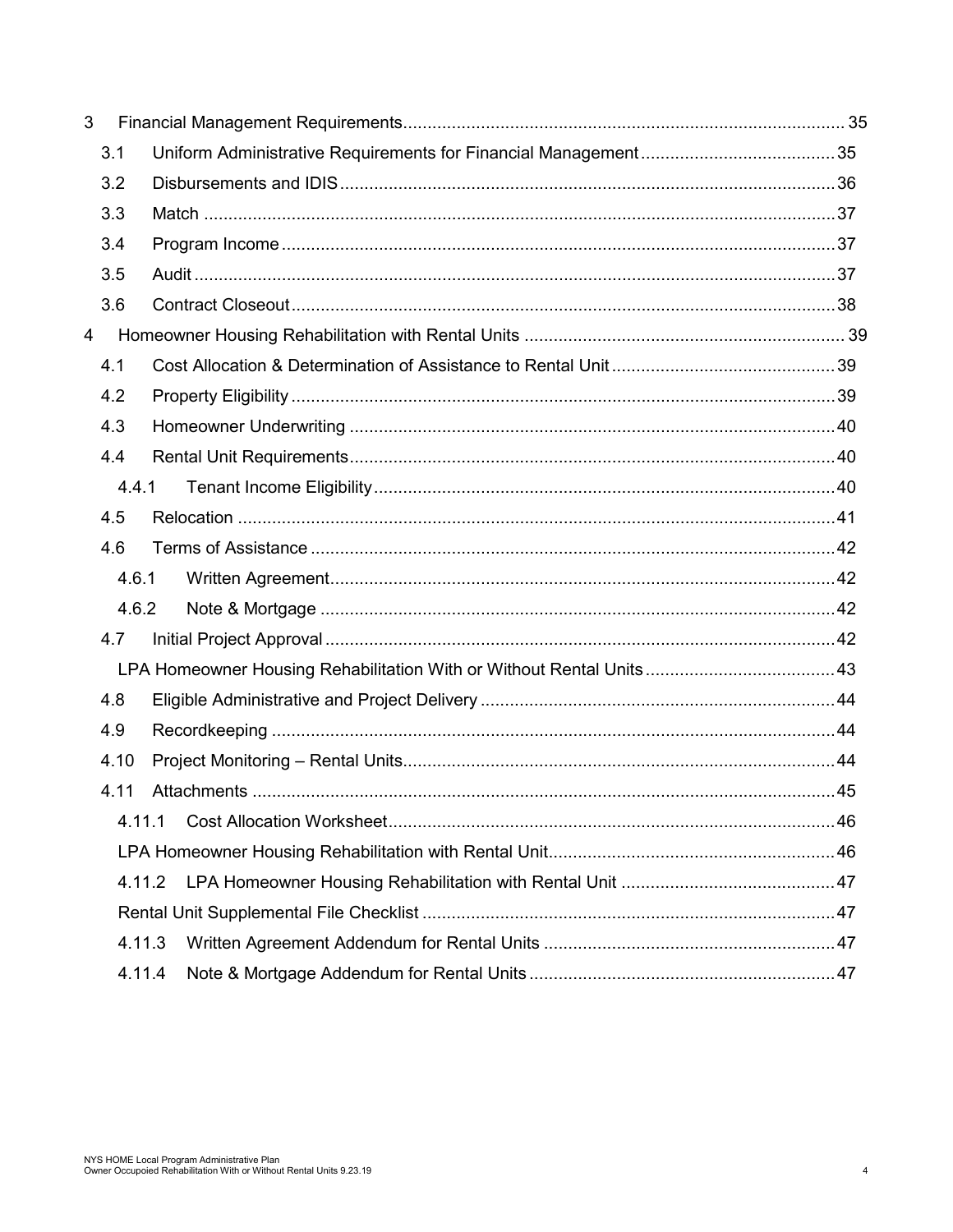## <span id="page-4-0"></span>**1 General Program Administrative Requirements**

### <span id="page-4-1"></span>**1.1 Use of Funds**

### <span id="page-4-2"></span>**1.1.1 Eligible Activities**

- A. **Homeowner Housing Rehabilitation:** the repair or rehabilitation of an owner-occupied single- family (1-4) unit dwelling unit to meet NYS and/or Local Code upon completion of construction activities. The housing rehabilitation must be in compliance with HTFC Housing Rehabilitation Standards. LPAs may not undertake some stand-alone forms of special purpose homeowner repair programs, such as weatherization, energy efficiency, emergency repair or handicapped accessibility programs, however, these types of activities may be undertaken with HOME funds as part of a comprehensive housing rehabilitation project, provided the unit will meet NYS and/or Local Code upon completion.
- B. **Homeowner Housing Rehabilitation with Rental Units:** same as above, housing rehabilitation of the homeowner unit and additionally rehabilitating HOME eligible rental units in a single family (2-4 unit) property. HTFC prefers a "whole house" approach to housing rehabilitation when assisting a homeowner with rental units and prefers the entire property to be rehabilitated in one undertaking if feasible. The homeowner must agree to HOME rental requirements pertaining to occupancy, affordability and lease up requirements.
	- i. Owner-occupied: a unit that is and will continue to be occupied and owned by the HOME assisted applicant throughout the required 5 year Period of Affordability (POA).
	- ii. Ownership of the assisted home must be in compliance with one of the forms of ownership identified in this Plan.
	- iii. If the LPA is going assist owner-occupied properties with rental units, Section [4](#page-38-0) of this Administrative Plan applies

### <span id="page-4-3"></span>**1.1.2 Form(s) of Assistance**

A HTFC requires that the HOME assistance be secured with the HTFC Note and Mortgage. The LPA will be given the template for this document at contract execution. No other forms to secure the HOME investment will be accepted. The note and mortgage requires execution and public recording.

### <span id="page-4-4"></span>**1.1.3 Program Budget**

A. The Program Budget is approved prior to contract execution and is included as an attachment to the contract and this Plan. It is enforceable along with all contract provisions. The budget must be in compliance with the NYS HOME Local Program Budget Policy available on the HCR HOME Program website.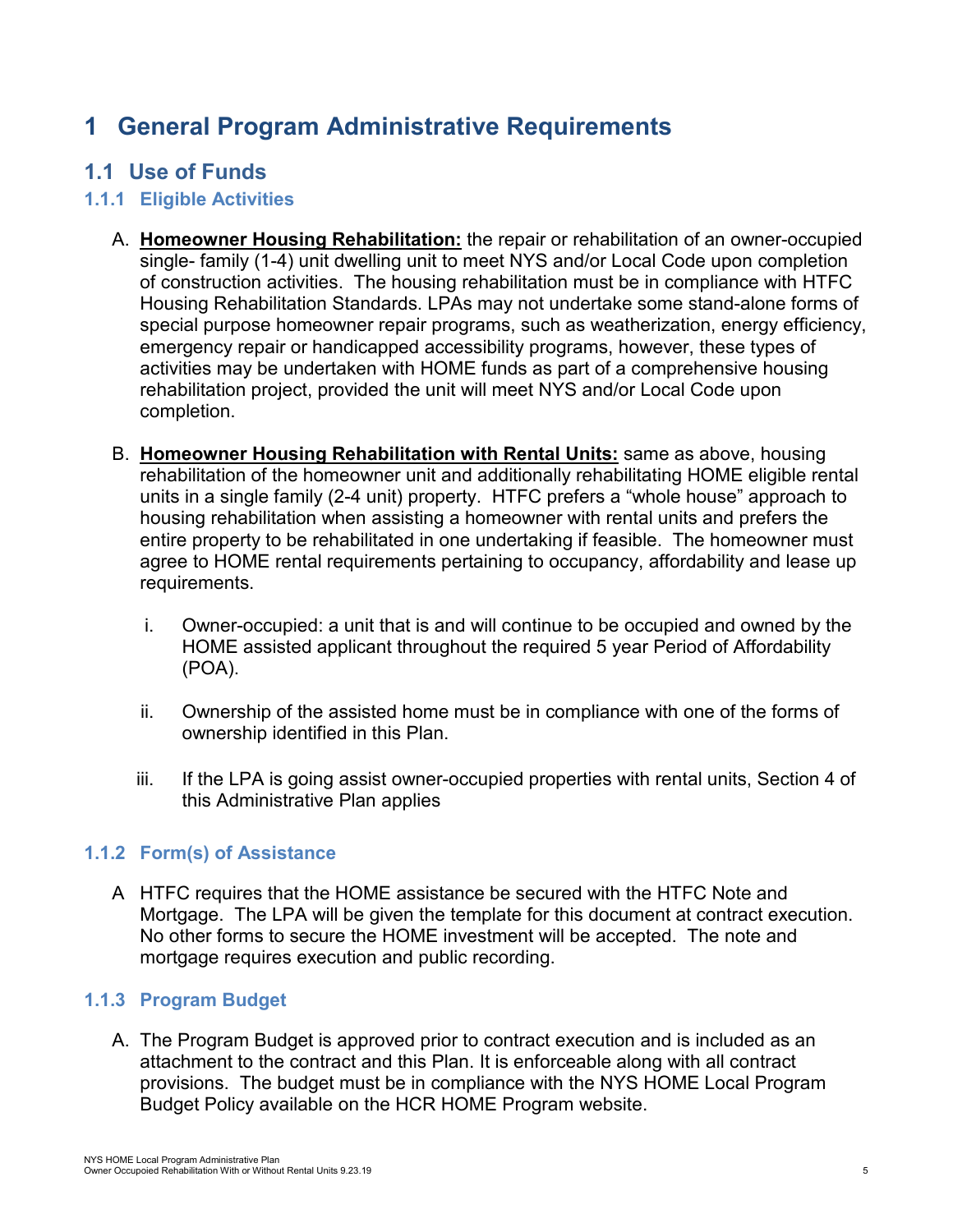- B. The total budget cannot be exceeded. HOME funds will not be disbursed over the amount originally approved.
- C. A variation from this budget in any line item by more than 10% requires HTFC prior approval. Offsetting decreases to HOME funds from another line item is required.
- D. Reimbursement for amounts over any line item will be withheld until approved by HTFC.
- E. Requests for budget revisions should be submitted to the LPAs assigned NYS HOME Local Program Manager.
- F. Requests for reimbursement must include a status of line items against the program budget.
- G. Other funds provided as HOME Match cannot be reduced in the budget without prior HTFC approval.

### <span id="page-5-0"></span>**1.1.4 Program Schedule**

- A. The Program Schedule is approved prior to contract execution and is included as an attachment to the contract and this Plan. It is enforceable along with all other contract provisions.
- B. A sample Schedule format is available on the HCR HOME Program website.
- C. The Schedule contains progress milestones that the LPA must report on a bi-annual basis to HTFC. Failure to achieve milestones could result in suspension of funds, increased monitoring and possible required changes to program administration. Changes to the bi-annual milestones that need to be met require HTFC approval.
- D. The term of the contract is 2 years from the date of execution of the contract.
- E. Requests for extended time to complete the program must be approved by HTFC and will be limited or not approved.

### <span id="page-5-1"></span>**1.1.5 Eligible Administrative and Project Delivery**

- A. Administrative costs are costs that the LPA incurs in order to administer or manage its overall HOME program. LPAs may use up to 5% of their award for eligible administration costs.
- B. Project delivery are costs that the LPA incurs to pay staff to implement activities for specific units. LPAs may use up to 13% of their award for eligible project delivery.
- C. Eligible staff costs for administration and project delivery are described in the NYS HOME Local Program Budget Policy, available on the HCR HOME Program website.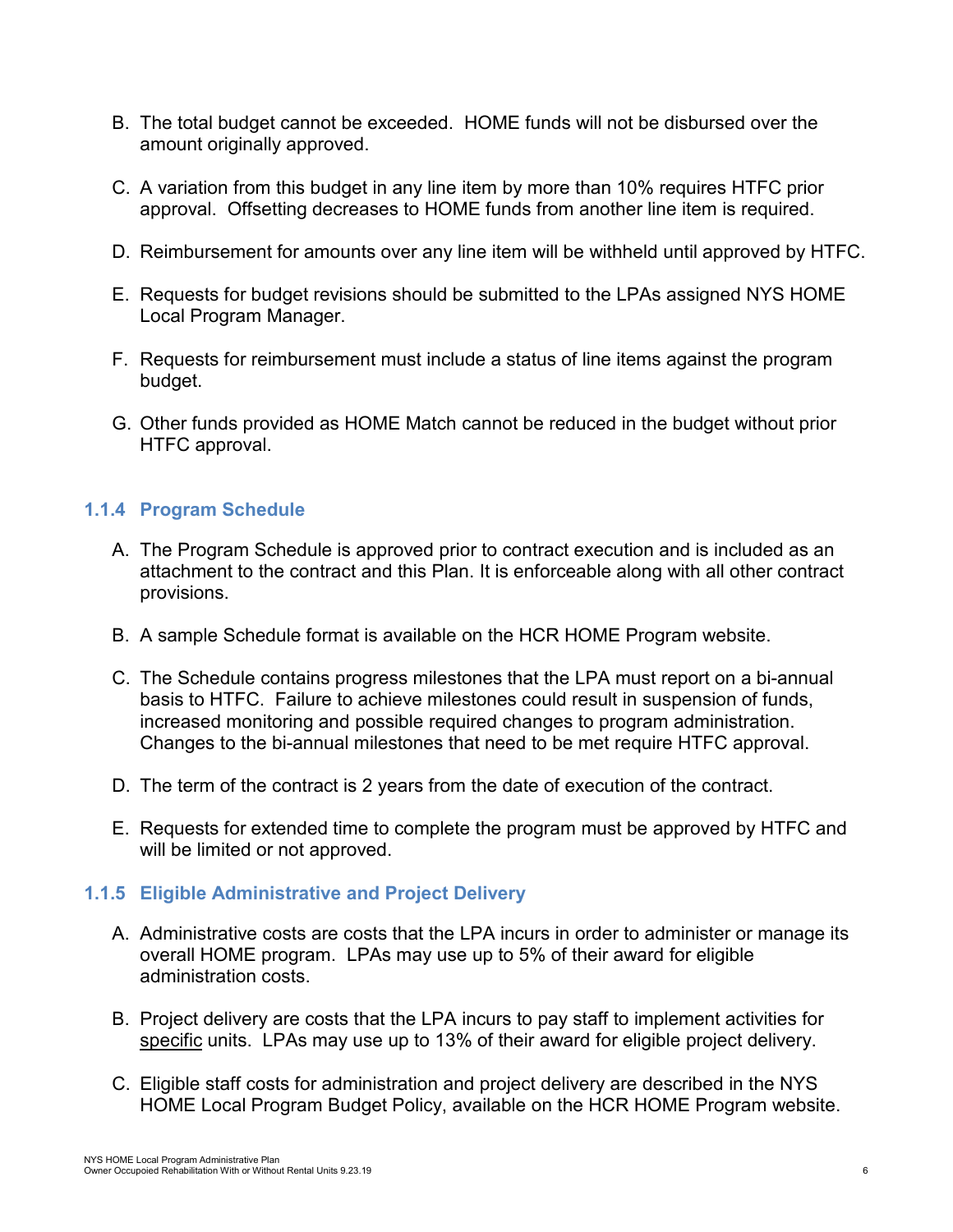- D. Project delivery are required to be tied to a specific address, including documentation of specific projects in timesheets. The LPA must certify that it is keeping timesheets allocating time to specific projects to be able to invoice and must provide documentation of time sheets when requesting payment.
- E. LPA staff costs charged as project delivery may not be charged as Administrative costs.
- F. If a project is not completed, the project delivery may not be charged as project delivery, and may only be charged as an Administrative cost.
- G. All project delivery costs are subject to the maximum per unit assistance limits.
- H. Administrative and project delivery paid with HOME funds may not be charged to the owner or included in the owner's note and mortgage.

### <span id="page-6-0"></span>**1.2 Environmental Review:**

A. 24 CFR 58.22 prohibits the commitment or expenditure of HOME funds or other funds until the environmental review process is completed and the environmental clearance and subsequent release of funds has been received. If prohibited activities are undertaken by an LPA prior to receiving the approval or release of funds, the applicant is at risk for the denial of assistance and repayment of HOME funds.

#### <span id="page-6-1"></span>**1.2.1 Tier 1 (Programmatic) Clearance**

- A. Prior to contract execution, the HTFC and the LPA conducted a programmatic Tier 1 environmental review with HCR's Environmental Analysis Unit (EAU), which generally approved that the program activities would not harm the environment in the service area. As a part of this process, the LPA must maintain a copy of the Environmental Review Record (ERR) and make it available for public review. It should contain the project description and all environmental analysis, findings and complaints.
- B. LPA instructions to complete the programmatic Tier 1 environmental review are available on the HCR HOME Program website.

#### <span id="page-6-2"></span>**1.2.2 Tier 2 (Individual Site Specific) Clearance**

- A. Individual properties (units) and structures will need to have Tier 2, site specific environmental clearance before the LPA can commit funds and set up the unit in IDIS.
- B. All LPAs must follow site specific environmental review procedures available on the HCR HOME Program website.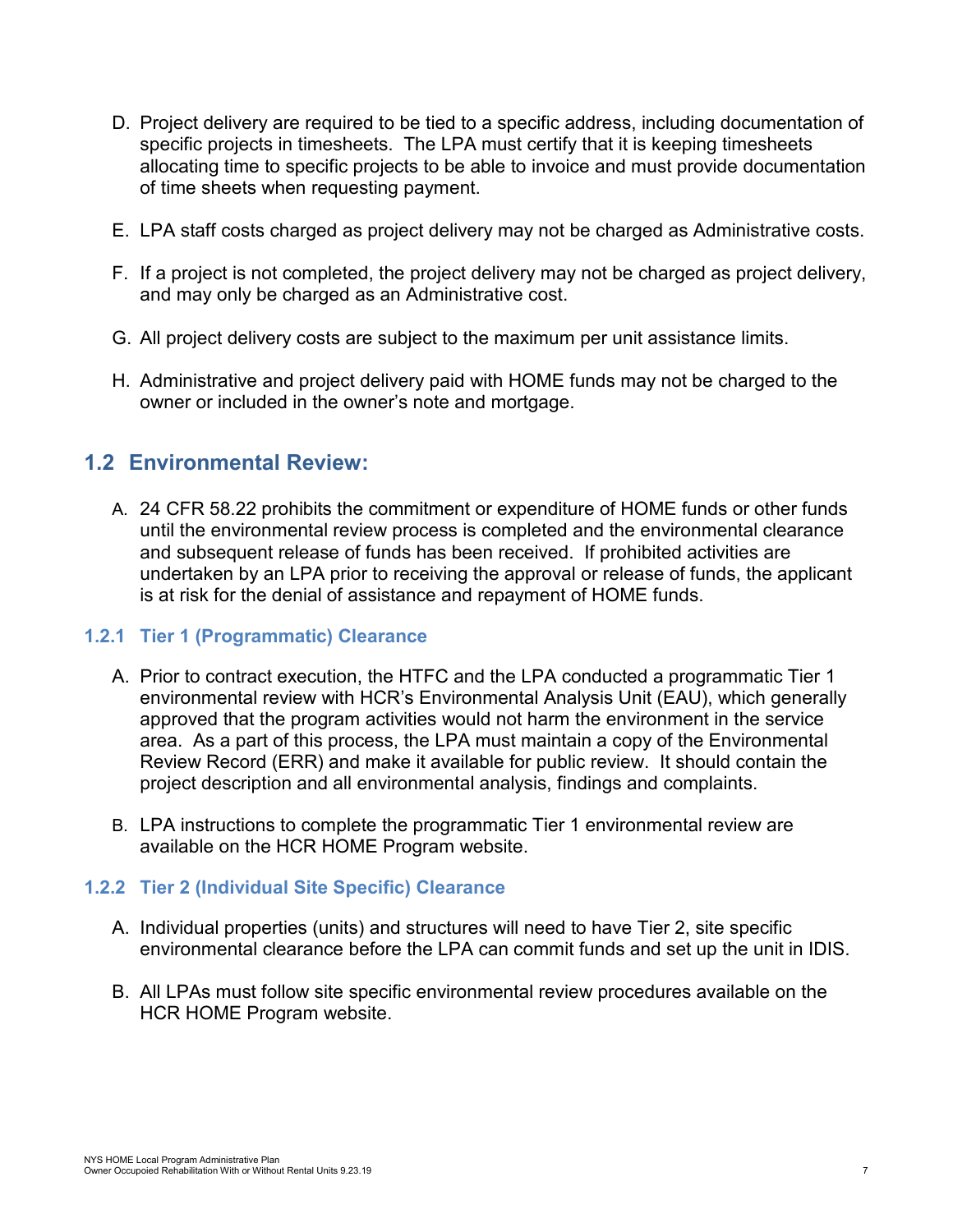### <span id="page-7-0"></span>**1.3 Non-Discrimination and Equal Access**

- A. No person in the United States shall, on the grounds of race, color, national origin, religion, or sex be excluded, denied benefits, or subjected to discrimination under any program funded in whole or in part by HOME funds. LPAs are subject to all federal and State fair housing and equal opportunity laws and orders, as referenced in 24 CFR Parts 92.350 and 92.351 to include: Title V of the Civil Rights Act of 1964, as amended (42 U.S.C. 2000d et seq.), The Fair Housing Act (42 U.S.C. 3601-3620.), Equal Opportunity in Housing (Executive Order 11063, as amended by Executive Order 12259), Age Discrimination Act of 1975, as amended (42 U.S.C. 6101-6107.)
- B. LPAs should refer to the HOME Local Program Fair Housing-Equal Opportunity-Affirmative Marketing Policy available on the HCR HOME Program website.

### <span id="page-7-1"></span>**1.4 Workplace Requirements**

- A. LPAs are subject to the Equal Employment Opportunity requirements related to nondiscrimination and equal access. The LPA shall comply with the following, as applicable. LPAs must not discriminate in hiring and employment practices. To comply, LPAs must:
	- i. Post an Equal Employment Opportunity Poster in a conspicuous place (poster available at: [http://www.dol.gov/regs/compliance/posters/eeopost.pdf\)](http://www.dol.gov/regs/compliance/posters/eeopost.pdf);
	- ii. Include the EEO tagline in all employment advertising: "All qualified applicants will receive consideration for employment without regard to race, color, religion, sex, sexual orientation, gender identity or national origin."
	- iii. Keep records of all employment actions and decisions, including job descriptions, postings, applications/resumes, interviews, tests, offers, written employment policies and procedures, and personnel files, and make available for inspection by state and federal agencies if requested.
	- iv. If the LPA has 50 or more employees and a contract in excess of \$50,000, submit an annual EEO-1 Report (report form available at: [http://www.eeoc.gov/employers/reporting.cfm.](http://www.eeoc.gov/employers/reporting.cfm)
- B. LPAs with contracts in excess of \$100,000 are subject to the Drug-Free Workplace Act of 1988, which requires:
	- i. Distribution of a policy statement to all employees that the unlawful manufacture, distribution, dispensation, possession or use of a controlled substance is prohibited in the covered workplace and specifying the actions that will be taken against employees who violate the policy.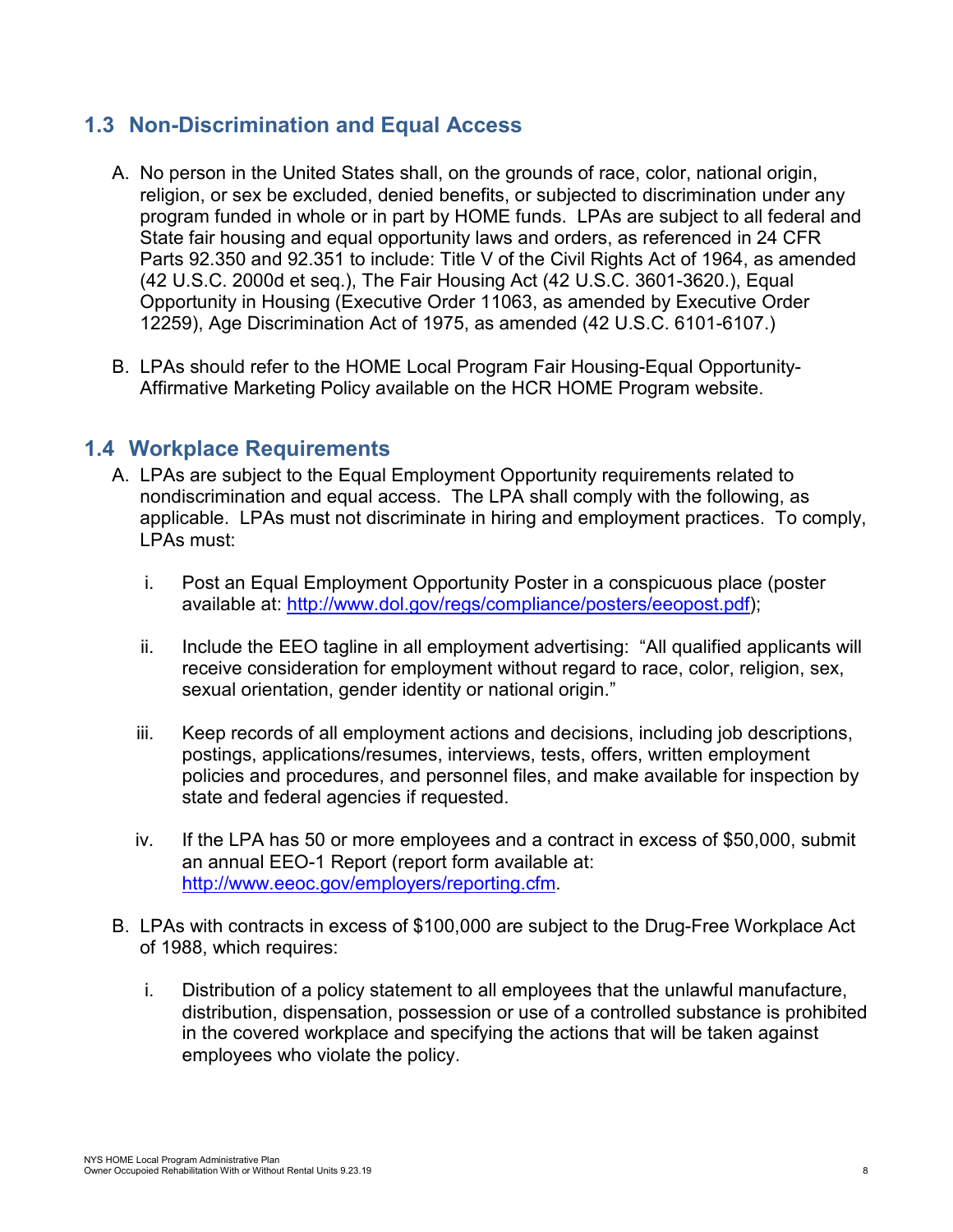- ii. Notification of employees that as a condition of employment on a Federal contract or grant, the employee must a) abide by the terms of the policy statement; and b) notify the employer, within five calendar days, if he or she is convicted of a criminal drug violation in the workplace.
- iii. Establishment of a drug-free awareness program.
- iv. If a covered employee is convicted of a criminal drug offense in the workplace, notify HTFC within 10 days, and require the employee to participate in a drug abuse assistance or rehab program.

#### <span id="page-8-0"></span>**1.4.1 Affirmative Marketing**

- A. Affirmative marketing steps consist of actions to provide information and otherwise attract eligible persons in the housing market area to the available housing without regard to race, color, national origin, sex, religion, familial status or disability.
- B. LPAs should refer to the HOME Local Program Fair Housing-Equal Opportunity-Affirmative Marketing Policy available on the HCR HOME Program website for additional information as a basis for the creation of the LPAs Affirmative Marketing Plan.
- C. Each LPA HOME-funded program must have and follow an affirmative marketing plan consistent with the HOME regulations at 24 CFR 02.351. The plan must define the affirmative marketing procedures that will take place to provide information and otherwise attract eligible persons in the program service area to the available housing or assistance without regard to race, color, national origin, sex, religion, familial status or disability. Required elements of the plan include:
	- i. Identification of those persons across the protected classes that are expected to be "least likely to apply."
	- ii. Description of how the LPA will inform potential participants about fair housing and affirmative marketing policies.
	- iii. Description of specific procedures or activities that will be used to inform and solicit applications from those "least likely to apply" without special outreach.
	- iv. Delineation of the records that will be kept to document the affirmative efforts.
	- v. Description of how the LPA will assess the results of the affirmative actions and make corrective actions if necessary.
- D. If the program is targeted to a special need or target population, the Plan should describe:
	- i. How the program will be marketed across all protected classes within the special need preference.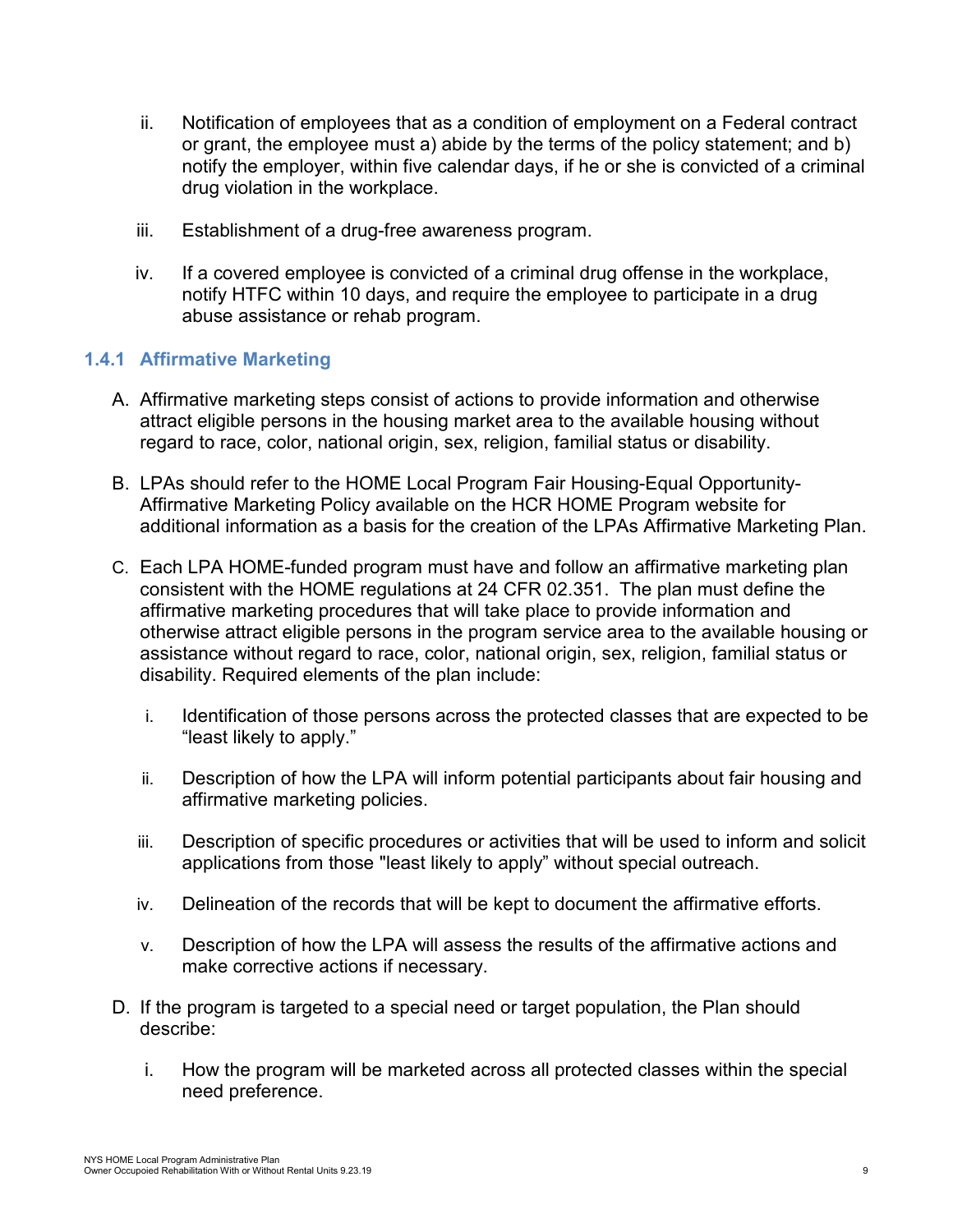If the program targets persons with disabilities, how the program will be marketed to all disabilities (however, advertisements can identify the specific services available based on the targeted disability).

#### <span id="page-9-0"></span>**1.4.2 Accessibility to Apply to the Program**

- A. HOME regulations require adherence to the following three regulations governing the accessibility of Federally-assisted buildings, facilities and programs: Americans with Disabilities Act (42 U.S.C. 12131; 47 U.S.C. 155,201,218, and 225.), The Fair Housing Act and Section 504 of the Rehabilitation Act of 1973.
- B. All HOME projects are subject to accessibility requirements of 92.251(b) (1) (iv).
	- i. Reasonable accommodations are required to make the program accessible to persons with disabilities, including affirmative outreach, accessible office locations and assistance with applications.

### <span id="page-9-1"></span>**1.5 Written Agreements & Legal Documents**

- A. All households receiving assistance must execute a written agreement for HOME program assistance with the LPA and Contractor that is consistent with HOME requirements at 92.504(c) (4). The template for this agreement must be approved by HTFC at contract execution. This agreement must be executed with the homeowner, LPA and contractor, prior to setting up the unit in IDIS.
- B. LPAs must secure the HOME funds invested by placing a lien (note and mortgage) against the property for a 5 year POA. The POA is 5 years, regardless of the amount of HOME funds invested. LPAs must use the HTFC provided note and mortgage to secure the HOME investment, **no other forms will be accepted**. The template for the note and mortgage will be made available to LPAs at contract execution.
- C. LPAs should refer to the HOME Local Memo "Guidance on what to include in the lien amount" available on the HCR HOME Program website.

LPAs should refer to the HOME Local Memo "Guidance on when to execute and record the note and mortgage lien to secure the HOME investment" available on the HCR HOME Program website.

D. The LPA must record the note and mortgage and have the original document returned to the HTFC at the following address:

> Housing Trust Fund Corporation (HTFC) Office of Community Renewal - NYS HOME Local Program Hampton Plaza 4<sup>th</sup> Floor South 38-40 State Street Albany, New York 12207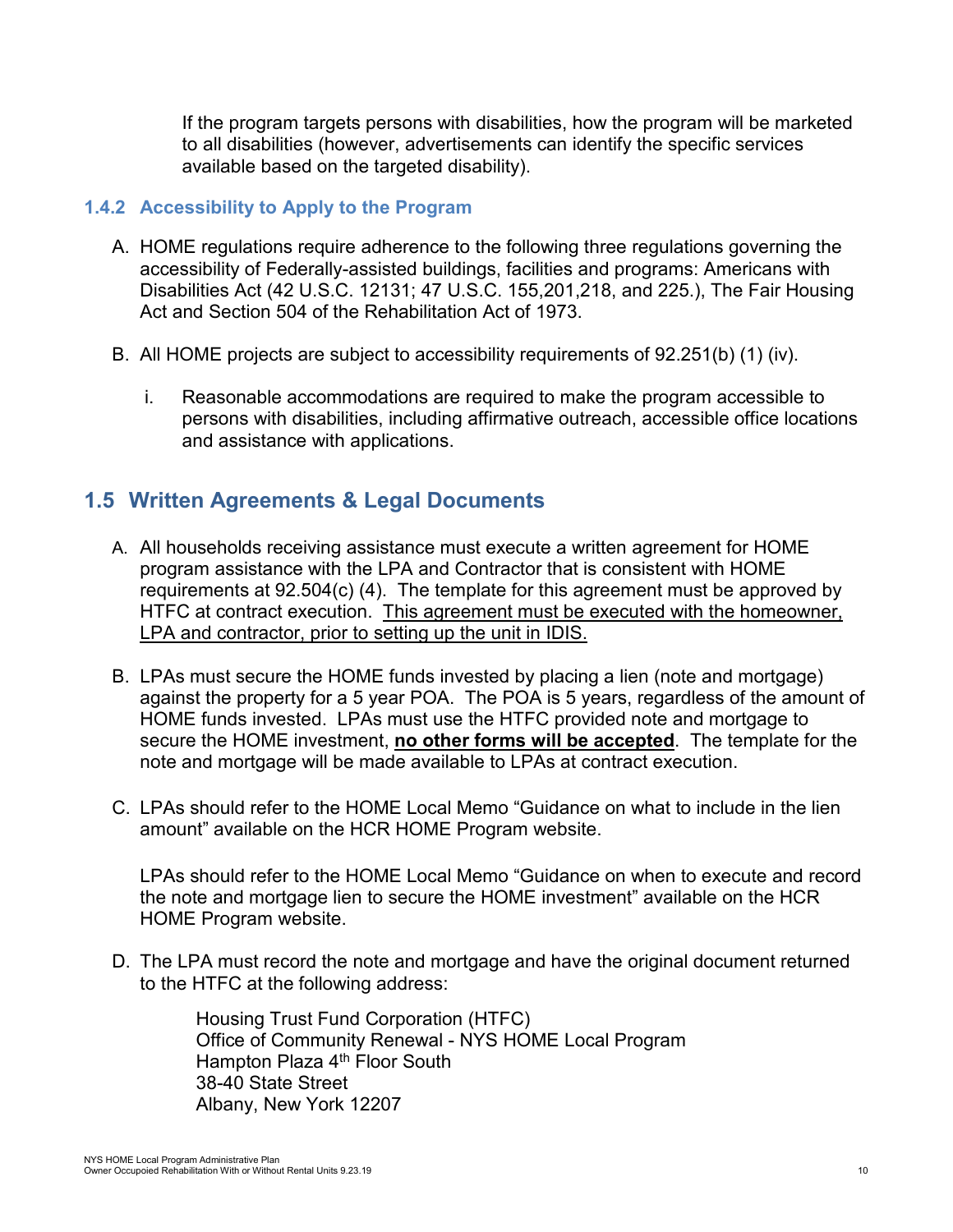- E. The HTFC will provide LPAs with an affidavit of exemption at contract execution that will exempt State filing fees for recording the note and mortgage.
- F. For the note and mortgage, the term of the lien is for 5 years at zero percent (0%) interest. The principal balance will be reduced by 1/5<sup>th</sup>, on each anniversary date of when the unit was completed in IDIS. No repayment is required if the homeowner remains as principal resident throughout the POA. If the home is sold or the owner no longer resides as principal resident, the pro-rated portion of the lien must be repaid to the HTFC.
- G. The note and mortgage must be prepared by the LPA and signed by the homeowner prior to beginning of any construction activities and before setting up the unit in IDIS. The note and mortgage must be recorded immediately upon completion of construction activities and after final sign off by the homeowner, the contractor and LPA that all work has been completed to satisfaction and the unit is documented to meet NYS and/or Local Code.
- H. If the home is sold during the POA to another HOME eligible homeowner, the note and mortgage terms may be assumable.

### <span id="page-10-0"></span>**1.6 Recordkeeping**

- A. Program files must be kept to document compliance with all of the requirements of the contract and this Plan. The Program File Checklist is attached in this Plan and is also available on the HCR HOME Program website.
- B. Project files must be kept to meet the requirements of 92.508(a) (3). The Project File Checklist is included in this Plan and is also available on the HCR HOME Program website.
- C. The LPA shall retain all applicable administrative and project records to include as applicable: underwriting guidelines and evaluation, property description and location, copies of written agreements, records regarding project requirements, subsidy layering analysis, maximum subsidy determination, compliance with property standards and ongoing inspections, information about contractors and vendors to include verification of non-debarment, verification of qualifications and experience, invoices and payment records, related correspondence, audits, and a schedule for completion or other information as requested by HTFC.
- D. The LPA will maintain records of the use of funds pursuant to the contract, submit reports and cooperate with audits and inspections by HTFC or HUD, as necessary.
- E. The LPA shall submit performance reports, in such format and at such times as HTFC or HUD may prescribe and shall provide to HTFC any document, report or information that HTFC deems necessary.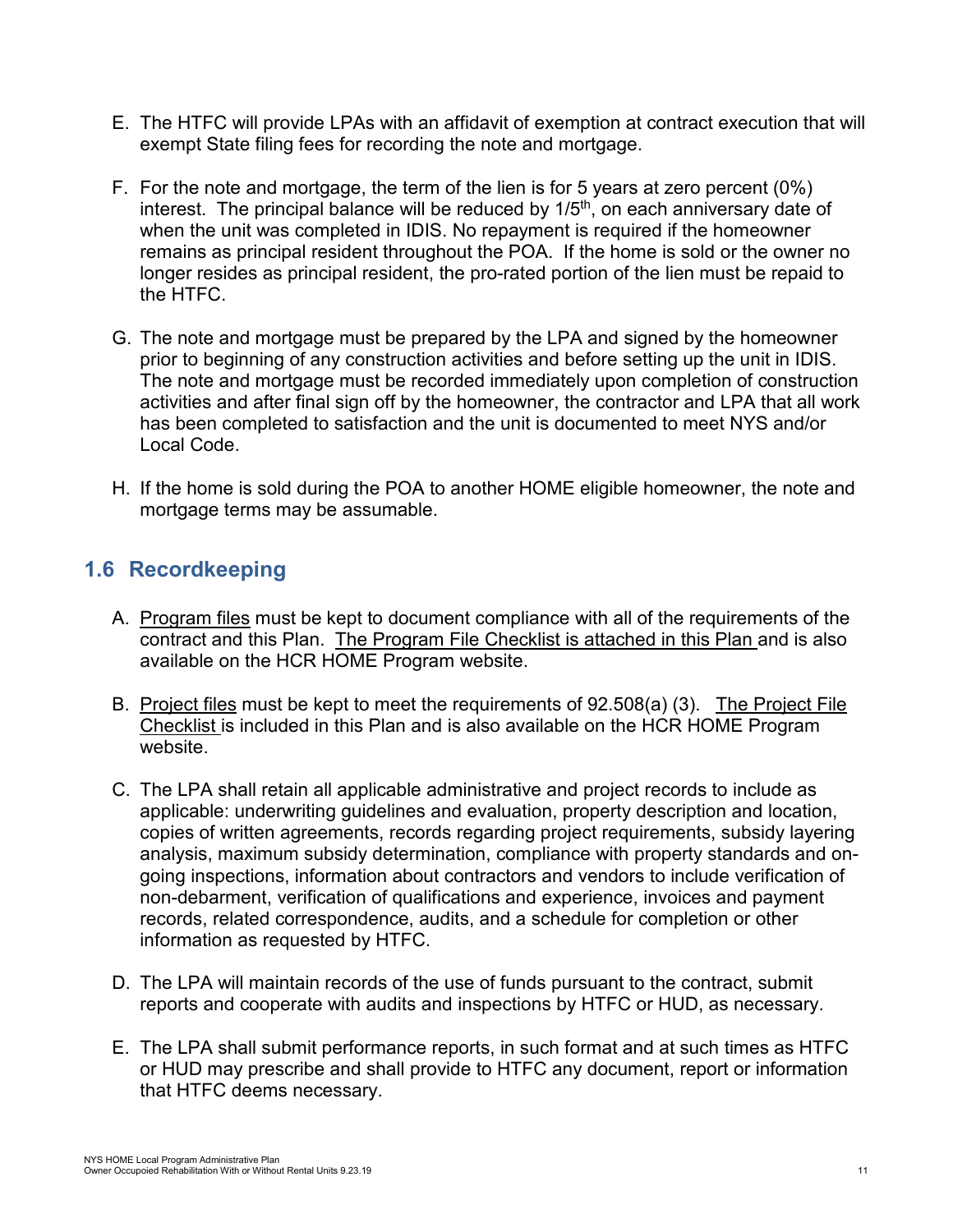- F. The LPA shall retain all applicable administrative and project records and documentation pertinent to Other Federal Requirements, as specified in 24 CFR 92.508, for a period of five (5) years after the POA terminates.
- G. Representatives of HTFC, HUD or their designees may examine any records or information pursuant to the contract.
- H. The Catalogue of Federal Domestic Assistance (CFDA) number for this Program is 14.239.

### <span id="page-11-0"></span>**1.7 Reporting**

#### <span id="page-11-1"></span>**1.7.1 Project set-up report**

- A. A Homeowner Rehab Set-Up form should be submitted when a project commitment is ready – that is:
	- i. A written agreement and contract has been executed by the LPA, homeowner and contractor and housing rehabilitation is ready to commence.
	- ii. The site to be HOME assisted must also have site specific, Tier 2 environmental approval.
	- iii. HTFC note & mortgage executed.
- B. The set-up form and instructions are available on the HCR HOME Program website.
- C. The completed form should be submitted to the NYS HOME IDIS mailbox at: [homeidis@nyshcr.org](mailto:homeidis@nyshcr.org)

### <span id="page-11-2"></span>**1.7.2 Project Completion Report**

- A. A project completion form should be submitted when a unit is completed, which means that:
	- i. The work has been completed and inspected to meet HTFC housing rehabilitation standards.
	- ii. The home is documented to meet NYS and/or Local Code upon completion.
	- iii. The LPA, homeowner and contractor have signed off that all work has been completed to satisfaction and homeowner has been provided with all applicable warranties.
	- iv. All funds have been disbursed.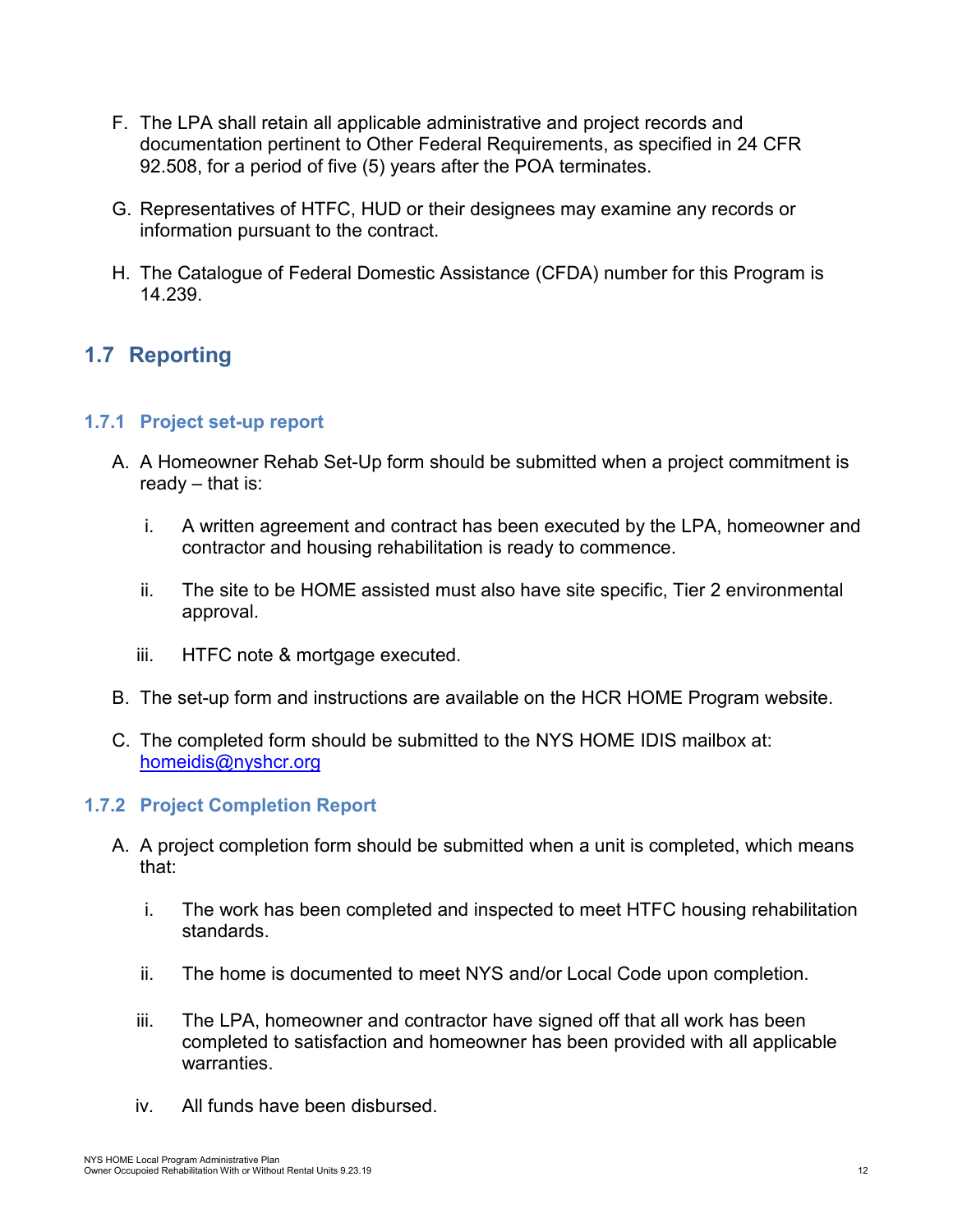- v. The HTFC lien has been publicly recorded.
- B. The Homeowner Rehab Completion form and instructions are available on the HCR HOME Program website.
- C. The completed form should be submitted to the HOME IDIS mailbox at: [homeidis@nyshcr.org.](mailto:homeidis@nyshcr.org)

### <span id="page-12-0"></span>**1.7.3 Bi-annual & Final Reports**

- A. LPAs must submit bi-annual reports on current progress as compared to the schedule and milestones contained in the contract and this Plan.
- B. The bi-annual report will be made available at the time of contract execution.
- C. At the end of the contract term and upon final completion of all units to be assisted in the program, the LPA will be sent a completion report from their Program Manager detailing the units assisted and funds expended. Any remaining funds not expended will be de-obligated and re-allocated according to the State's Action Plan. Issuance of this report will terminate the contract and officially close out the program.

### <span id="page-12-1"></span>**1.8 LPA Project Monitoring**

- A. The LPA is responsible for ensuring full compliance of every project with HOME requirements, and for monitoring all projects and maintaining records of monitoring.
- B. During housing rehabilitation, the LPA must monitor construction activities to ensure implementation of the construction contract, as outlined in this Plan.
	- i. The LPA will check annually that the owner remains in the unit as principal resident.
- C. The LPA must notify HTFC of sales and recapture of HOME funds, and the receipt of program income.
- D. HTFC will monitor the LPA annually through desk reviews and conduct onsite monitoring as needed throughout the contract term.

### <span id="page-12-2"></span>**1.8.1 Project Records**

- A. Records demonstrating compliance with HOME requirements are to be retained in the project file. Required documentation is specified in the LPA Owner-Occupied Housing Rehab Program Project File Checklist available in this Plan and the HCR HOME Program website and must contain:
	- i. Written agreements with homeowner and contractor(s).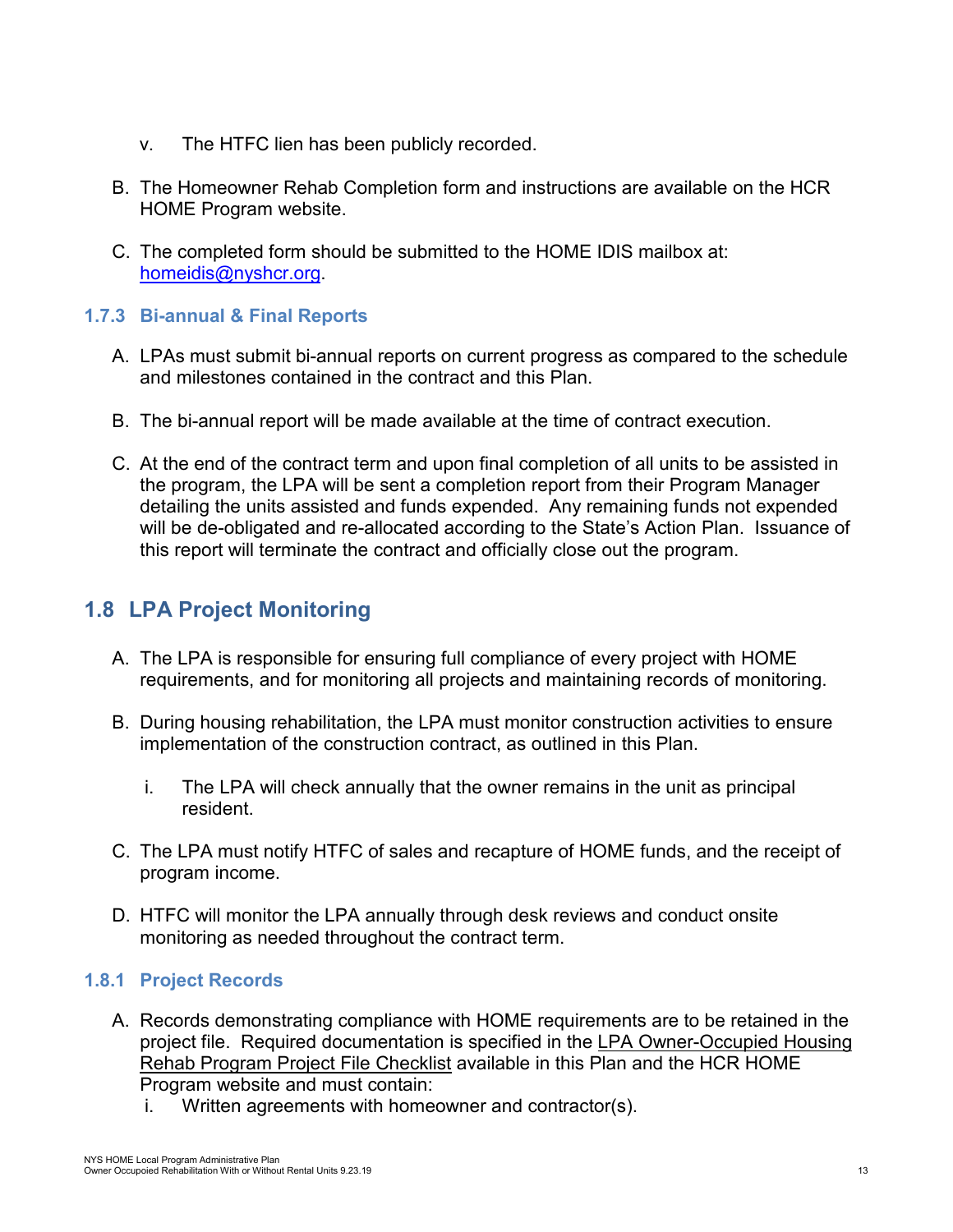- ii. Public filing receipts along with copy of the executed HTFC note and mortgage.
- B. This list is not all inclusive. Please refer to the checklist or contact your Program Manager for detailed information.
- C. Project file records must be retained for a minimum of five years after project close out and throughout the POA.

### <span id="page-13-0"></span>**1.8.2 Post-Completion Monitoring**

The following provides a summary of the annual monitoring requirements for HOME assisted owner-occupied housing and is applicable throughout the POA:

- A. The LPA must notify HTFC of any expected sales of HOME assisted units or noncompliance with residency requirements related to the HTFC note and mortgage throughout the POA.
- B. The LPA must assist the HTFC to work with HOME assisted households when requesting refinancing, subordination, request for payment and satisfactions of the HTFC note and mortgage. A 5 year POA applies to all owner-occupied housing rehabilitation programs.
- C. The affordability period is regulated by the recapture provisions defined in the HTFC note and mortgage.
	- i. Recapture of HOME funds is required if the HOME assisted unit is not occupied by the homeowner as principal resident during the POA. (24 CFR 92.254 (a) (5)).
- D. The written agreement with the homeowner must document the recapture requirements and provisions.
- E. LPA requirements for continued affordability monitoring:
	- i. Annually, the LPA must verify that the owner continues to reside in the HOME assisted housing throughout the POA. The LPA must annually mail a letter to the homeowner requesting verification that the home is occupied by the HOME assisted applicant. General forms of verification include a copy of a utility bill, bank statement, or cancelled mail with the address and name of the homeowner, in addition to a signed statement verifying they live in the home as their primary address. The mailing envelope must include the following: "Address Correction Requested/Do Not Forward".
	- ii. The Homeowner's Insurance policy must include the HTFC as a loss payee during the POA.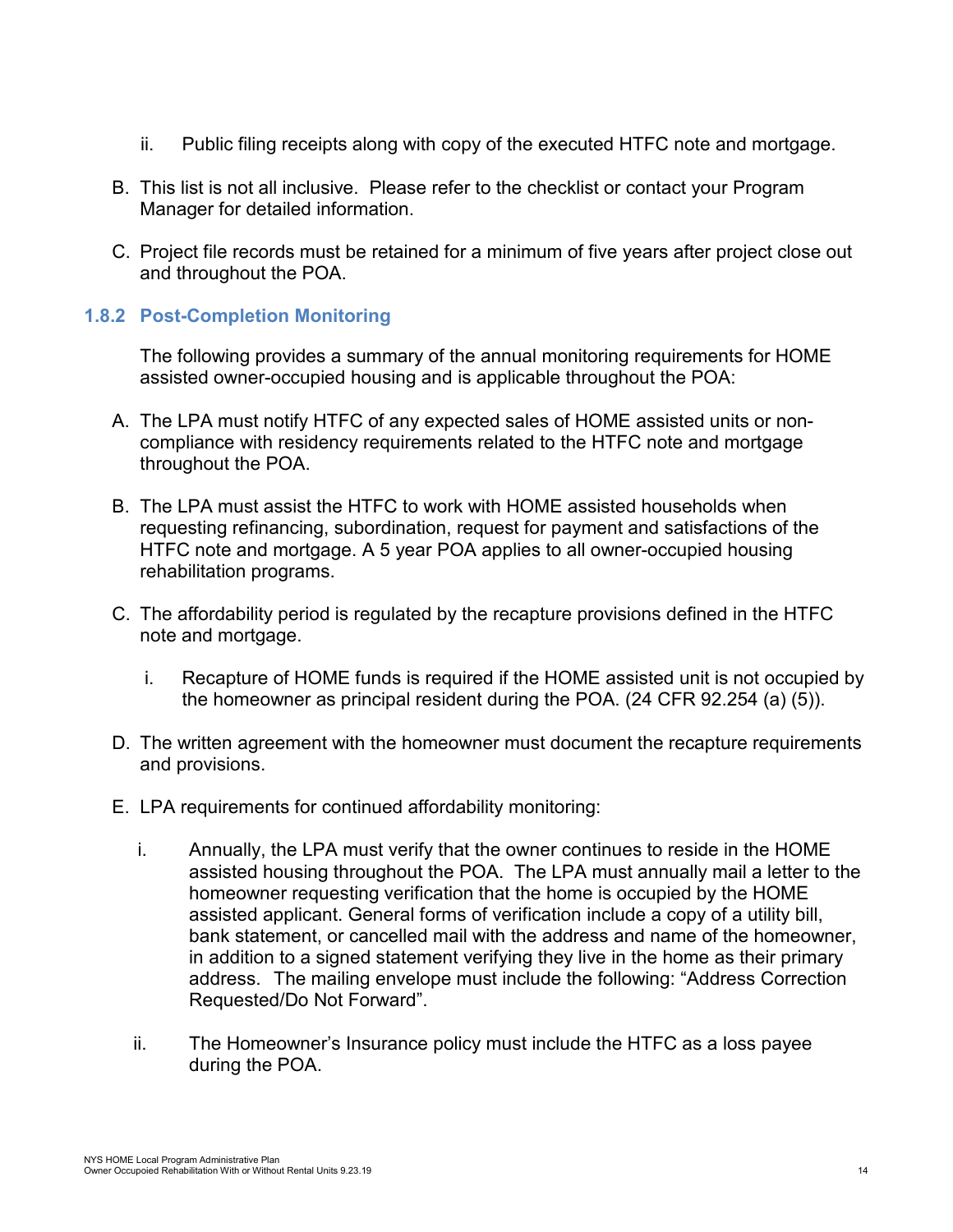iii. Annual documentation of principal residency and insurance requirements must be maintained in the project file.

#### <span id="page-14-0"></span>**1.8.3 Rental Unit Monitoring**

A. If rental units are part of a HOME assisted homeowner rehab project, the LPA must monitor the rental units for compliance as described in this Plan and certify annually to HTFC that such oversight has occurred.

### <span id="page-14-1"></span>**1.9 HTFC Monitoring of LPAs**

- A. HTFC will monitor the LPA annually through desk audits, review of bi-annual reports and may conduct risk based, on-site monitoring, as needed throughout the contract term.
	- i. The State has implemented a risk based monitoring system (RAS), in compliance with federal HOME program regulations at 92.504(d). The RAS will use a risk analysis tool and scoring system to inform HTFC of which LPA may need increased monitoring and/or technical assistance.
	- ii. HTFC will review the first project file submitted by the LPA to their HOME Local Program Manager for completeness and accuracy prior to IDIS set-up and draws. The LPA will submit the first project file information specified in the Initial Project File Submission Checklist referenced in this Plan when the project is ready for setup in IDIS. HTFC reserves the right to require additional file submissions if the first file submission is not adequate.
	- iii. The LPA is required to send in bi-annual reports documenting program progress. The data from the bi-annual reports will be used to inform the risk analysis tool of the RAS system. Programs determined to be at high risk that are not performing successfully will be monitored more frequently and may require on-site monitoring. The RAS will identify programs that are at risk which will allow for earlier HTFC intervention to prevent program close out and/or de-obligation of HOME funds.
	- iv. Post-completion Monitoring: for owner-occupied housing rehabilitation programs, the recapture requirements are self-enforcing through the recorded HTFC note and mortgage; however, LPAs are required to annually verify that the unit meets principal residency and insurance requirements. In addition, if any properties contain assisted rental units, the LPA must certify that it has conducted monitoring as specified in this Plan.
	- v. Other Monitoring of LPAs: routine processing of setup reports, disbursement requests and other paperwork submitted to HTFC provides additional opportunities to monitor program activities.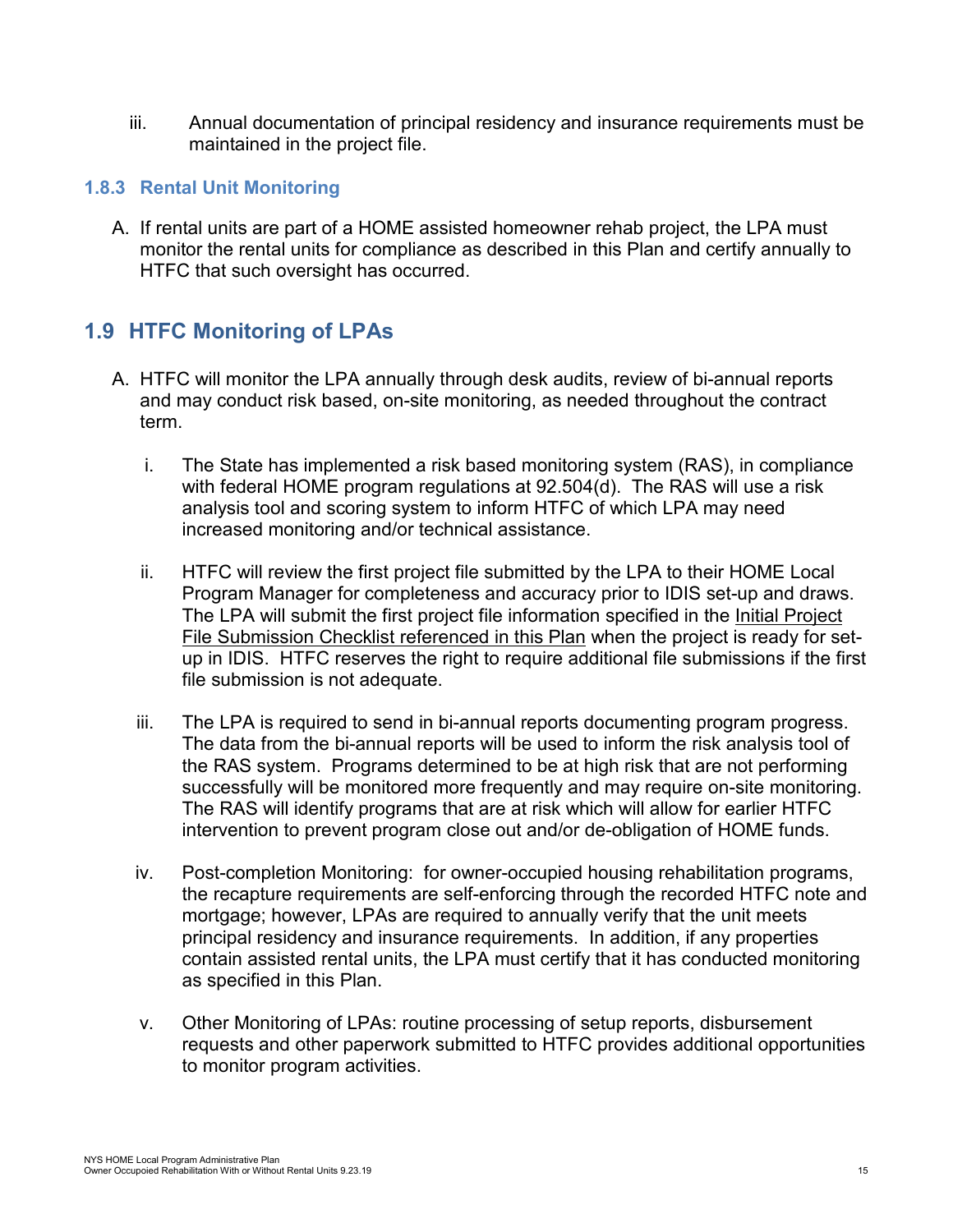- vi. Requests for reimbursement for HOME eligible expenses are examined to ensure that only reimbursement for approved program expenditures is being sought. If appropriate back up documentation of the expense does not accompany the disbursement request or if information submitted is problematic, the disbursement request is rejected.
- vii. At program close out, the closed contract will be transferred to the HCR Asset Management Unit to continue to monitor the projects for the remaining term of the POA.

# <span id="page-15-0"></span>**1.10 Attachments**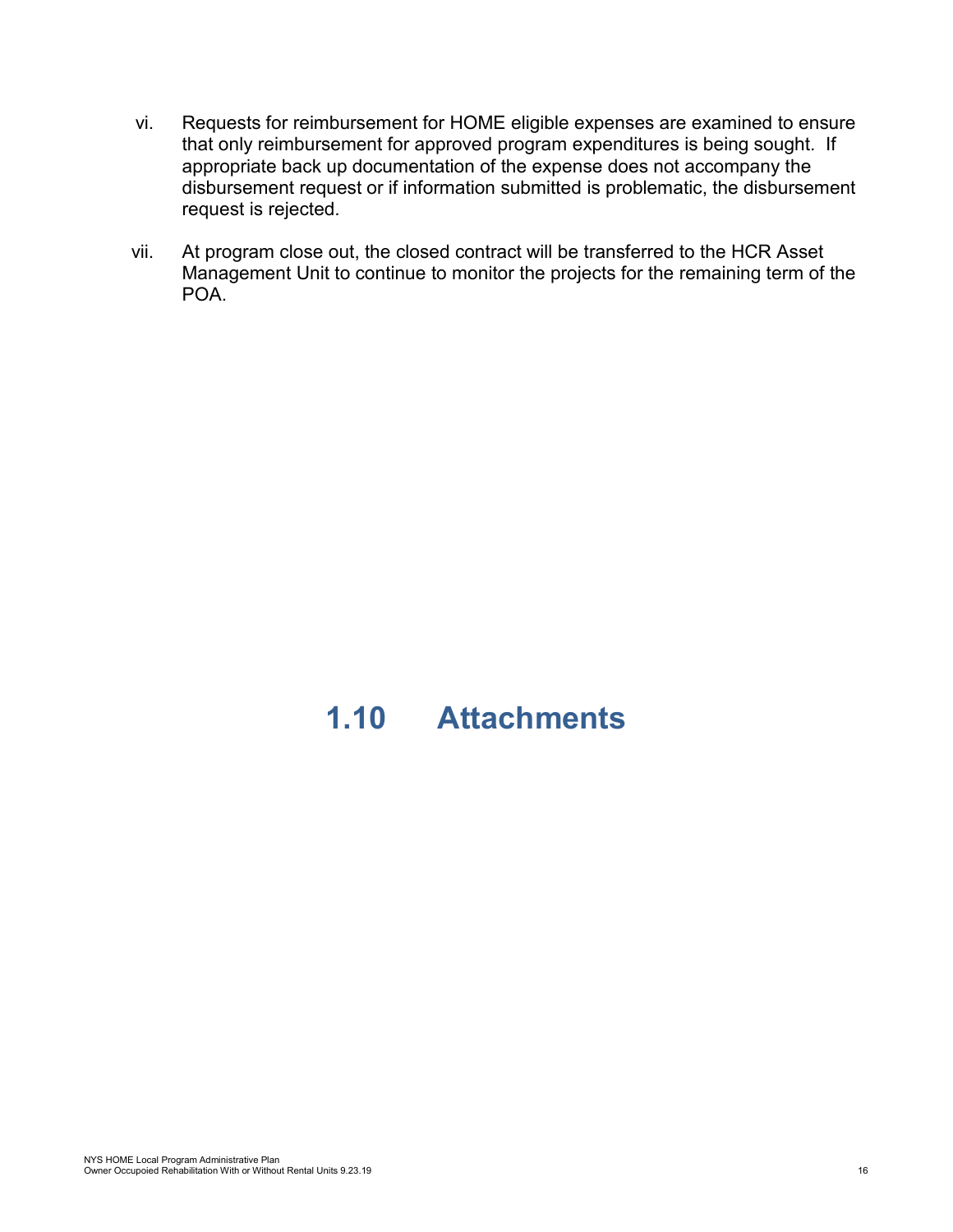## <span id="page-16-1"></span><span id="page-16-0"></span>**1.10.1 LPA Homeowner Housing Rehabilitation With or Without Rental Units**

| <b>File</b>                               | <b>Check if</b><br>in file | <b>Date</b> | <b>Notes</b> |
|-------------------------------------------|----------------------------|-------------|--------------|
|                                           |                            |             |              |
| <b>Program Application &amp; Contract</b> |                            |             |              |
| Application                               |                            |             |              |
| <b>Award letter</b>                       |                            |             |              |
| <b>Executed agreement</b>                 |                            |             |              |
| Admin Plan (& approved                    |                            |             |              |
| amendments)                               |                            |             |              |
| Budget (& approved amendments)            |                            |             |              |
| Schedule (& approved amendments)          |                            |             |              |
|                                           |                            |             |              |
| <b>Program Standards &amp; Documents</b>  |                            |             |              |
| Program written rehab standards           |                            |             |              |
| Owner underwriting & subsidy              |                            |             |              |
| layering guidelines                       |                            |             |              |
| Homeowner wr. agreement                   |                            |             |              |
| addendum                                  |                            |             |              |
| Homeowner note/mortgage                   |                            |             |              |
| Program income limits - by year           |                            |             |              |
| Maximum price/value limits - by year      |                            |             |              |
|                                           |                            |             |              |
| <b>Program Administrative Records</b>     |                            |             |              |
| Program (Tier 1) environmental            |                            |             |              |
| clearance                                 |                            |             |              |
| Affirmative marketing plan & outreach     |                            |             |              |
| Procurement procedures                    |                            |             |              |
| MWBE/Section 3 outreach                   |                            |             |              |
| Application intake & wait list            |                            |             |              |
| Denials, appeals, fair housing            |                            |             |              |
| complaints                                |                            |             |              |
| Conflict of interest determinations       |                            |             |              |
| <b>Bi-annual Report</b>                   |                            |             |              |
|                                           |                            |             |              |
| <b>Financial Management Files</b>         |                            |             |              |
| Project budget & eligible costs           |                            |             |              |
| Admin/project delivery costs              |                            |             |              |
| documentation                             |                            |             |              |
| Draw requests                             |                            |             |              |
| Disbursement documentation                |                            |             |              |
| Receipt/disposition of recapture funds    |                            |             |              |
| & program income                          |                            |             |              |
| Audit (if applicable)                     |                            |             |              |
|                                           |                            |             |              |
| <b>Ongoing Monitoring Files</b>           |                            |             |              |
| Resales/prepayments - notification &      |                            |             |              |
| disposition                               |                            |             |              |

#### **Program File Checklist**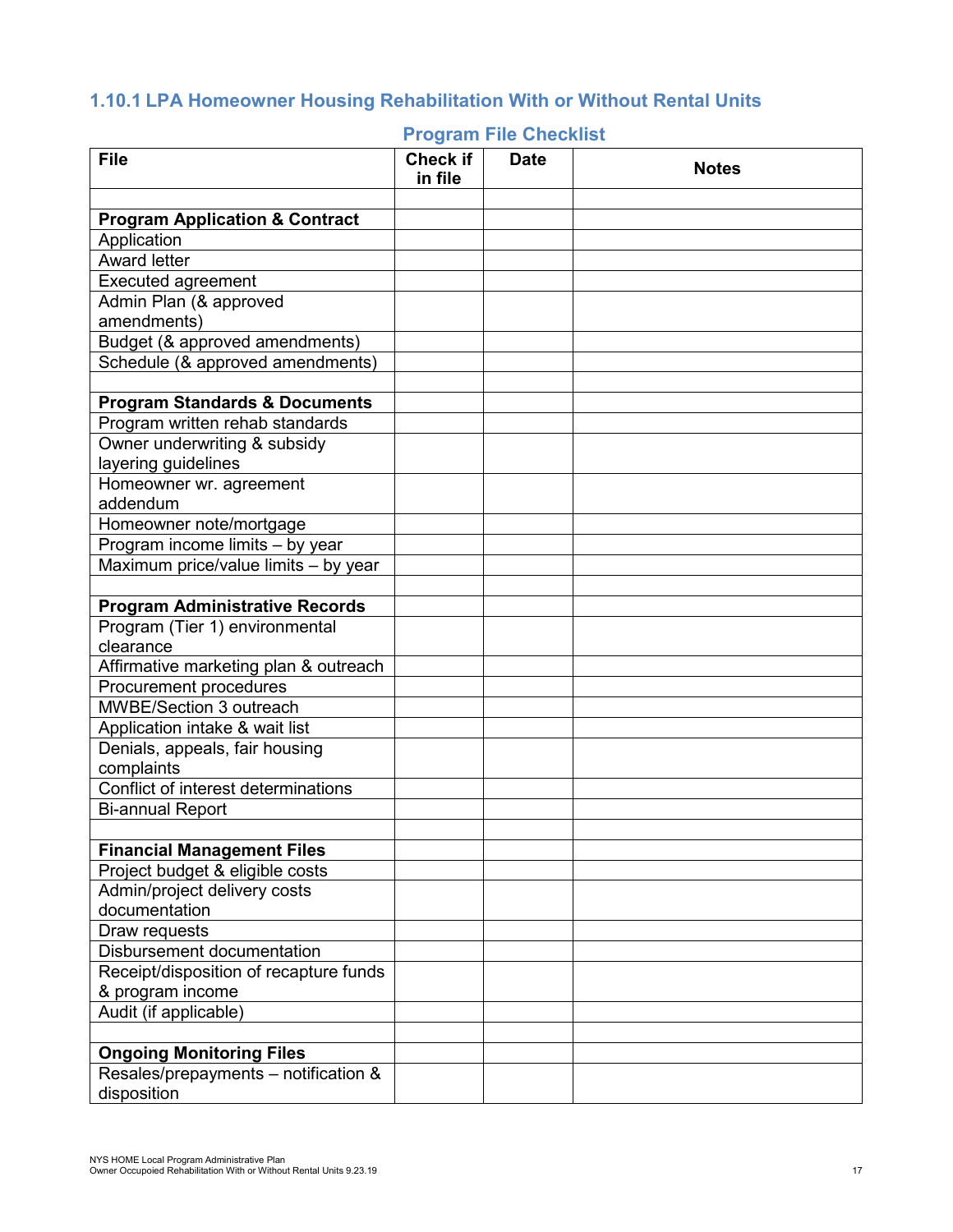### <span id="page-17-1"></span><span id="page-17-0"></span>**1.10.2 LPA Homeowner Housing Rehabilitation With or Without Rental Units**

| <b>Project Files (for each project)</b>                  | <b>Check if</b><br>in file | <b>Date</b> | <b>Notes</b> |
|----------------------------------------------------------|----------------------------|-------------|--------------|
|                                                          |                            |             |              |
| Application                                              |                            |             |              |
| Applicant income determination                           |                            |             |              |
| Authorization to release information                     |                            |             |              |
| Income source documentation                              |                            |             |              |
| Property ownership documentation                         |                            |             |              |
| Initial property inspection                              |                            |             |              |
| Property price/value determination                       |                            |             |              |
| Project underwriting & HOME                              |                            |             |              |
| assistance determination                                 |                            |             |              |
| Property environmental clearance                         |                            |             |              |
| <b>Executed homeowner written</b>                        |                            |             |              |
| agreement                                                |                            |             |              |
| IDIS project set-up form                                 |                            |             |              |
| Work write-up                                            |                            |             |              |
| LBP risk assessment (if pre-1978)                        |                            |             |              |
| Bid package & selection                                  |                            |             |              |
| documentation                                            |                            |             |              |
| <b>Rehabilitation contract</b>                           |                            |             |              |
| <b>MWBE/Section 3 documentation</b>                      |                            |             |              |
| <b>Building permit</b>                                   |                            |             |              |
| Project relocation records (if                           |                            |             |              |
| applicable)                                              |                            |             |              |
| Progress inspections                                     |                            |             |              |
| Contractor invoices, approvals,                          |                            |             |              |
| payments                                                 |                            |             |              |
| Occupancy permit/local NYS Code                          |                            |             |              |
| inspection                                               |                            |             |              |
| Final inspection - HOME standards                        |                            |             |              |
| IDIS project completion form                             |                            |             |              |
| Recorded note & mortgage                                 |                            |             |              |
|                                                          |                            |             |              |
| <b>Ongoing Monitoring</b>                                |                            |             |              |
| Annual Verification of owner                             |                            |             |              |
| occupancy                                                |                            |             |              |
| If HOME rental units:                                    |                            |             |              |
| -Annual rent/utility allowance                           |                            |             |              |
| approval                                                 |                            |             |              |
| -Annual Owner report review                              |                            |             |              |
| -1 <sup>st</sup> & 3 <sup>rd</sup> year unit inspections |                            |             |              |
| <b>Resale Notification to OCR</b>                        |                            |             |              |
| Recapture/disposition of funds                           |                            |             |              |

### **Project File Checklist**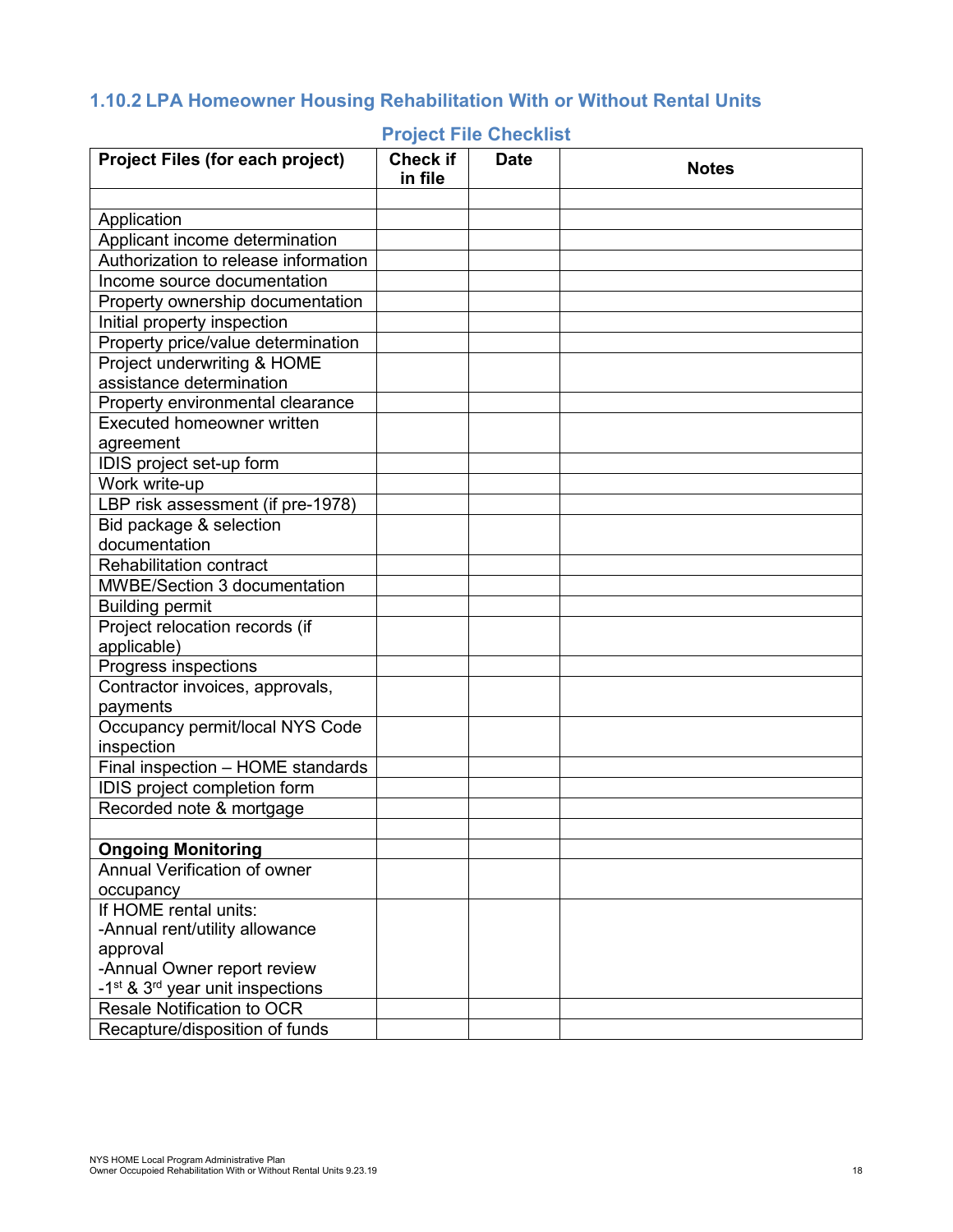# <span id="page-18-0"></span>**2 Project Requirements**

### <span id="page-18-1"></span>**2.1 Eligible Project Costs & Maximum Subsidy**

### <span id="page-18-2"></span>**2.2 Eligible Project Costs**

- A. Eligible project costs are those permitted by the NYS HOME Local Program Budget Policy available on the HCR HOME Program website and as approved by HTFC at contract execution. Please review the policy for specific eligible and in-eligible costs.
- B. In general, eligible costs include:
	- i. Rehabilitation hard costs necessary to address the improvements indicated by the property standards, HTFC Housing Rehabilitation Standards and to meet NYS and/or Local Code upon completion.
	- ii. Site improvements and connections to off-site utilities necessary to complete the rehabilitation.
	- iii. Soft costs related to housing rehabilitation.
	- iv. Administrative and project delivery as permitted in the NYS HOME Local Program Budget Policy.
	- v. Other third party costs necessary to implement the improvements, such as permits, inspections, legal and recording fees.
	- vi. Relocation costs as necessary.
- C. In general, ineligible costs include:
	- i. Costs for luxury improvements or improvements that are not consistent with the rule standard of "non-luxury housing with suitable amenities."
	- ii. Payment of any deposits or operating costs
	- iii. Off-site infrastructure, except for necessary connections to offsite utilities for the assisted unit
	- iv. Payment of premium for homeowner's or flood insurance
	- v. Refinancing or payment of other debt
	- vi. Non-capital equipment such as new appliances
- D. The above list is not inclusive. For more details, please refer to the NYS HOME Local Program Budget Policy located on the HCR HOME Program website.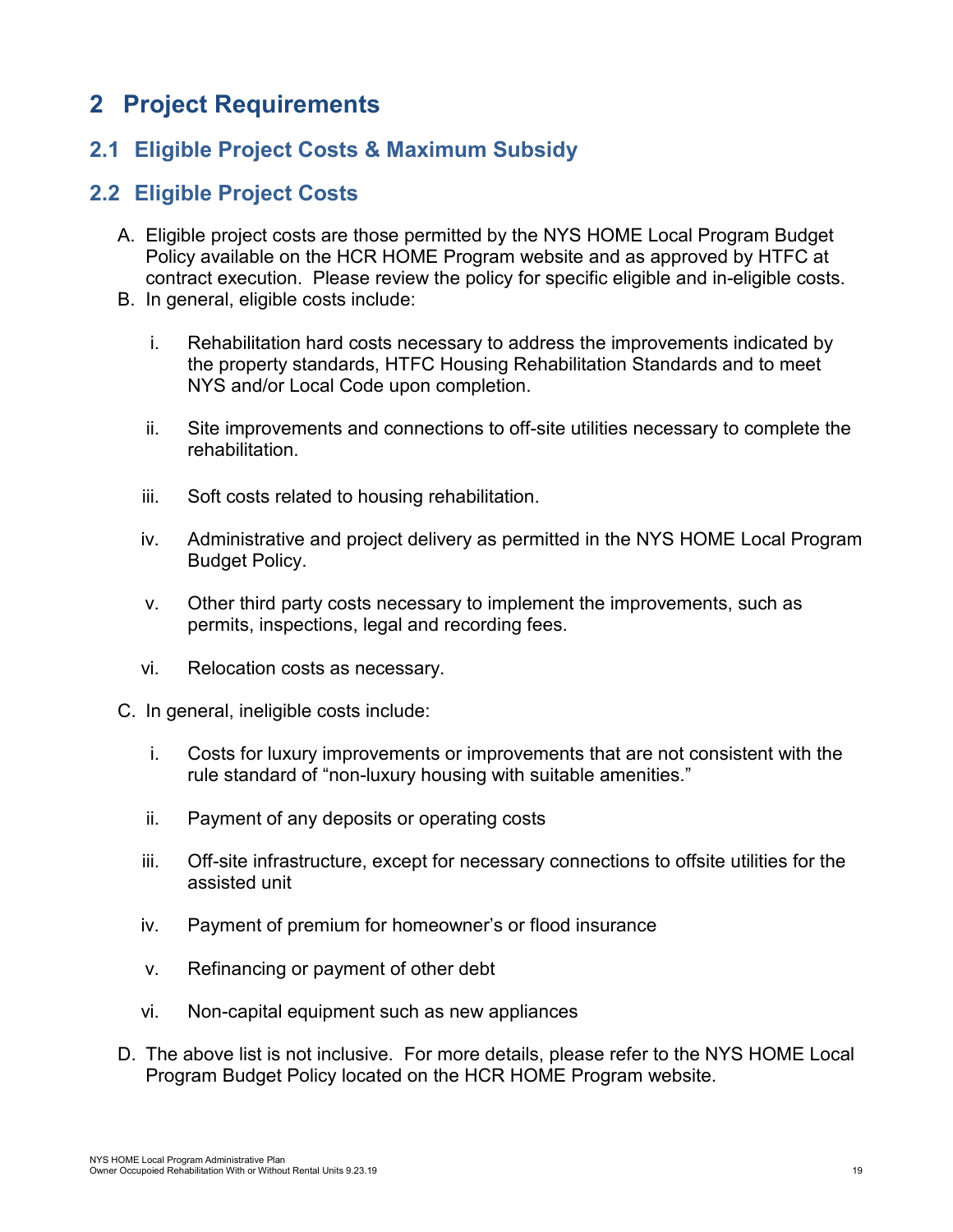#### <span id="page-19-0"></span>**2.2.1 Project Assistance Limits**

A. HOME funds provided to any owner-occupied housing rehabilitation project may not exceed \$50,000 per unit, inclusive of all hard and soft costs.

### <span id="page-19-1"></span>**2.3 Applicant Intake and Homeowner Eligibility**

- A. The LPA may not charge applicants servicing, origination, or other fees for the purpose of covering costs of administering the HOME program, except that the LPA may charge nominal application fees (although these fees are not an eligible HOME cost) to discourage frivolous applications. The amount of application fees must be appropriate to the type of application and may not create an undue impediment to a low-income family's participation in the program.
- B. At the time of application, document that the homeowner:
	- i. Owns the property (copy of deed)
	- ii. Lives in the property as their primary residence (by obtaining a copy of utility bill, bank statement, and/or canceled mail with their name and address)
	- iii. Is current on mortgage(s)
	- iv. Is current on property taxes & fees owed to the municipality
	- v. Maintains adequate and has homeowner's and/or flood insurance as necessary and premiums are paid up to date.
	- vi. If the homeowner has a mortgage loan modification agreement due to foreclosure, the owner must demonstrate 6 months of on-time payments in the modification agreement, prior to approval for HOME assistance.

#### <span id="page-19-2"></span>**2.3.1 Preferences and Priorities**

- A. Assistance can be limited to units within the identified service area of the program in the application and contract.
- B. Assistance cannot be limited to current or prior residents of the jurisdiction of the target area.
- C. Priorities or preferences for certain types of housing or household type is only permissible to the extent that:
	- i. The priority or preference does not violate nondiscrimination and fair housing requirements.
	- ii. The priority housing and household type has been identified in the application and approved by HTFC at contract execution.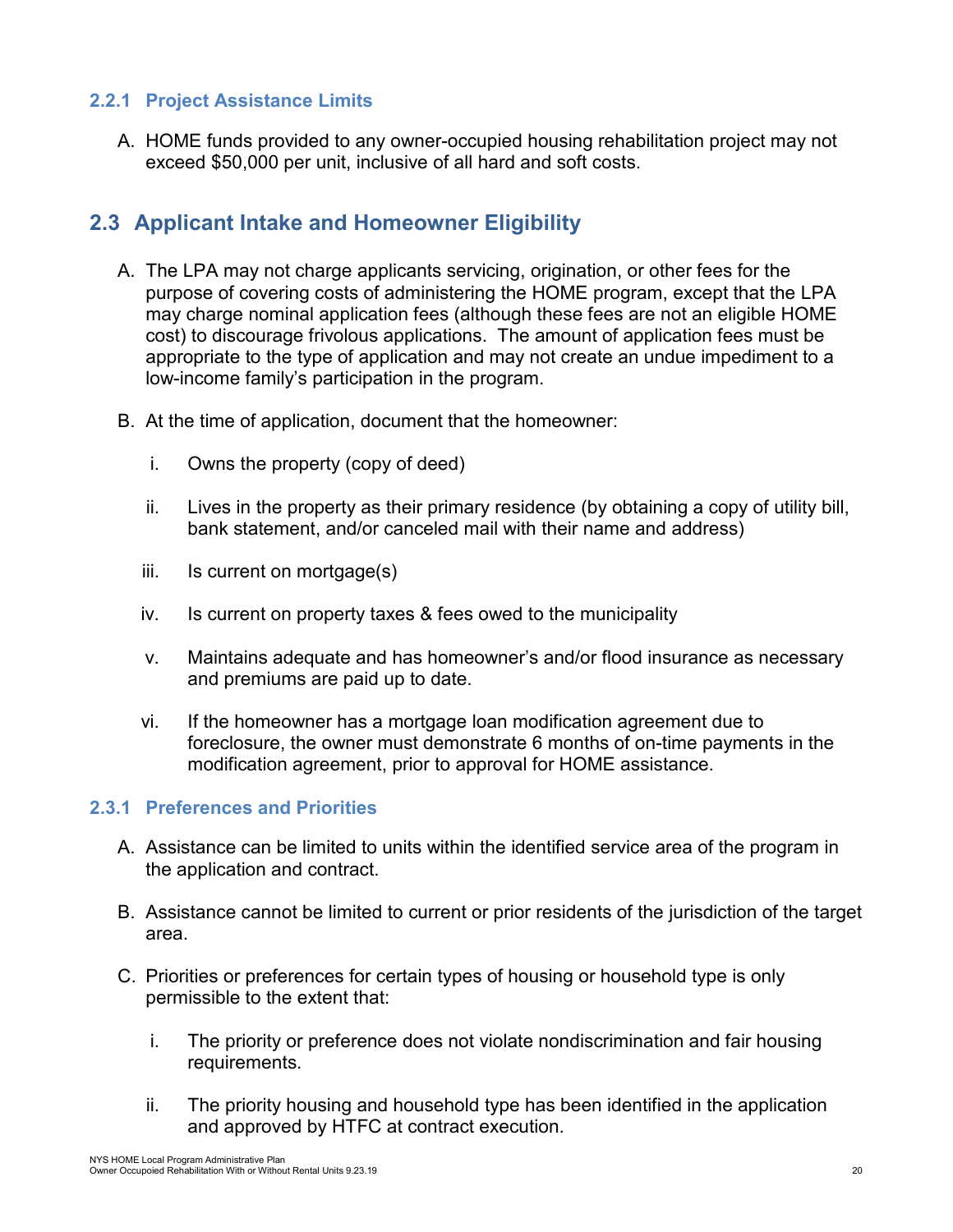- iii. The priority or preference is fully disclosed in all program documents, advertisements and presentations.
- iv. The HTFC may allow LPAs to design eligible program activities that may limit beneficiaries to veterans, the elderly, the physically disabled, and/or or give preferences to persons in certain occupations, such as police officers, firefighters, or teachers.
- v. If the program elects to serve a special needs population, the LPA must have a current service provider agreement that will send direct referrals of clients to the HOME assisted program.
- vi. Any limitation or preference must not violate nondiscrimination requirements in 24 CFR 92.350.
- vii. Limiting programs or giving preferences to students or a group of all employees is not permitted.
- viii. The preference or limitation must be approved by the HTFC at contract execution.

### <span id="page-20-0"></span>**2.3.2 Application Intake & Waiting List**

- A. Applications must be taken in a manner that that ensures fair access, including reasonable time periods and methods of submission. Assistance must be offered to any household requesting assistance in completing the application.
- B. The method for establishing the queue and waiting lists must be disclosed in this Plan and in application materials and briefings.
- C. While priority or preference households may be placed on a separate waiting list, and processed according to the priority, applications must be accepted from any household within the eligible service area.
- D. Waiting lists must be updated within the last 6 months, maintained and available for inspection.
- E. Income eligibility need not be verified to place an applicant in the queue or on a waiting list. Placement on the list can be based upon the applicant's representation of income, with disclosure that income will be verified prior to the offering of assistance.
- F. LPAs may use an already established wait list from a prior program, however, all applicants must have been pre-qualified to be on the list within the past 6 months.

### <span id="page-20-1"></span>**2.3.3 Conflict of Interest**

A. The LPA, including its officers, board members and employees, are subject to the presumption of conflict of interest as stated in  $92.356(a) - (c)$ . As such, all such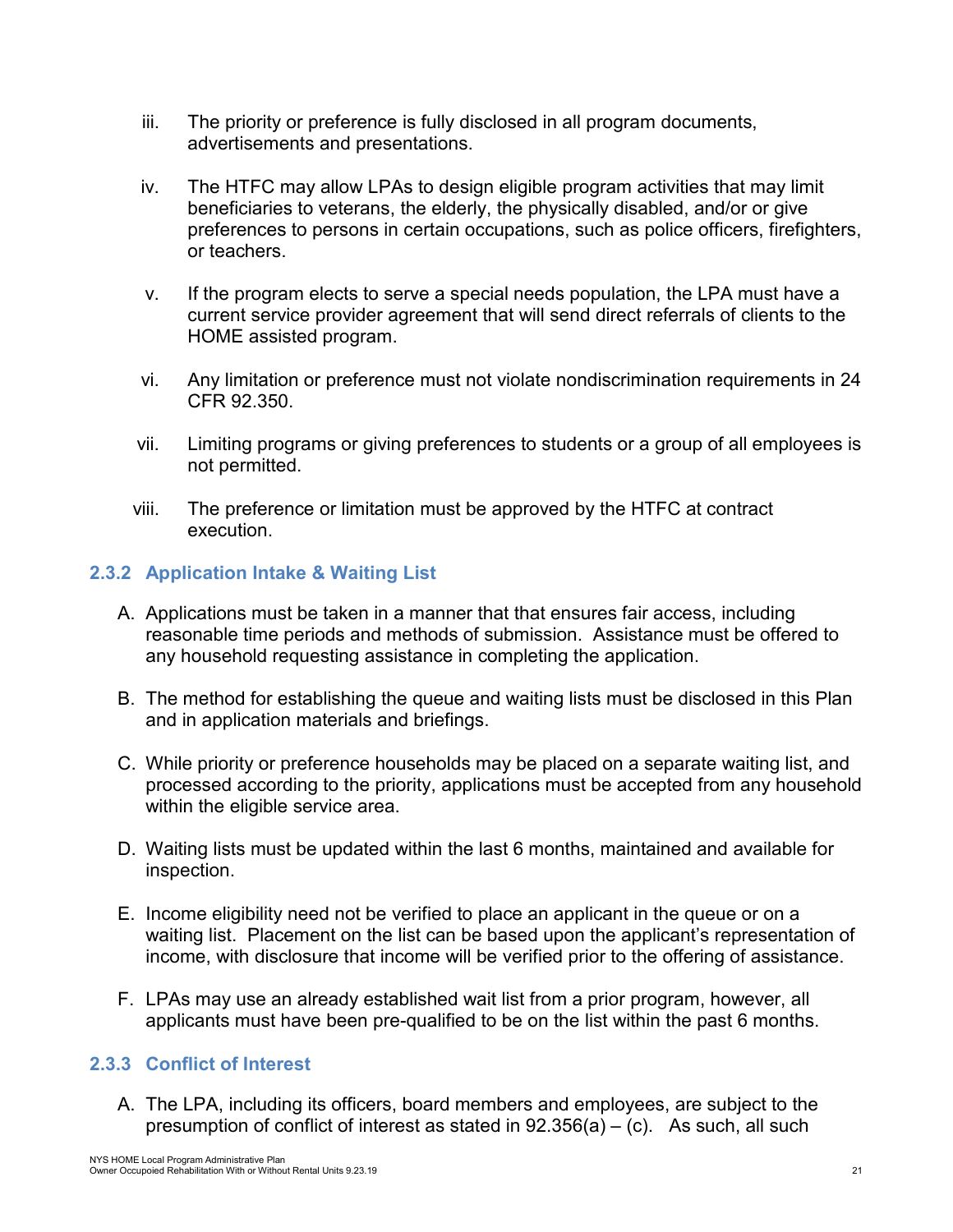covered persons of the LPA may not receive either program assistance or any contract without the prior written exception granted by HUD.

- B. No person(s) who exercises or has exercised any functions or responsibilities with respect to the activities being assisted with HOME funds or who is or was in a position to participate in the decision-making process or gain inside information related to HOME assisted-activities may obtain a financial interest or financial benefit from a HOME assisted activity or have a financial interest in any contract, subcontract, or agreement with respect to the HOME-assisted activity, or the proceeds from such activity, either for themselves or those with whom they have business or immediate family ties during their tenure or for one year thereafter.
- C. Immediate family ties include, whether related by blood, marriage, or adoption: spouse, parent (including step-parent), child (including stepchild), brother, sister (including step brother or step sister) grandparent, grandchild, and in-laws or a covered person.
- D. Further, no officer, employee, agent, or consultant of a covered person or entity may occupy a HOME assisted affordable housing unit in the Project. However, this provision does not apply to an employee or agent of a rental developer who occupies a housing unit in a HOME- assisted project as a project manager or maintenance worker.
- E. Exceptions: requests for exceptions to this policy must be submitted to HTFC in advance of selection with the information required by  $92.356(d) - (e)$ . HTFC will forward the request to HUD for review. Upon written request, exceptions may be granted by HUD on a case-by-case basis. In the request to HUD, the LPA must disclose the full nature of the conflict, submit proof that the disclosure has been made public and also provide a legal opinion stating that there would be no violation of State or Local law if the exception were granted by HUD.

### <span id="page-21-0"></span>**2.3.4 Eligible Forms of Ownership**

- A. The LPA must document that the assisted household owns the unit based on the following and in compliance with 92.254(c):
	- i. Ownership in fee simple title.
	- ii. 99 year leasehold or 50 years if with a Community Land Trust.
	- iii. Condo or co-op ownership eligible.
	- iv. Inherited property: shares ownership with other non-resident heirs, but pays all costs of ownership.
	- v. Life estate: right to live in the property until death, does not pay rent.
	- vi. Inter vivo trust: a living trust in which all trust beneficiaries qualify as low-income and each beneficiary has a legal right to reside in the property until death.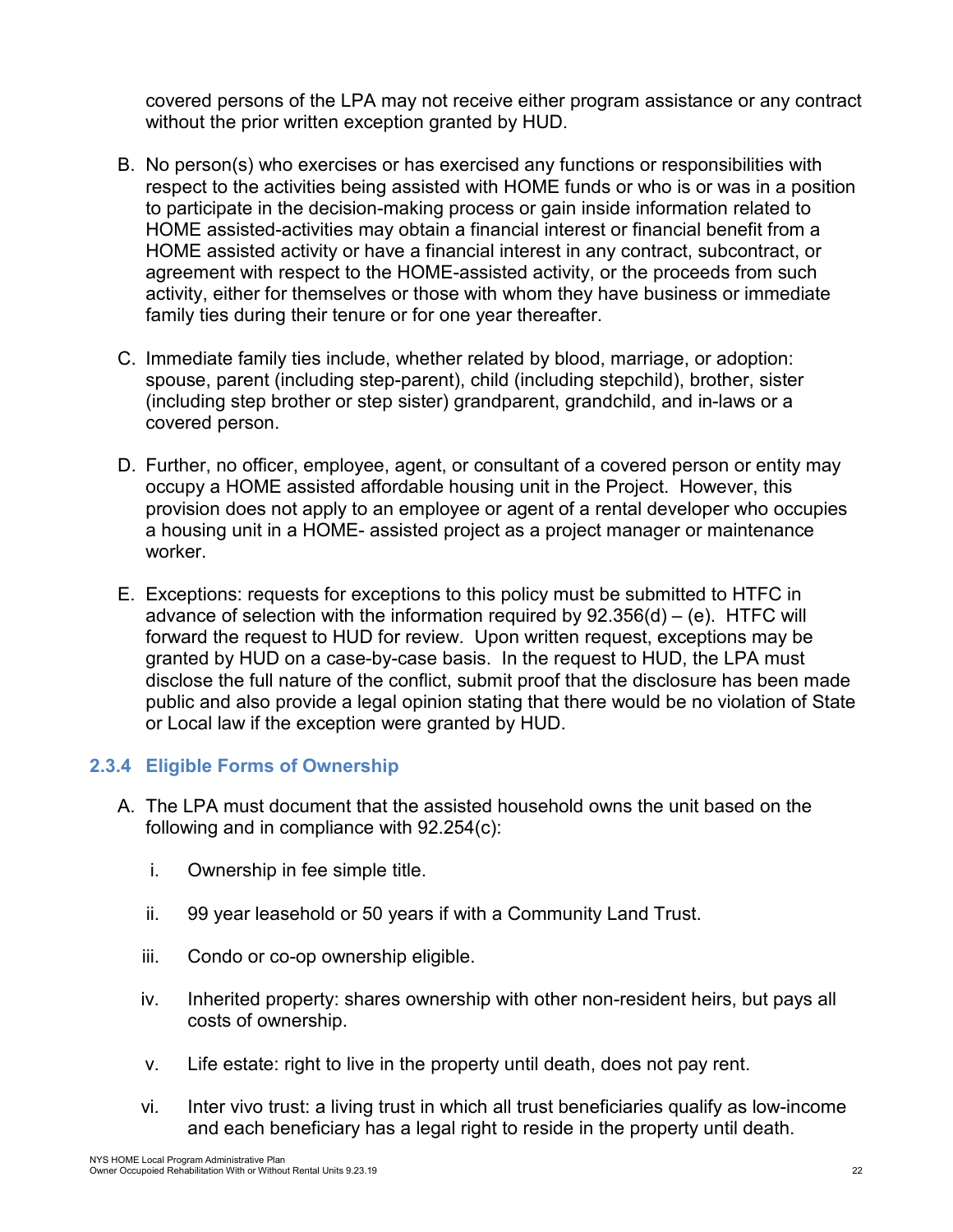- vii. Beneficiary deed ownership.
- B. The ownership interest may be subject only to mortgages or other liens or instruments securing debt on the property or any other restrictions or encumbrances that do not impair the good and marketable nature of title to the ownership interest.

#### <span id="page-22-0"></span>**2.3.5 Ineligible Forms of Ownership**

A. Right to possession under a contract for deed, installment contract, or land contract (pursuant to which the deed is not given until the final payment is made) is not ownership.

#### <span id="page-22-1"></span>**2.3.6 Other Homeowner Eligibility Requirements**

A. The assisted homebuyer must be legal a resident of the United States.

### <span id="page-22-2"></span>**2.3.7 Income eligibility**

- A. All households assisted must be under 80% of median income as defined by HUD HOME income limits posted at: [https://www.hudexchange.info/manage-a](https://www.hudexchange.info/manage-a-program/home-income-limits/)[program/home-income-limits/.](https://www.hudexchange.info/manage-a-program/home-income-limits/)
- B. Income must be determined using either the Section 8 method OR IRS Form 1040 method, defined at 92.203(b). The same method must be used for the entire program/for each activity.
- C. LPAs must use the HUD CPD Income Eligibility Calculator at: [https://www.hudexchange.info/incomecalculator/.](https://www.hudexchange.info/incomecalculator/)
- D. All income sources must have at least two months of source documentation (92.203(a) (2) and project anticipated household income for the next 12 months.
- E. Income certifications must sign and dated by the CHDO/LPA and the homebuyer.
- F. The income certification is valid for 6 months or the certification must be updated.
- G. Visit [https://www.hudexchange.info/programs/home/topics/income](https://www.hudexchange.info/programs/home/topics/income-determination/#guidebooks-and-tools)[determination/#guidebooks-and-tools](https://www.hudexchange.info/programs/home/topics/income-determination/#guidebooks-and-tools) for further guidance.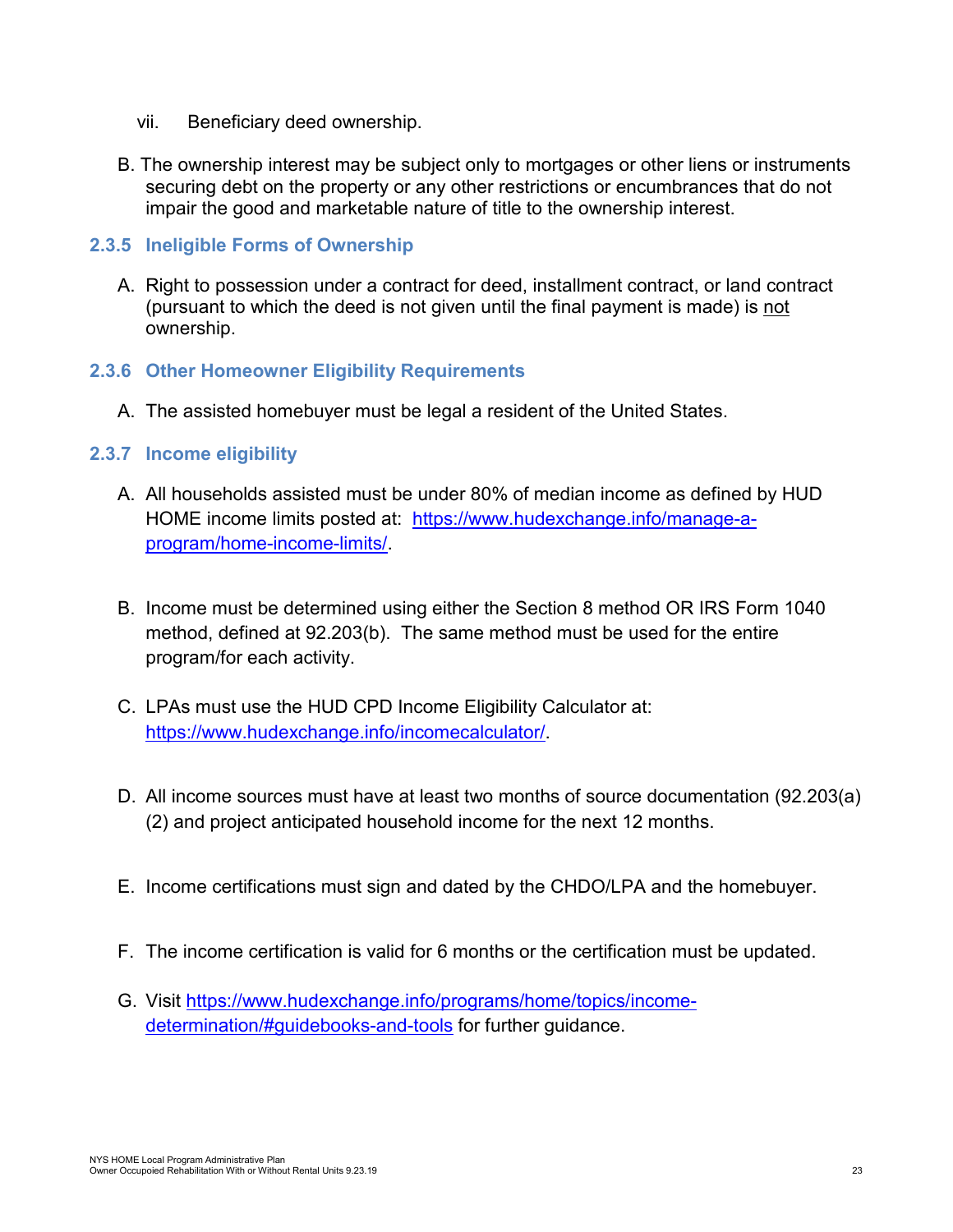#### <span id="page-23-0"></span>**2.3.8 Underwriting the HOME assistance**

- A. Before committing funds to a project, the LPA must ensure that no more HOME funds are invested than needed to provide quality, affordable, and financially viable housing throughout POA.
	- i. The LPA must ensure that all sources are firmly committed and the costs are necessary and reasonable.
	- ii. HOME funding the amount of HOME funding (in consideration of all available sources, including other public sources) is reasonable and necessary to provide quality housing that is sustainable throughout the POA and is not excessive, and is within stated program guidelines.
	- iii. The owner is reasonably expected to be able to handle all existing obligations with respect to ownership including mortgage(s), property taxes, insurance and maintenance throughout the POA.
- B. Evidence and documentation of this analysis must be maintained in the project file.

### <span id="page-23-1"></span>**2.3.9 Feasibility Determination - Denial of Assistance**

- A. Properties/households should be assisted only if sufficient funding exists to address all necessary items identified in the inspection and the household has the capacity to sustain the housing for the POA.
- B. If inadequate funding exists, or the family is not expected to be able to sustain the housing or it is determined that this is not a cost effective use of funds, the project should be determined infeasible and the infeasibility determination documented.
- C. Any household denied assistance must be contacted in writing with the reasons for denial disclosed and the process for appealing the denial identified.

### <span id="page-23-2"></span>**2.4 Property Eligibility**

### <span id="page-23-3"></span>**2.4.1 Eligible Property Types**

- A. Single family (1-4 unit) owner-occupied housing.
- B. Owner-occupied with rental units If HOME funds are used to assist an owneroccupied property that has rental units (e.g., a 2, 3 or 4 unit structure), the LPA must determine if the HOME assistance is being used in the owner's unit, the rental units or both as described in this Plan.
- C. If the rental unit is being assisted with HOME funds, then rental rules apply including low-income tenant occupancy, lease requirements, rent limits, income recertification, and ongoing property standards during the POA.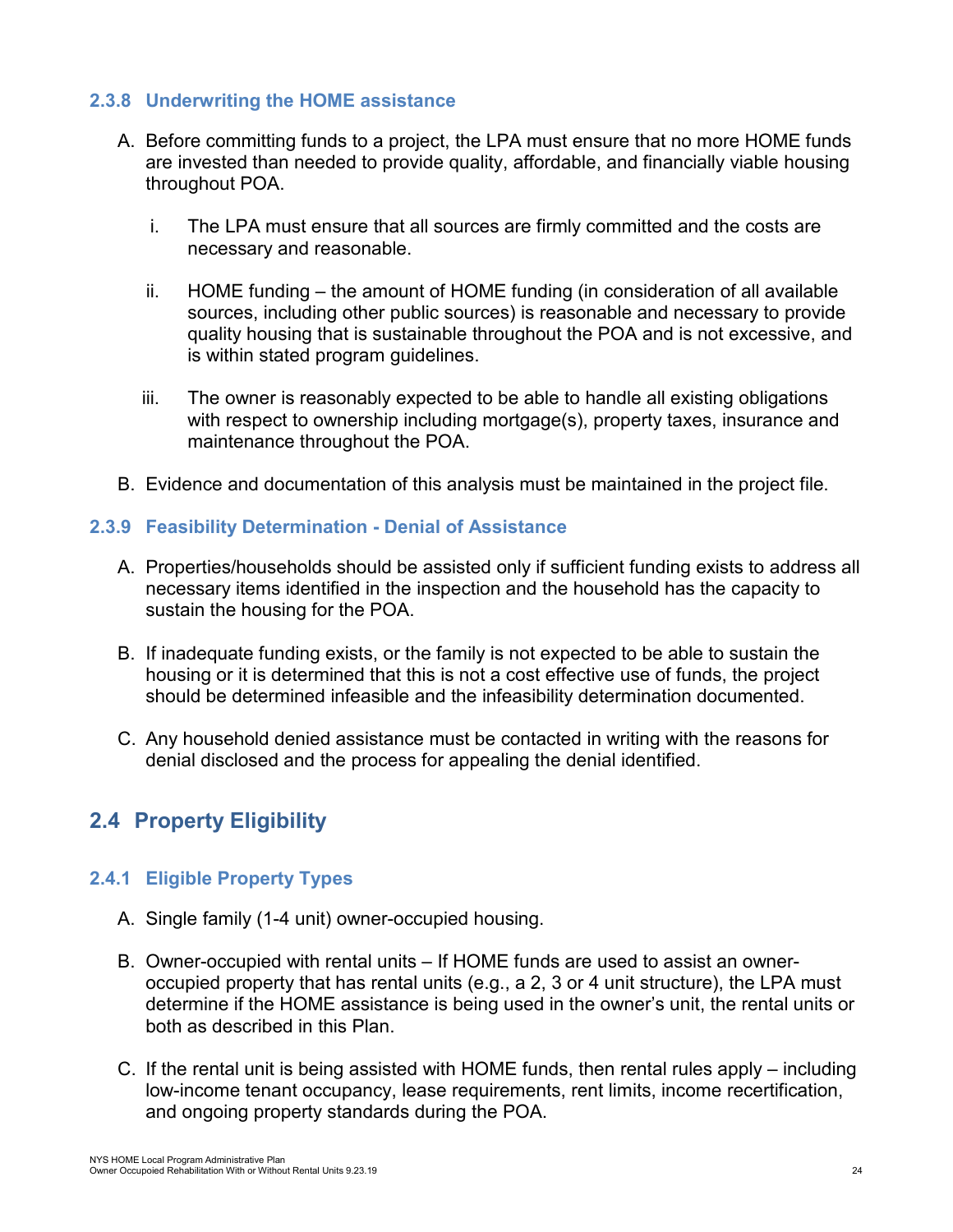#### <span id="page-24-0"></span>**2.4.2 Maximum Sales Price Limits (After Rehab Value)**

- A. The estimated value of the property after rehab cannot exceed the HOME Maximum Sales Price Limits (maximum purchase price/after rehab value limit) as published annually by HUD for the local jurisdiction at the time of project commitment, available at: [https://www.hudexchange.info/resource/2312/home-maximum-purchase-price](https://www.hudexchange.info/resource/2312/home-maximum-purchase-price-after-rehab-value/)[after-rehab-value/.](https://www.hudexchange.info/resource/2312/home-maximum-purchase-price-after-rehab-value/)
- B. The LPA will ensure that the value of the unit after housing rehabilitation does not exceed the maximum sales price limit for the service area, as determined by the annually published HUD limits.
- C. The after-rehab value must be determined up front, before work is started. The after rehab value must be considered when determining the scope of work for the unit. The cost to determine this value is a HOME eligible expense. HTFC requires an LPA to determine after rehab value by using one of the following methods:
	- i. Licensed Appraisal
	- ii. Real Estate Market Assessment
	- iii. Independent estimate of value by a "knowledgeable" professional

### <span id="page-24-1"></span>**2.5 Property Standards**

- A. HUD has deferred the implementation of new property standard requirements. These new requirements are applicable to any project with a commitment after the effective date of the new requirements as may be announced by HUD. These standards are subject to update as HUD issues additional guidance.
- B. The LPA shall meet the property standards of 24 CFR Part 92.251, as applicable and as amended, for HOME assisted activities, to ensure that the housing is decent, safe and sanitary and meets all applicable New York State and/or Local Code requirements upon completion.
- C. All housing rehabilitation performed under this contract must be in compliance with HTFC Housing Rehabilitation Standards for One- to Four-Unit Structures, available on the HCR HOME program website. An addition was made to the standards pertaining to mold containing components. LPAs should refer to the HTFC HOME Local Memo "REV. 1.2016 Mold Requirements" added into the housing rehabilitation standards at Section VIII -Interior standards.
- D. Housing inspections must be performed in compliance with 24 CFR Part 92, as applicable by activity and throughout the POA.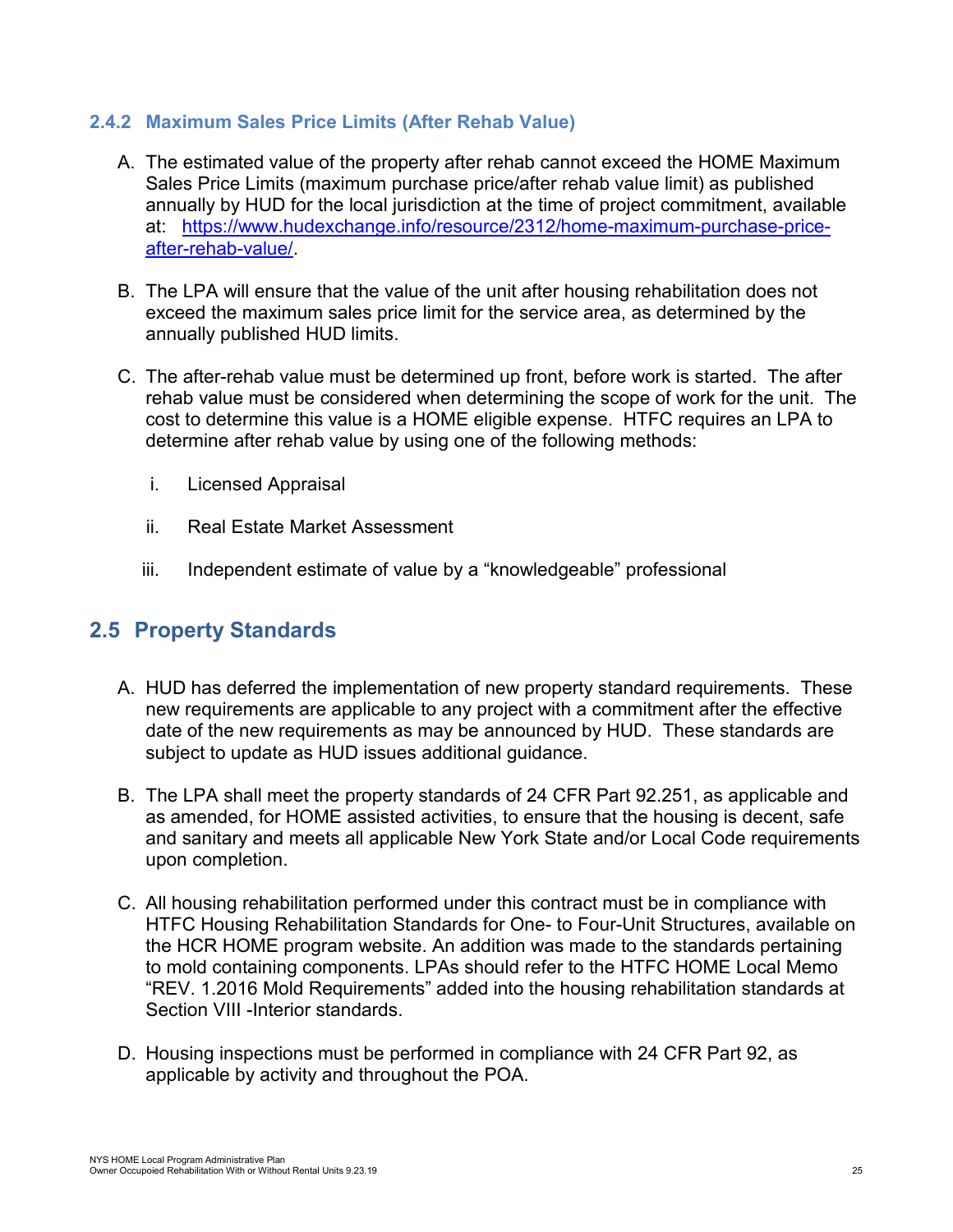- E. At construction completion and prior to submitting a completion report, LPAs must have an inspection performed by a NY State Code Certified Inspector documenting that that the unit meets NYS and/or Local Code.
- F. HOME rules require that each of the major systems in an owner-occupied rehab must have a remaining useful life for a minimum of 5 years. If not, the major systems must be rehabilitated or replaced as part of the rehabilitation work. Major systems include structural support; roofing; cladding and weatherproofing (e.g., windows, doors, siding, gutters); plumbing; electrical; and heating, ventilation, and air conditioning.
- G. LPAs must develop the scope of work based on the following construction order of priority:
	- i. Address Health and safety issues
	- ii. Address NYS State and/or Local Code violations
	- iii. Ensure major systems have a useful life of at least 5 years
	- iv. Include disaster mitigation standards as necessary
	- v. And in addition, when done in the overall scope to deliver a code compliant unit at completion, address special purpose needs such as weatherization and energy efficiency.

### <span id="page-25-0"></span>2.5.1 **Weatherization Assistance Requirements**

- A. The NYS HOME Local program is partnering with the NYS HCR Weatherization Assistance Program (WAP) to provide weatherization assistance for all HOME assisted units that are income qualified at 50% or less of area median income.
- B. Weatherization funds and construction services to perform weatherization activities will be made available to LPAs through the HCR WAP provider located in the local service area.
- C. LPAs must partner with the local HCR WAP provider to ensure weatherization measures are incorporated into the scope of work for each applicable HOME assisted unit. LPAs and WAPs must develop an MOU describing how the housing rehabilitation and weatherization assistance will be combined in one scope of work, how construction will be handled, how both will address priorities, preferences and wait lists and the scheduling of construction activities.
- D. Priority should be given to senior citizens, families with children, and persons with disabilities. If a household contains a member who receives Supplemental Security Income (SSI), Public Assistance, Food Stamps, or Home Energy Assistance Program (HEAP) benefits, the household is automatically eligible for WAP.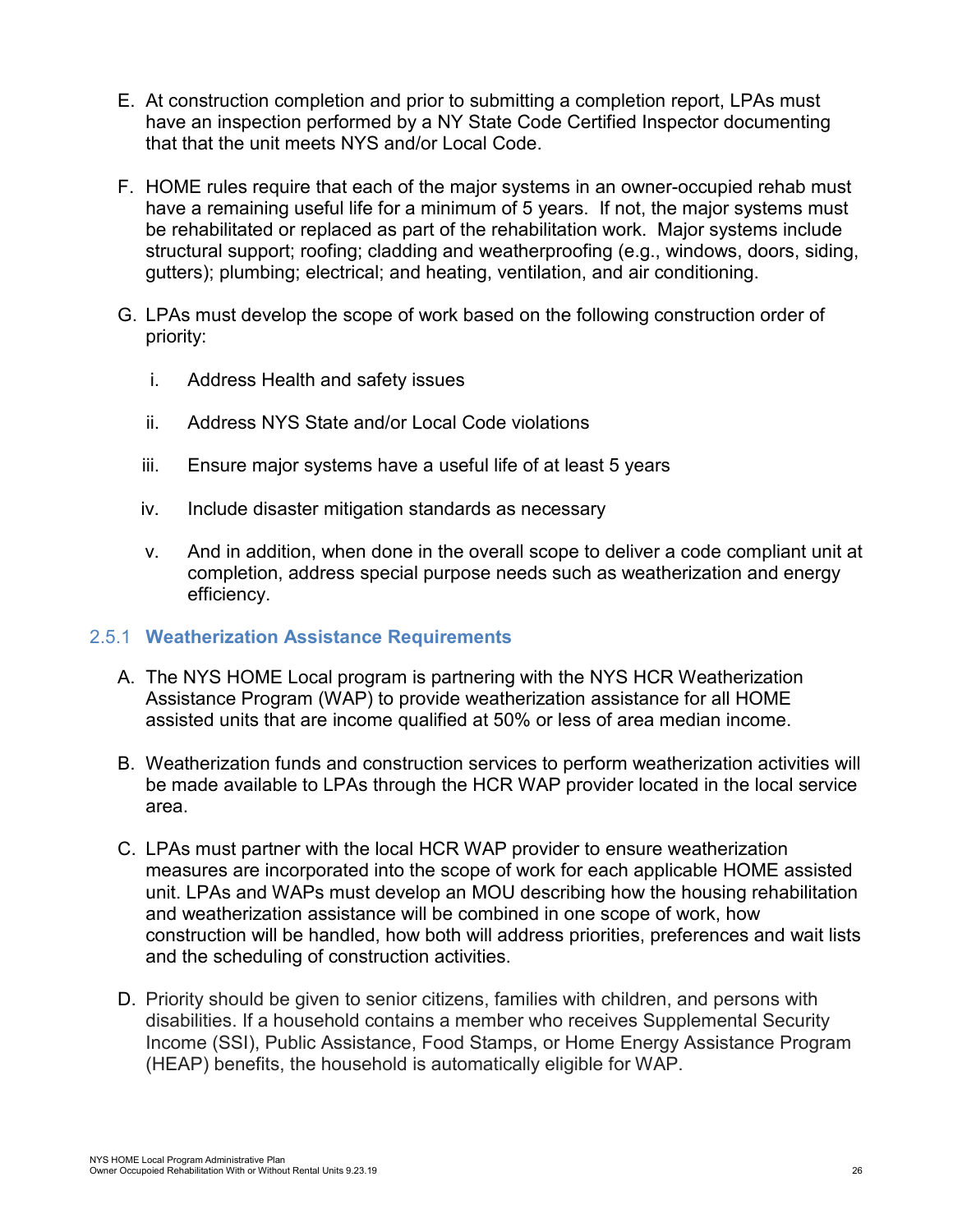- E. The HCR WAP will also provide the HOME program required energy audit. HTFC requires an energy audit be conducted for each house to identify energy-related improvements that can be incorporated into the scope of work.
- F. The HTFC requires the LPA to certify at project completion that the energy efficiency measures, as recommended in the energy audit, have been incorporated into the scope of work to the best of ability.
- G. If WAP funds are not available, LPAs are strongly encouraged to use NYSERDA Weatherization Assistance Program that may be applicable.

### <span id="page-26-0"></span>**2.5.2 Lead Based Paint (LBP)**

- A. Rehabilitation assisted with HOME (and other HUD or federal funding) is subject to the HUD LBP rule at 24 CFR Part 35. Rehabilitation is subject to the requirements at 35.900 - 930.
- B. All renovation is also subject to the EPA Renovation, Repair and Painting Rule at 40 CFR Part 745. Effectively, this means that rehabilitation work (other than work that must be done by abatement contractors) must be done by an EPA Renovator following HUD rules.
- C. Risk assessments (by an EPA certified Risk Assessor) are required for any rehabilitation project where the federal rehabilitation assistance is over \$5,000. Presumption of LBP in lieu of a risk assessment is not permitted. HTFC requires lead based paint testing of all areas to be rehabilitated.
- D. The results of the risk assessment must be incorporated into the scope of work.
- E. LBP clearance is required for all applicable housing rehabilitation. The HTFC will allow the LPA to charge the program for a single LBP clearance test. If it does not pass clearance the first time, the LPA or the contractor (per the agreement between the LPA and contractor) must pay for all subsequent clearance testing.
- F. Use of private funds in a project does not waive this requirement. Lead Based Paint rules still apply such as the Risk Assessment, interim controls, etc…

### <span id="page-26-1"></span>**2.5.3 Reasonable Accommodations and Modifications**

- A. The LPA must work with any household with accessibility needs to address those needs as part of the scope of work for housing rehabilitation and must be in compliance with the Fair Housing Act, Section 504, as applicable.
- B. Reasonable accommodations for modifications to the housing during housing rehabilitation are required for households with accessibility needs. Program funds may be used to make such modifications, as long as the entire unit will meet NYS and/or Local Code upon completion.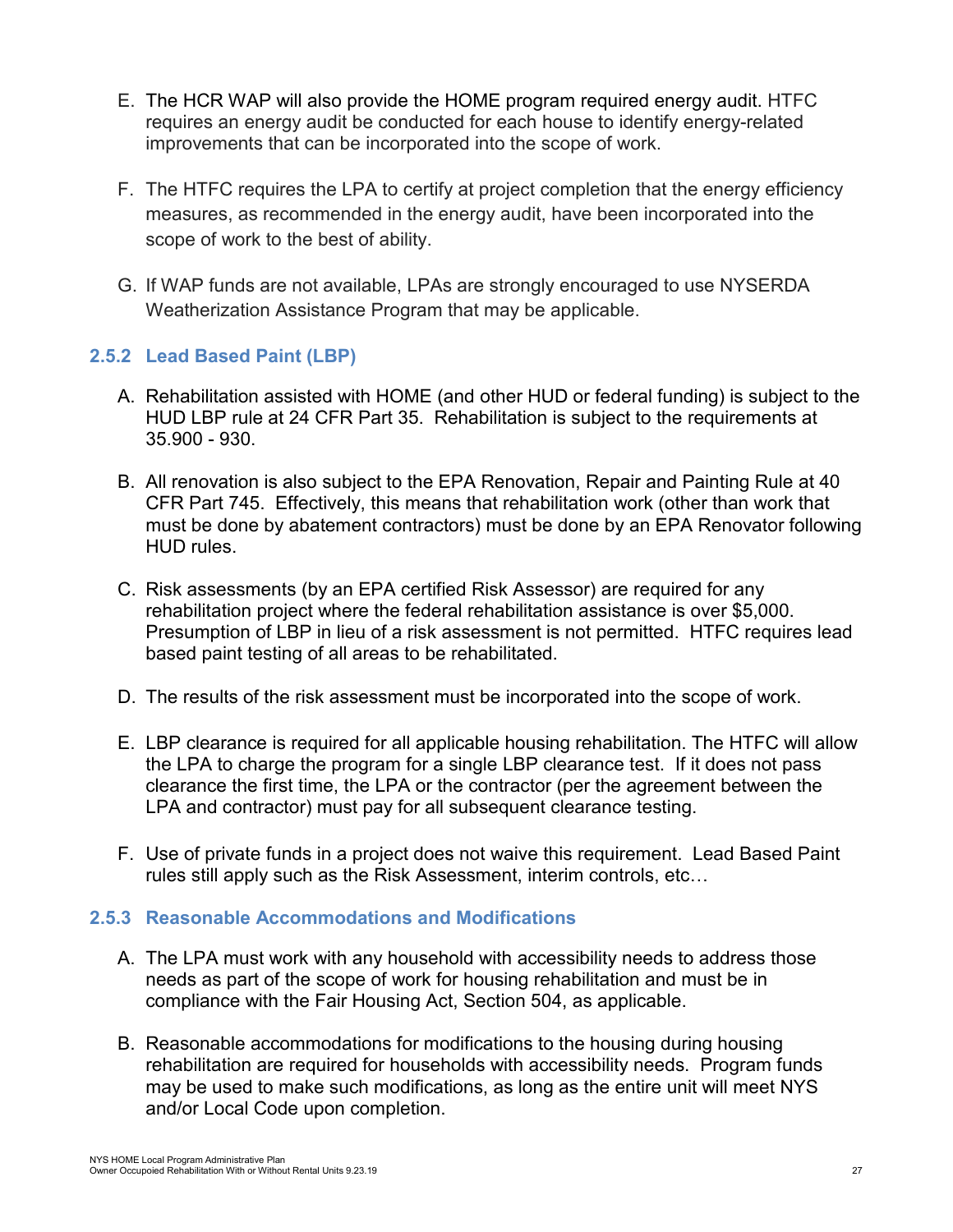C. Accommodations and modifications to address accessibility needs can and should be paid with HOME funds. Exceptions to per-unit assistance limits due to such modifications will be considered.

### <span id="page-27-0"></span>**2.6 Rehabilitation Scope of Work & Cost Estimate**

*A.* 92.251(b) (2) requires LPAs to develop a scope of work and cost estimate in sufficient detail to be the basis for inspection to determine compliance with rehabilitation and property standards. The LPA must prepare a written cost estimate for rehabilitation, after determining that costs are reasonable.

### <span id="page-27-1"></span>**2.7 Project Approval & Commitment**

#### <span id="page-27-2"></span>**2.7.1 Tier 2 Site Specific Environmental Clearance**

- A. Prior to the commitment of any funds to a HOME-assisted project, a Tier 2 site specific clearance must be approved by HTFC.
- B. All NYS HOME funded LPAs must submit a Tier 2 site specific clearance letter in order for HTFC to set up the unit in the IDIS system.
- C. The Site Specific Statutory Checklist and Tier 2 environmental review procedures/instructions for LPAs are available on the HCR HOME Program website.

### <span id="page-27-3"></span>**2.7.2 Project Commitment and Set Up**

- A. A project commitment can be made and the project set up in IDIS when:
	- i. The unit has received Tier 2 environmental approval
	- ii. A budget and schedule have been established.
	- iii. Project underwriting (if applicable) has been completed.
	- iv. The LPA and owner have executed a written legally binding agreement meeting the requirements noted in this Plan.
	- v. The construction contract has been let and the work is scheduled to start.
	- vi. The HTFC note and mortgage has been executed.

#### <span id="page-27-4"></span>**2.7.3 First File Review by OCR**

A. Prior to the first project set-up and initial project draw, the LPA will assemble all required documentation as specified on *Initial File Submission Checklists* and submit to OCR for review. OCR will review the documentation and require any corrections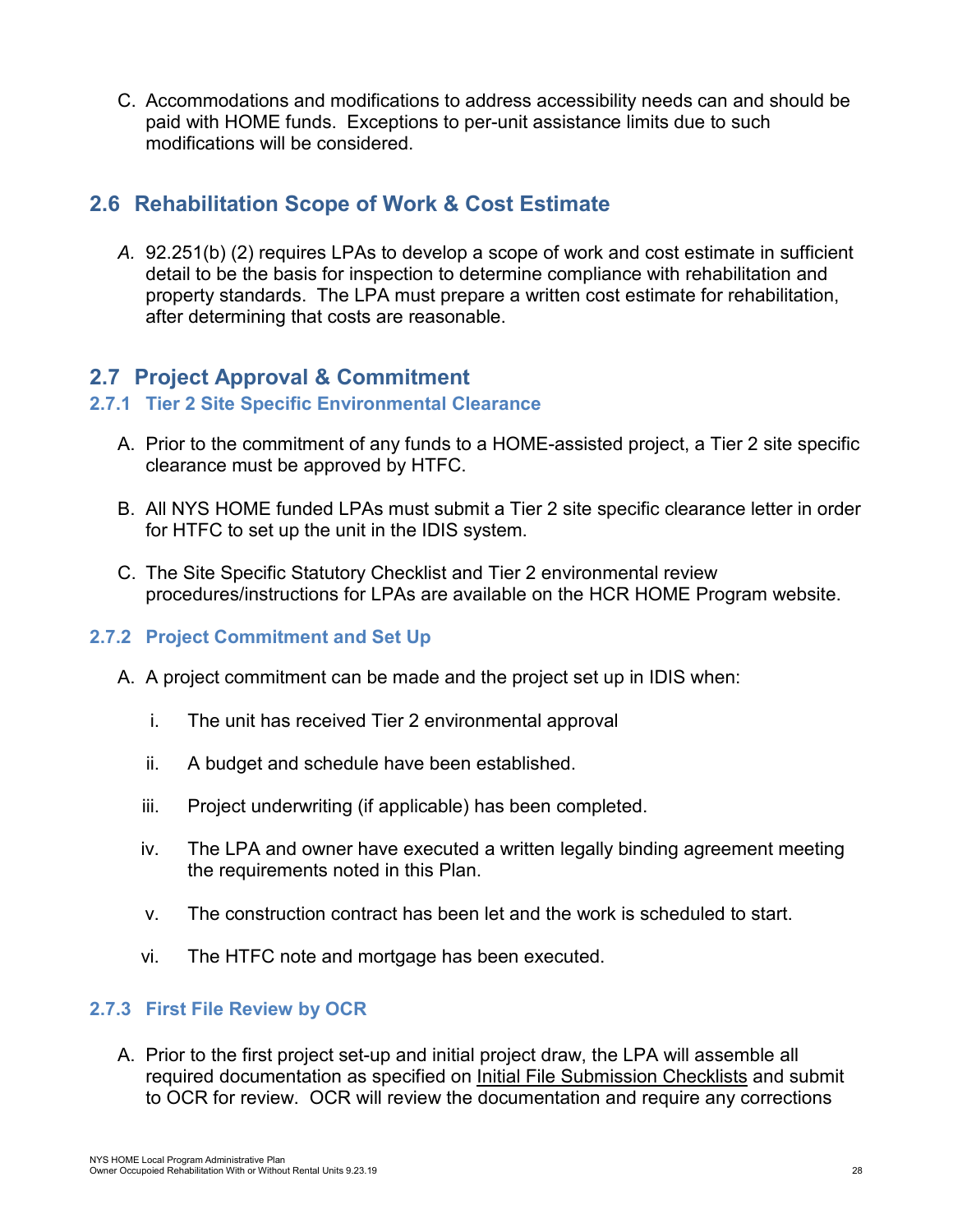prior to initial project setup. If the first file submission is acceptable, no further documentation submissions will be required for subsequent projects.

B. The Initial File Submission Checklist in this Plan and on the HCR HOME program website.

### **LPA Homeowner Housing Rehabilitation With or Without Rental Units Initial File Submission Checklist**

**SHARS: \_\_\_\_\_\_\_\_\_\_\_\_\_\_\_\_\_\_\_\_\_\_ Project Address: \_\_\_\_\_\_\_\_\_\_\_\_\_\_\_\_\_\_\_\_\_\_\_\_\_\_**

| <b>File</b>                                                                                                  | <b>Submitted</b> | <b>HTFC Review Notes</b> |
|--------------------------------------------------------------------------------------------------------------|------------------|--------------------------|
|                                                                                                              |                  |                          |
| Part 1: Submitted at Project Setup                                                                           |                  |                          |
| Homeowner Rehab Set Up Form                                                                                  |                  |                          |
| Tier 2 Site-specific Statutory Checklist                                                                     |                  |                          |
| Applicant income eligibility determination                                                                   |                  |                          |
| Income documentation                                                                                         |                  |                          |
| Verification of ownership                                                                                    |                  |                          |
| After rehab value estimate v. limit                                                                          |                  |                          |
| Project underwriting - budget review:<br>sources committed<br>uses reasonable<br>owner assistance reasonable |                  |                          |
| Executed homeowner written agreement                                                                         |                  |                          |
| Initial inspection/work write-up                                                                             |                  |                          |
| If pre-1978, LBP risk assessment                                                                             |                  |                          |
| <b>Building permit</b>                                                                                       |                  |                          |
| Rehabilitation contract                                                                                      |                  |                          |
|                                                                                                              |                  |                          |
| Part 2: Submitted at Project Completion                                                                      |                  |                          |
| Homeowner Rehab Completion Form                                                                              |                  |                          |
| Final inspection report                                                                                      |                  |                          |

NYS HOME Local Program Administrative Plan Owner Occupoied Rehabilitation With or Without Rental Units 9.23.19 29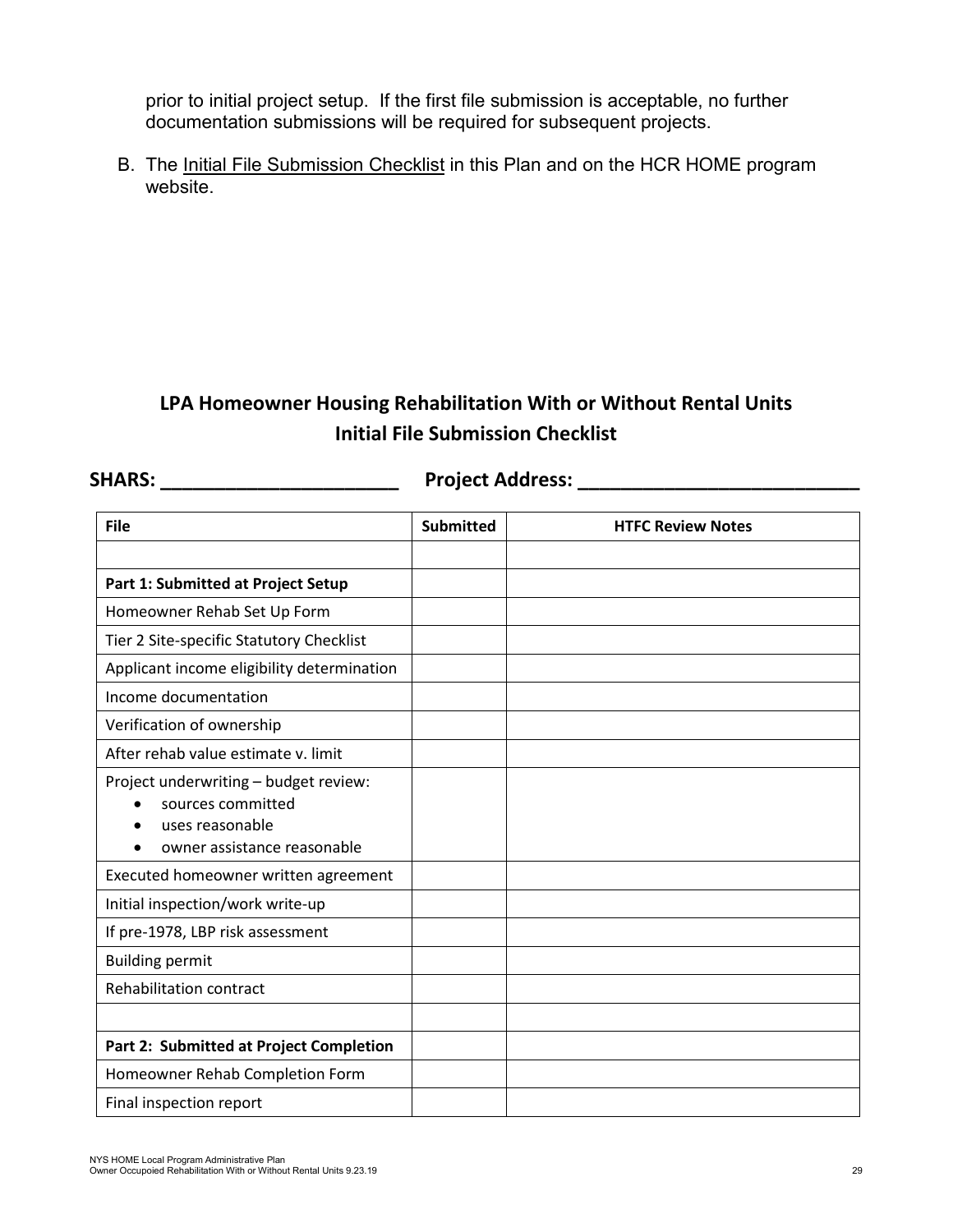| <b>File</b>                                 | Submitted | <b>HTFC Review Notes</b> |
|---------------------------------------------|-----------|--------------------------|
| LBP clearance report (If pre-1978)          |           |                          |
| Recorded note & mortgage                    |           |                          |
| Final project budget $-$ all sources & uses |           |                          |
|                                             |           |                          |

\_\_\_\_\_\_\_\_\_\_\_\_\_\_\_\_\_\_\_\_\_\_\_\_\_\_\_\_\_\_\_\_\_\_\_\_\_\_\_\_\_\_\_\_\_\_\_\_ \_\_\_\_\_\_\_\_\_\_\_\_\_\_\_\_\_\_

\_\_\_\_\_\_\_\_\_\_\_\_\_\_\_\_\_\_\_\_\_\_\_\_\_\_\_\_\_\_\_\_\_\_\_\_\_\_\_\_\_\_\_\_\_\_\_\_ \_\_\_\_\_\_\_\_\_\_\_\_\_\_\_\_\_\_

LPA Signature Date Date of the United States of the United States of the United States of the Date of the United States of the United States of the United States of the United States of the United States of the United Stat

HTFC Reviewer

### <span id="page-29-0"></span>**2.8 Project Completion**

- A. A project is completed when:
	- i. *A*ll construction work has been performed.
	- ii. The project complies with the required property standards.
	- iii. The project complies with NYS and/or Local Code requirements.
	- iv. The homeowner, LPA and Contractor have signed a statement that all construction activity is complete and satisfactory according to program requirements with all applicable warranties given to homeowner.
	- v. The final drawdown of HOME funds has been disbursed for the project.
	- vi. The HTFC note and mortgage has been recorded.

### <span id="page-29-1"></span>**2.9 Insurance Requirements**

- A. During the term of the contract, the LPA shall take all adequate measures to safeguard against the risk of liability for injuries or death of employees of the LPA, contractors and subcontractors, and any other persons.
- B. The LPA shall provide HTFC with a certificate for comprehensive general liability coverage in a minimum amount of one million dollars (\$1,000,000) naming the HTFC and the State of New York as additional insured and fidelity bond/crime coverage in an amount not less than the largest anticipated disbursement request for program funds naming the HTFC as loss payee, together with certificates for automobile insurance (if applicable), fire insurance, workers' compensation and disability benefits. The LPA must also extend these insurance requirements to contractors hired under this contract.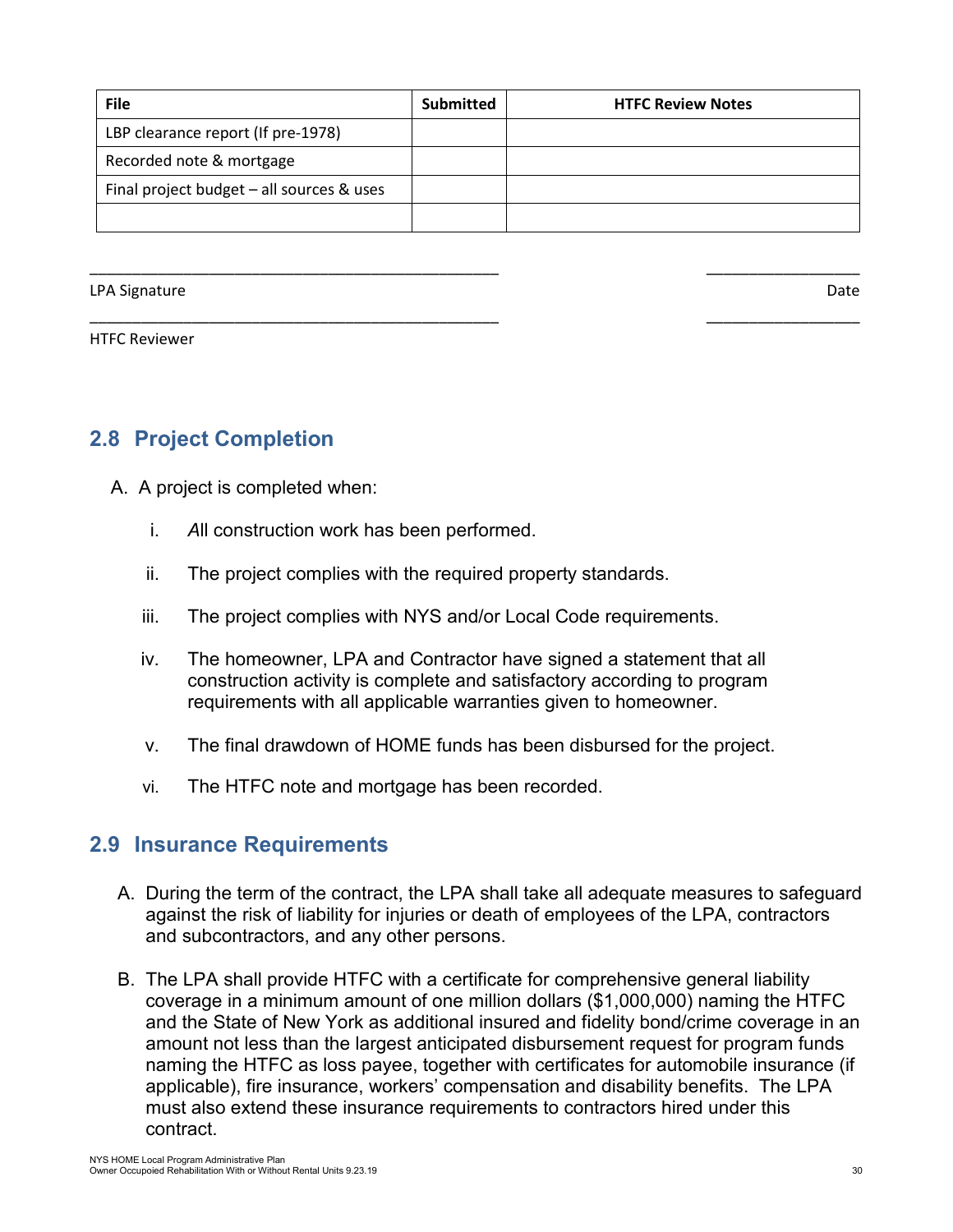- C. Disbursements requested in excess of the fidelity bond/crime coverage will be rejected.
- D. HTFC also reserves the right to further reduce such disbursement or to refuse payment of a disbursement if it is determined that previous disbursements have not yet been distributed to contractors or vendors, and such current disbursement will cause the fidelity bond/crime coverage to be exceeded.
- E. All insurance certificates shall be with a New York State licensed carrier of insurance rated "A" or higher.
- F. Within two (2) business days of having received any notice of non-renewal, cancellation, termination, or rescindment for any type of insurance required herein, the LPA shall provide HTFC with a copy of such notice, either by facsimile or email (in pdf format) to the signatory hereof, together with an explanation of any efforts taken to reinstate such coverage.
- G. The LPA may not cancel, terminate or fail to renew any insurance policy required herein, unless and until the LPA has received HTFC's written consent.

### <span id="page-30-0"></span>**2.10Procurement & Contracting**

- A. The LPA is considered the "procurer" (i.e., it effectively controls the decision of who gets the contract) then the procurement requirements of 2 CFR Part 200.318 - .326 apply. (The combined Omni Circular replaces the former Parts 85 and 84 circulars).
- B. The LPA must receive a minimum of 3 bids for all procured projects to be paid with HOME funds and may select the lowest, responsible bid.
- C. LPAs should refer to and review the HOME Local Program Section 3 Participation Plan available on the HCR HOME Program website when responding to the questions below.
- D. Labor related contract provisions:
	- i. Section 3 requirements for contractors are triggered at \$100,000.
	- ii. MWBE requirements
	- iii. Section 3 and MWBE reporting forms are available at: [http://www.nyshcr.org/Forms/FairHousing/.](http://www.nyshcr.org/Forms/FairHousing/)
- E. The LPA is responsible to ensure an adequate level of competition in bidding to establish cost reasonableness.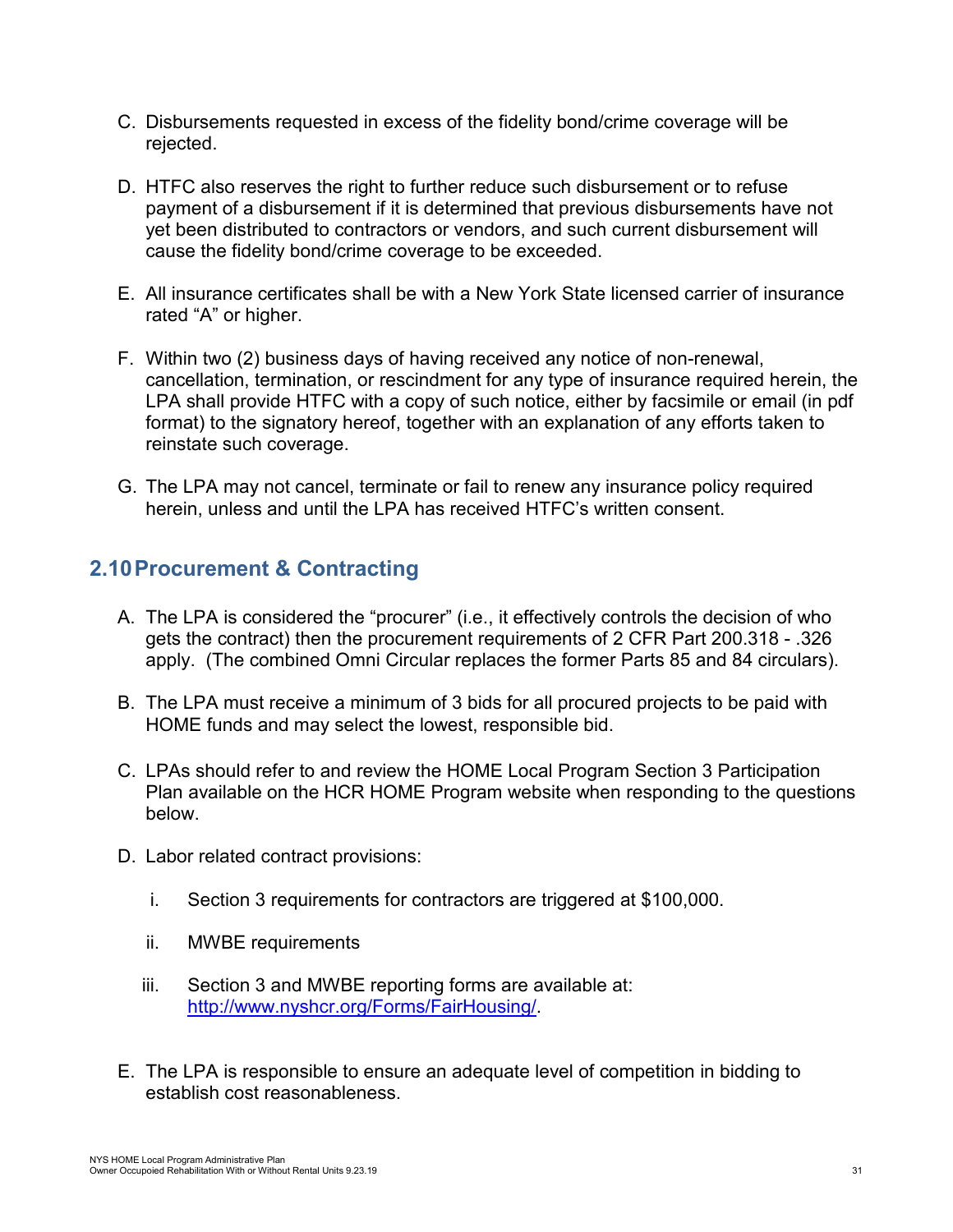### <span id="page-31-0"></span>**2.11 Required Construction Contract Provisions**

- A. Required contract provisions are attached to 2 CFR Part 200 as Appendix II.
- B. A contract must be executed with each contractor providing services.
- C. The homeowner and contractor must be signatories to the contract.
	- i. The LPA should be a third party to the contract able to approve payment and mediate disputes.
- D. Bonding is not required for individual contracts under \$150,000.
- E. LPAs must hold back 10% of the final payment to the contractor until after final completion of construction work and all required documentation has been submitted.
- F. The homeowner, LPA and the contractor have signed off that the work has been completed satisfactorily and meets all program requirements.
- G. LPAs must require that all contractors sign a release of lien form for all construction activity completed and paid for with HOME funds.
- F. Required HOME contract provisions the following may be triggered:
	- i. Labor Standards: Davis-Bacon applies only to construction contracts of 12 or more HOME-assisted units.
	- ii. Section 3: Requirements for individual contractors are triggered at \$100,000
	- iii. MWBE requirements: All contractors are encouraged to utilize minority and women owned business enterprises. Section 3 and MWBE reporting forms are available at: [http://www.nyshcr.org/Forms/FairHousing/.](http://www.nyshcr.org/Forms/FairHousing/)

### <span id="page-31-1"></span>**2.12 Relocation**

- A. The HOME Program is subject to an overall policy of minimizing displacement, and is subject to the Uniform Relocation Act and Section 104(d) of the Housing and Community Development Act of 1974, as amended.
- B. The HOME & CDBG Residential Anti [displacement & Relocation Assistance Plan](http://www.nyshcr.org/Programs/NYSHome/HOME-CDBG-Antidisplacement-Relocation-plan.pdf) (Relocation Plan) establishes the HTFC HOME Program policy to minimize displacement.
- C. Under most circumstances, owner-occupied rehabilitation will not result in permanent displacement, but may produce temporary displacement while work is being completed. Permanent displacement will occur if a tenant in an assisted unit is overincome or otherwise not expected to be housed after rehabilitation. In this case, refer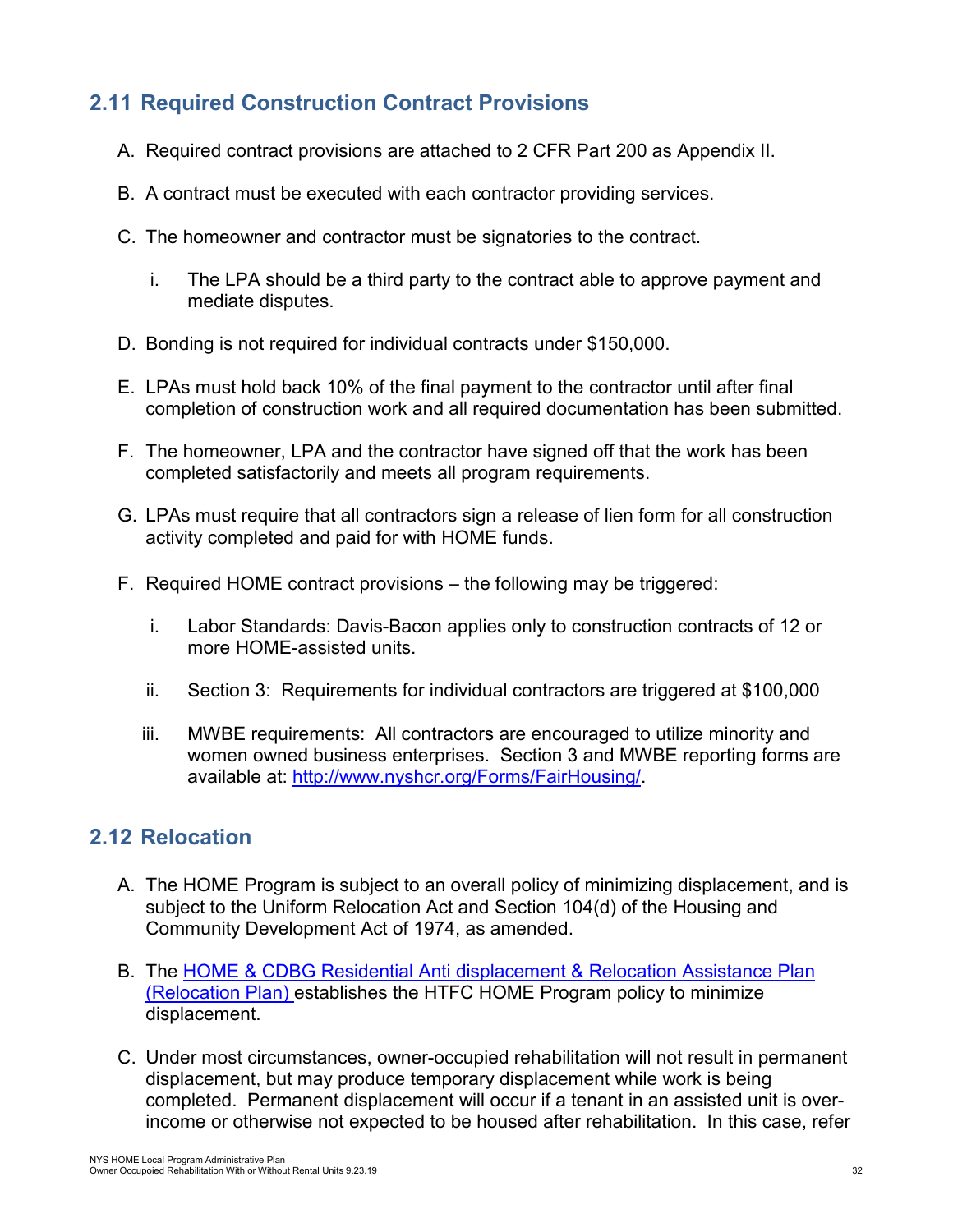to the HUD Handbook 1378 at:

[http://portal.hud.gov/hudportal/HUD?src=/program\\_offices/administration/hudclips/han](http://portal.hud.gov/hudportal/HUD?src=/program_offices/administration/hudclips/handbooks/cpd/13780) [dbooks/cpd/13780](http://portal.hud.gov/hudportal/HUD?src=/program_offices/administration/hudclips/handbooks/cpd/13780) and consult with HTFC before proceeding with the project.

- D. Any legal occupant of a property at the time of application for federal funds is entitled to protections, including the initial notice that is due on the initial application for funds by the owner. The Relocation Plan contains the non-displaced tenant notification form is in Appendix 2; the displaced tenant form is in Appendix 3.
- E. If rents are increased due to the rehabilitation and are unaffordable, otherwise nondisplaced tenants can claim economic displacement and be entitled to benefits. LPAs should review pre- and post-rehab rents to determine if this could occur.

### <span id="page-32-0"></span>**2.12.1 Temporary Relocation**

- A. Temporary relocation may be necessary due to extensive rehabilitation or reconstruction making the home unusable while work is progressing. Temporary relocation may also be triggered by lead hazard control work following the requirements of 24 CFR 35. 1345(a) (2).
	- i. Owner-occupants can be asked to voluntarily self-relocate during this period, or may be assisted with HOME program funds for the costs of temporary relocation.
	- ii. Tenants are considered involuntarily displaced and their costs of temporarily relocation must be paid. HOME funds may be used for this purpose.
	- iii. Federal requirements give administrators flexibility in determining and paying the costs of temporary relocation. Consult with HTFC if there are questions regarding appropriate eligible HOME program costs of temporary relocation.

### <span id="page-32-1"></span>**2.13Construction Management & Monitoring**

### <span id="page-32-2"></span>**2.13.1 Inspections**

- A. HOME rules require progress and final inspections to determine that work was done in accordance with the work scope, contract and property standards.
- B. All progress and final payments to contractors must be signed off by the LPAs construction professional, homeowner and contractor and all lien releases have been submitted.
- C. If Lead based paint (LBP) is present, any hazard control work must be cleared according to the requirements of Part 35. HOME Local will only pay for the first LBP clearance test, if the unit fails, the LPA and/or contractor must pay for the clearance testing.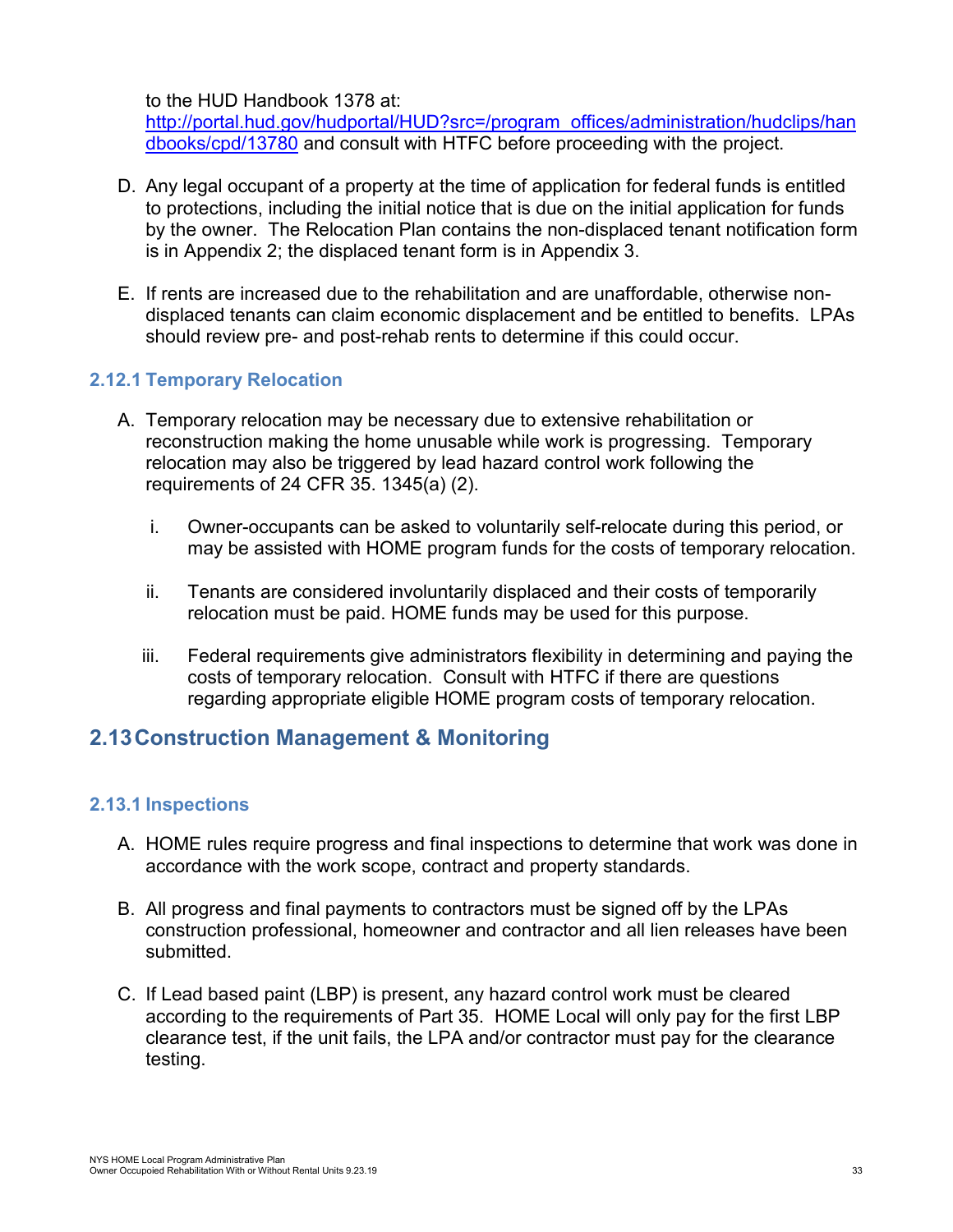### <span id="page-33-0"></span>**2.13.2 Construction Completion**

A. The final inspection must certify completion of the scope of work and that the property meets NYS and/ or Local Code. The inspection must be performed by a NYS Code certified inspector. Documentation must include a signed and dated report from the Code inspector that the property meets NYS and/or Local Code.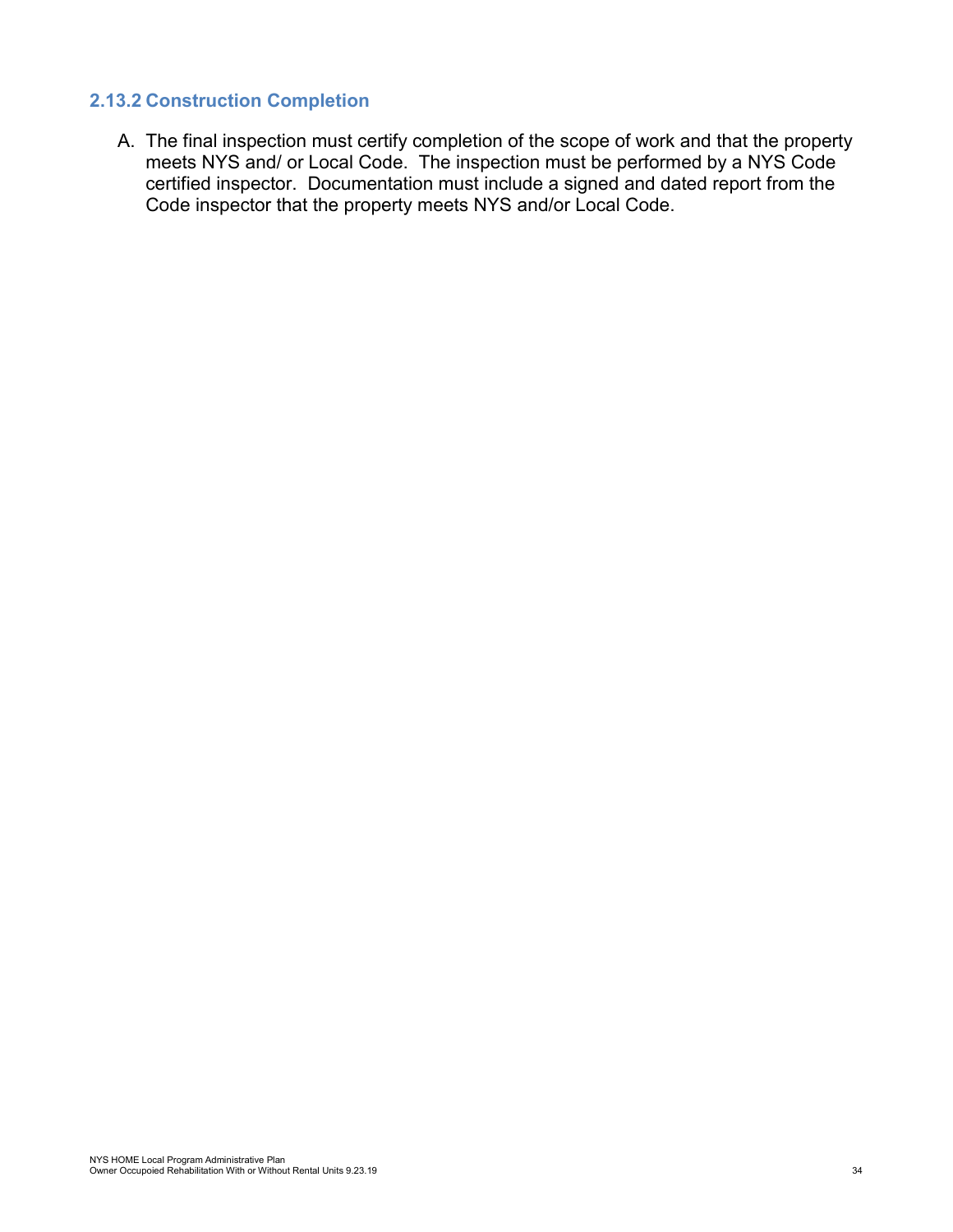## <span id="page-34-0"></span>**3 Financial Management Requirements**

### <span id="page-34-1"></span>**3.1 Uniform Administrative Requirements for Financial Management**

- A. LPAs must have financial management systems that meet uniform federal administrative requirements (now restated at 2 CFR 200.301 - .316) that:
	- i. Provide effective control over and accountability for all funds, property and other assets.
	- ii. Identify the source and application of funds for federally-sponsored activities including records and reports that verify the eligibility, reasonableness, allow ability and allocability of costs.
	- iii. Permit the accurate, complete and timely disclosure of financial results in accordance with HUD reporting requirements or, for sub recipients, grantee reporting requirements
	- iv. Minimize the time elapsing between the transfer of funds from the U.S. Treasury and disbursement by the grantee or sub recipient.
	- v. The LPA shall comply with the Uniform Administrative Requirements as set forth in 2 CFR Part 200 and the Uniform Administrative Requirements, Cost Principals and Audit Requirements and as described in 24CFR Part 92.205, as applicable and as may be amended from time to time.
- B. The financial management standards should provide for:
	- i. Internal Controls The combination of policies, procedures, job responsibilities, personnel and records that together create accountability in an organization's financial system and safeguard its cash, property and other assets.
	- ii. Budget Controls procedures to compare and control expenditures against approved budgets.
	- iii. Accounting Records records that sufficiently identify the source and application of HOME funds provided.
	- iv. Cash Management procedures in place to minimize the amount of time that elapses between receipt of HOME funds and the actual disbursement of those funds.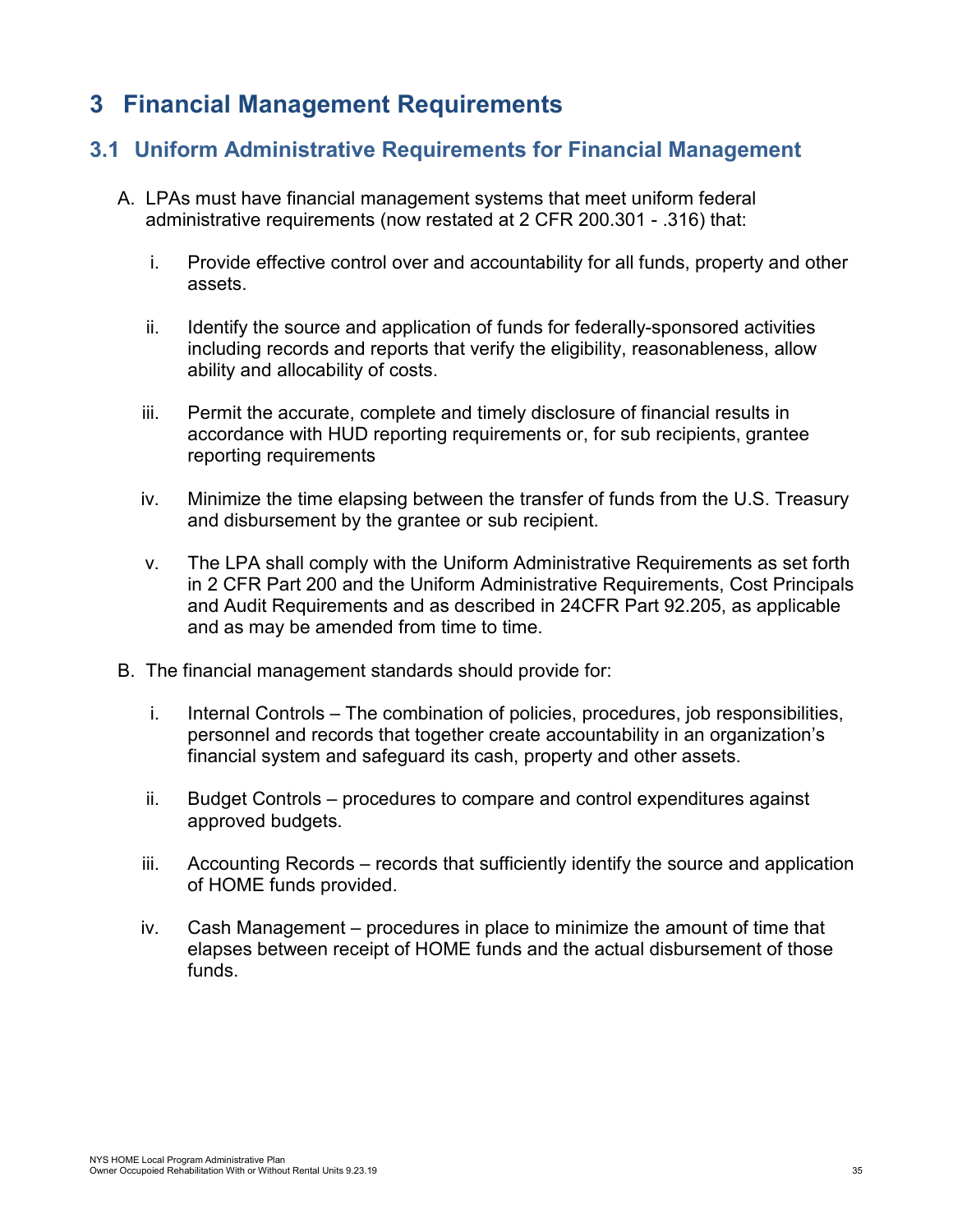### <span id="page-35-0"></span>**3.2 Disbursements and IDIS**

- A. The LPA shall not request disbursement of funds under the contract until the funds are needed for payment of eligible costs, meaning that the cost has occurred prior to billing HOME Local. Advances of funds are not permitted.
- B. Requests for disbursement of funds for owner-occupied housing rehabilitation will require submission of a certification, signed by the LPAs construction professional, the homeowner and contractor, stating that the work has been satisfactorily completed.
- C. The amount of each request shall be limited to the amount needed to pay such costs incurred.
- D. Payments of funds under the contract are also subject to the LPAs compliance with the requirements of the IDIS system or any other similar or successor system used by HUD and all further documentation which may be demanded by HTFC related to any request for funds.
- E. HTFC will not disburse funds if the LPA is in default of any of the provisions of the contract.
- F. The LPA shall commit all funds within 12 months of the start date of the contract and expend all funds within 24 months of the start date of the contract.
- G. The LPA must submit an Authorized Signature Form prior to contract execution; the form is available on the HCR HOME Program website.
- H. Disbursement requests must be submitted in compliance with the instructions available on the HCR HOME Program website.
- I. The NYS HOME Local Program will not pay for work that has not been completed; no advance or up-front payments will be permitted.
- J. Request for payment of administrative funds must be within 15% of project cost expenditure.
- K. IDIS Integrated Disbursement Information System requirements:
	- i. The POA starts when the unit is completed in IDIS; this requirement is referenced in the HTFC note and mortgage.
	- ii. LPAs must ensure unit completion in IDIS and are required to submit the project completion report and documentation that the unit meets NYS and or Local Code along with the request for final payment.
	- iii. The IDIS Red Flag Report details infrequent draw status, final draw for 30 days or more, auto cancellation pending within 30 days, auto cancellation pending within 90 days and auto cancelled within the past year. LPAs must respond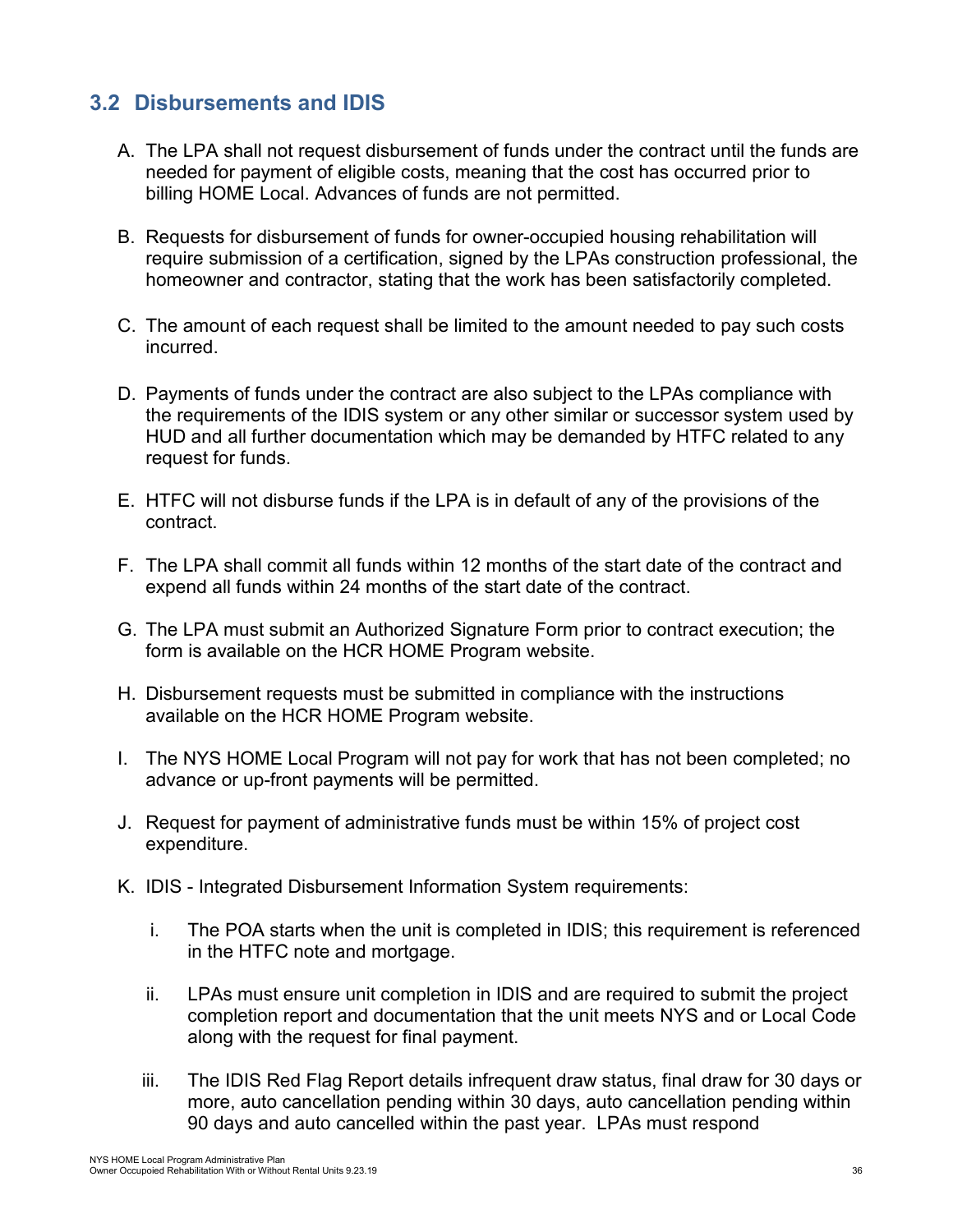immediately to their HOME Local Program Manager requests to resolve issues and remove red flagged units from the report.

iv. Due to IDIS automatically cancelling projects in the system for no activity, LPAs should not set up units in IDIS unless the project is ready to start construction and/or the LPA is ready request the first disbursement.

### <span id="page-36-0"></span>**3.3 Match**

- A. HOME has a program match requirement of 25% of the HOME funds expended that must be provided as permanent contributions from non-federal sources.
- B. Match must be reported on the required bi-annual report to HTFC. Information on eligible sources of match and the amount required to be matched in the awarded contract is available on the HCR HOME Program website.

### <span id="page-36-1"></span>**3.4 Program Income**

- A. Program income is any funds received by the LPA from a HOME investment. In most owner-occupied rehabilitation circumstances, the program income will be derived from the repayment of HTFC notes and mortgages used to secure the HOME investment. This typically occurs in the event of resale, prepayment, or repayment in the event of noncompliance or default, such as the homeowner no longer residing in the property as principal residence.
- B. All program income, proceeds, unexpended funds, recaptured funds or other assets, interest income or other income deriving from funds provided pursuant to the program that are received by the LPA shall be returned to the HTFC within 30 days of receipt and will be reallocated for HOME eligible activities according to the State's Action Plan.
- C. The LPA shall furnish financial records detailing all program income and must remit all program income to the HTFC.
- D. All program income must be reported on the bi-annual report form.

### <span id="page-36-2"></span>**3.5 Audit**

- A. LPAs that expend more than \$750,000 in federal funds (not limited to HOME) are subject to the audit requirements at 2 CFR 200.501 - .512 (formerly A-133.).
- B. The LPA must notify HTFC within 60 days of the end of its fiscal year whether or not if it is subject to this requirement using the Federal Assistance Expenditure Form available on the HCR HOME Program website.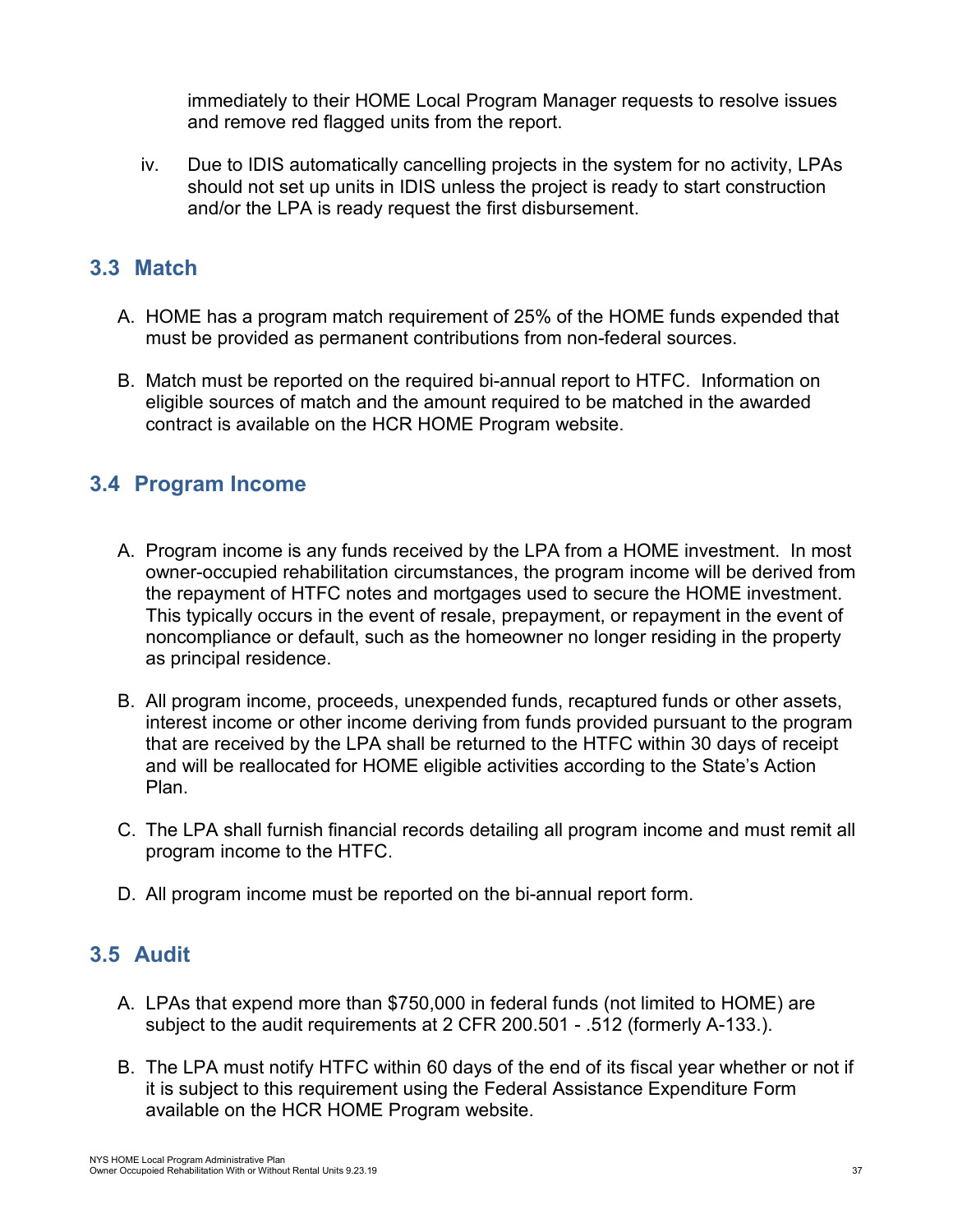### <span id="page-37-0"></span>**3.6 Contract Closeout**

- A. A contract is eligible for closeout when:
	- i. All program funds for HOME assisted units have been disbursed.
	- ii. All units have been reported as completed in IDIS.
- iii. All required reports have been submitted, except for the most recent audit if it is not yet due.
- B. Any program income funds on hand at closeout have been returned to the HTFC.
- C. Due to federal HOME program commitment and expenditure requirements, the HTFC reserves the right to de-obligate committed HOME funds for non-compliance with the terms of the contract. All remaining program funds not expended at contract close out will be de-obligated and reallocated for future HOME eligible activities according to the State's Action Plan.
- D. The LPA is required to maintain all program files and documentation, including financial information, for a period of at least five years after the close out of the contract and throughout the POA.
- E. The LPA shall comply with HOME Local Program project close out procedures and verify the grant is 100% complete with all required project completion reports and single audits have been submitted.
- F. The LPA must have been monitored with all monitoring findings resolved.
- G. HTFC will issue a close out letter to the LPA detailing that the project is complete then HTFC will officially close out the contract and de-obligate any remaining unexpended HOME funds.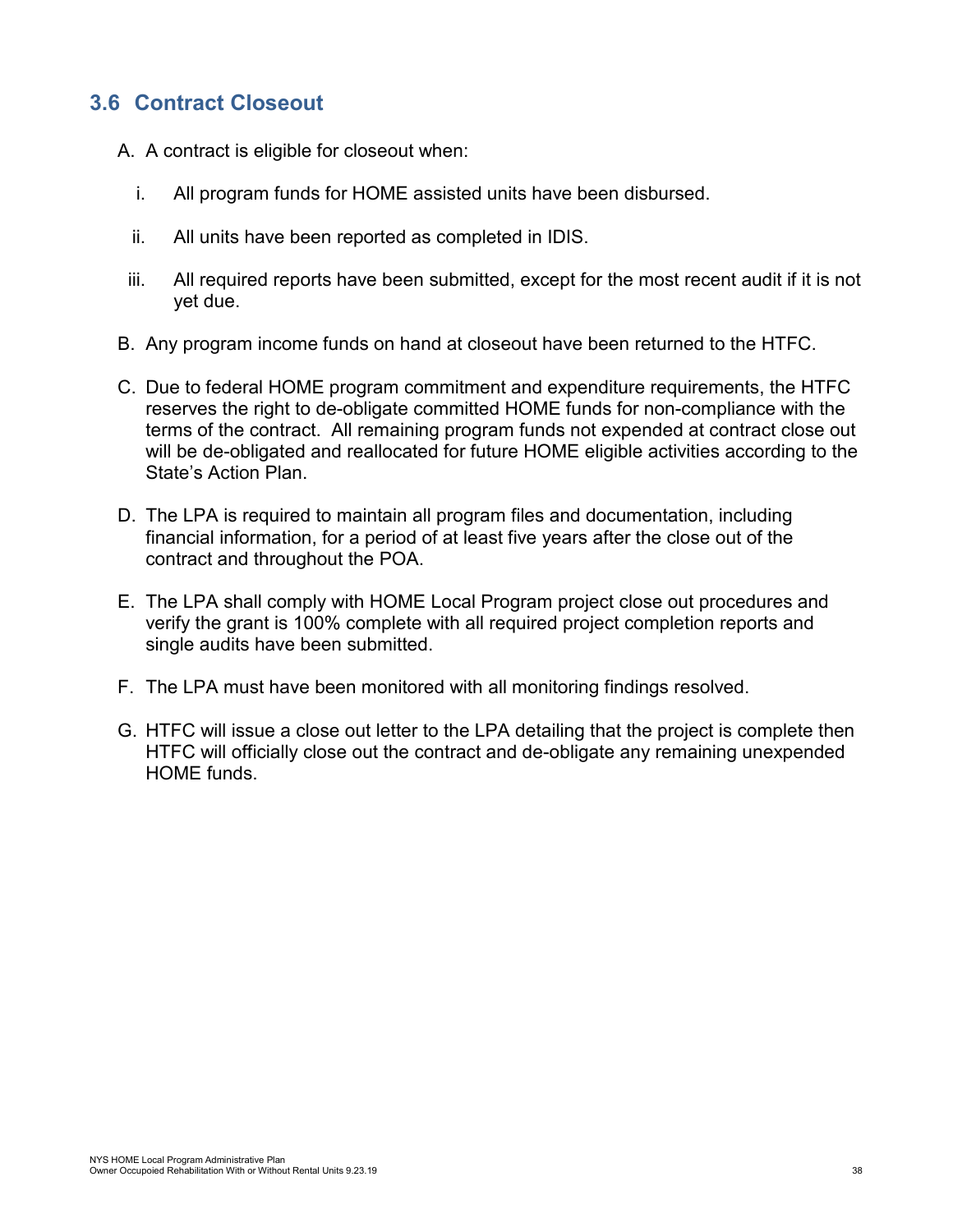# <span id="page-38-0"></span>**4 Homeowner Housing Rehabilitation with Rental Units**

#### **NOTE: This Chapter applies only if the LPA is going to rehabilitate owner-occupied properties that contain rental units, that is, a 2, 3, or 4 unit owner-occupied property.**

- A. While the primary purpose of Homeowner Rehabilitation programs is to repair or rehabilitate owner-occupied single family home, funds may also be used to provide rehabilitation of rental units in an owner-occupied 2-4 unit property where the homeowner unit is being rehabilitated.
- B. HTFC prefers a "whole house" approach to rehabilitate all units and common areas in an owner-occupied property with rental units. If the owner's and all rental units qualify for HOME assistance, then all units should be HOME assisted as a single undertaking.
- C. The housing rehabilitation must be comprehensive enough in scope to assure the entire property, including all units and common areas, must meet HTFC Housing Rehabilitation Standards, and NYS and/or Local Code upon completion.
- D. Assisted rental units are subject to the HOME occupancy, affordability and lease up requirements described in this Section.

### <span id="page-38-1"></span>**4.1 Cost Allocation & Determination of Assistance to Rental Unit**

- A. If funds other than HOME funds are used to assist the project, the LPA must determine if the HOME assistance is being used in the owner's unit, the rental units or both via cost allocation.
- B. The LPA must complete the Cost Allocation Worksheet for Homebuyer/Homeowner Projects with Rental Units included in this Plan.
- C. If HOME pays for all costs associated with the project, or if cost allocation is not conducted, it is assumed that all units are HOME-assisted and subject to HOME requirements.

### <span id="page-38-2"></span>**4.2 Property Eligibility**

A. HOME Maximum Sales Price Limits (maximum purchase price/after rehab value) are published for 2 – 4 family units as well as single family units. The limit applicable to the project unit count limit should be applied to the after-rehab value of the property for this determination of eligibility. The limits are available at: [https://www.hudexchange.info/resource/2312/home-maximum-purchase-price-after](https://www.hudexchange.info/resource/2312/home-maximum-purchase-price-after-rehab-value/)[rehab-value/.](https://www.hudexchange.info/resource/2312/home-maximum-purchase-price-after-rehab-value/) All other details covering property eligibility and determination of after rehab value are covered in this Plan.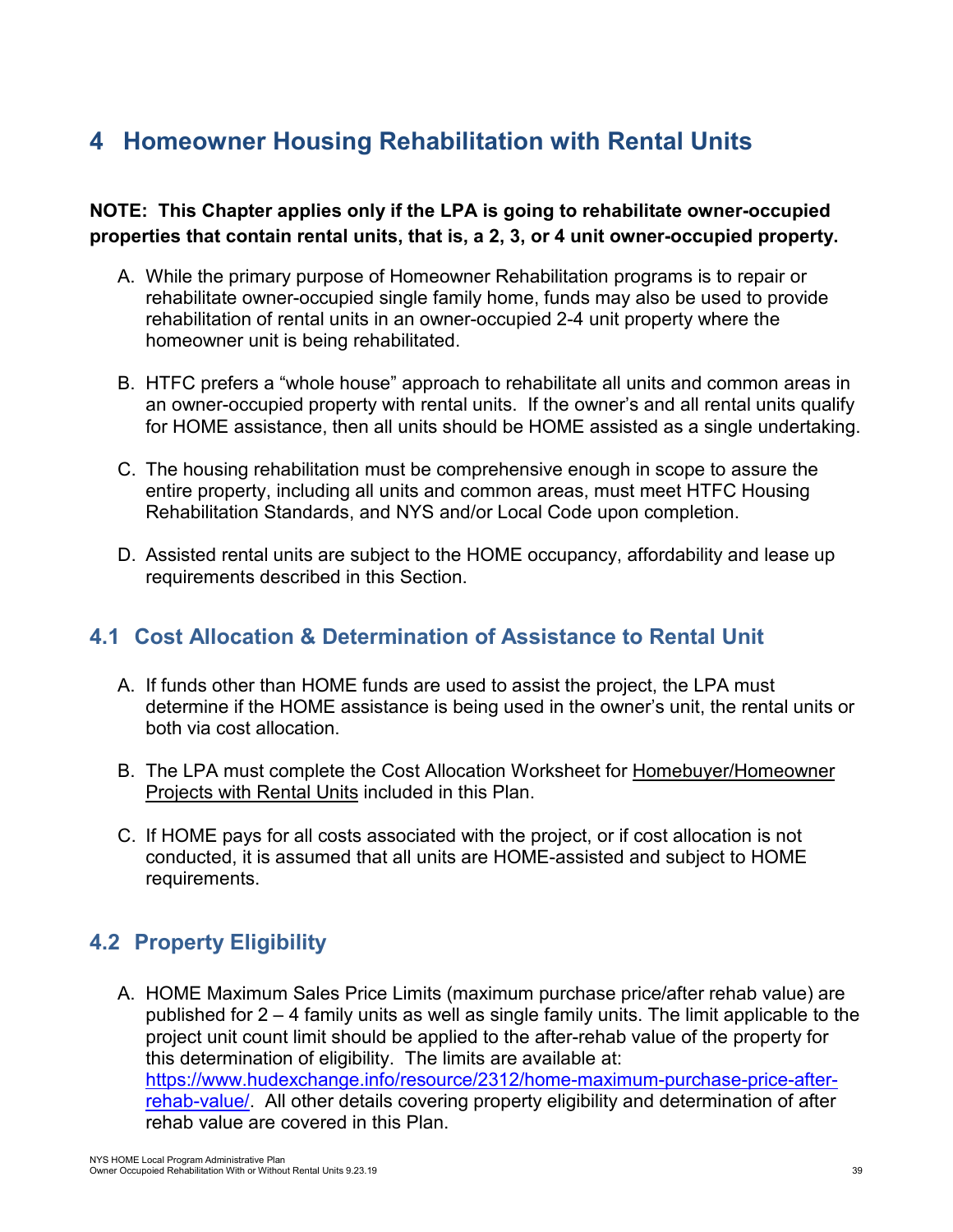### <span id="page-39-0"></span>**4.3 Homeowner Underwriting**

A. The LPA must ensure that the property will be sustainable for the homeowner throughout the POA. If amortizing loan funds are being used for any part of the rehabilitation, the LPA must underwrite the homeowner to determine that the owner can afford the rehabilitation and sustain ownership, and determine the revenue associated with any rental units is sufficient to pay the operating and maintenance costs of the rental units. If only HOME funds are being used for the rehabilitation, the LPA should review existing debt and financial obligations are manageable for the owner.

### <span id="page-39-1"></span>**4.4 Rental Unit Requirements**

- A. If HOME funds are also used to assist the low-income homeowner to rehabilitate one or more of the rental units in the single-family housing, the affordability requirements of § 92.252 apply to assisted rental units for the POA, including:
	- i. Low income occupancy at or below 80% of AMI
	- ii. Tenant income eligibility certification
	- iii. HOME rent limits & utility allowances
	- iv. HOME lease provisions in §92.253
	- v. Maintenance of the rental units to §92.251 property standards.
- B. These requirements are imposed for the POA and enforceable through the HTFC Note and Mortgage and the Rental Unit Addendum. The rental provisions may be terminated, at the discretion of HTFC, upon recapture of the HOME investment.
- C. If it is determined that HOME funds are NOT used to rehabilitate rental units, a cost allocation must be on file to back up this conclusion and the above requirements are not applicable.

### <span id="page-39-2"></span>**4.4.1 Tenant Income Eligibility**

A. All tenants assisted must be under 80% of median income as defined by HUD HOME income limits posted at: [https://www.hudexchange.info/manage-a-program/home](https://www.hudexchange.info/manage-a-program/home-income-limits/)[income-limits/.](https://www.hudexchange.info/manage-a-program/home-income-limits/)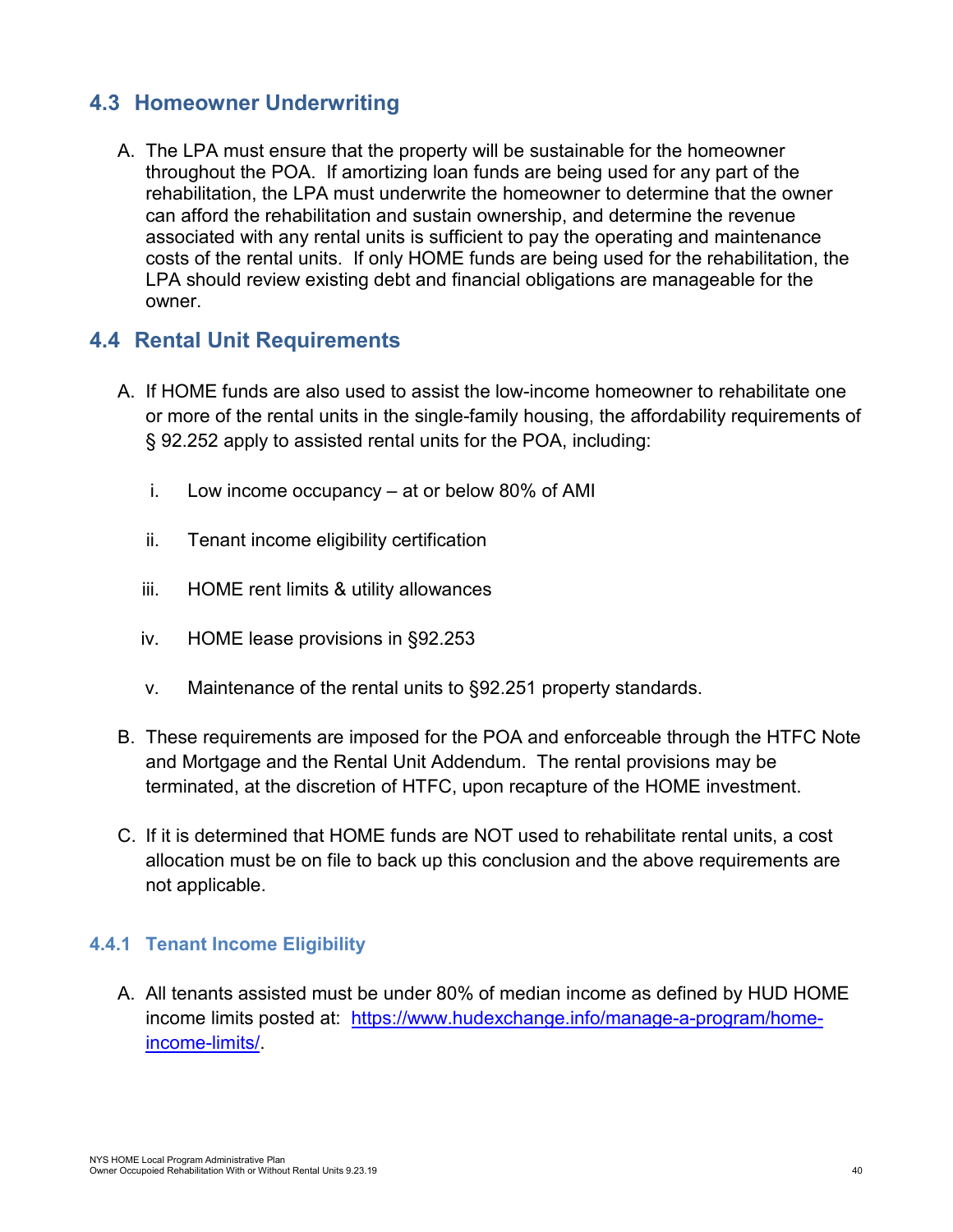- B. Existing tenants must be certified as income eligible prior to commitment of the funds to the project. New tenants for vacant units must be certified as income eligible prior to lease execution and occupancy.
- C. Income will be determined using the Section 8 or known as the Part 5 method, defined at 92.203(b). LPAs may use the HUD CPD Income Eligibility Calculator at: [https://www.hudexchange.info/incomecalculator/.](https://www.hudexchange.info/incomecalculator/)
- D. All income sources must have at least two months of source documentation (92.203(a)  $(2)$ ).
- E. Income certifications must signed and dated by the LPA and the tenant.

### <span id="page-40-0"></span>**4.5 Relocation**

A. Under most circumstances, owner-occupied rehabilitation will not result in permanent displacement. However, permanent displacement can occur if a tenant in an assisted unit is over-income or otherwise not expected to be housed after rehab. Refer to HUD Handbook 1378 at:

[http://portal.hud.gov/hudportal/HUD?src=/program\\_offices/administration/hudclips/han](http://portal.hud.gov/hudportal/HUD?src=/program_offices/administration/hudclips/handbooks/cpd/13780) [dbooks/cpd/13780](http://portal.hud.gov/hudportal/HUD?src=/program_offices/administration/hudclips/handbooks/cpd/13780) and consult with HTFC before proceeding with the project.

- i. If rents are increased due to the rehabilitation and are unaffordable, otherwise non-displaced tenants can claim economic displacement and be entitled to benefits. LPAs should review pre- and post-rehab rents to determine if this could occur.
- B. Temporary relocation may be necessary due to extensive rehabilitation or reconstruction making the home unusable while work is progressing or for lead hazard control work following the requirements of 24 CFR 35. 1345(a) (2).
	- i. Tenants are considered involuntarily displaced and their costs of temporarily relocation must be paid. HOME funds may be used for this purpose.
	- ii. Federal requirements give administrators flexibility in determining and paying the costs of temporary relocation. Consult with HTFC if there are questions regarding appropriate eligible HOME program costs of temporary relocation.
- C. Existing tenants must be provided a notice at the time of award of funds to the project, notifying the tenant of displacement or non-displacement. The non-displaced tenant notification form is in Appendix 2; the displaced tenant form is in Appendix 3 of Handbook 1378.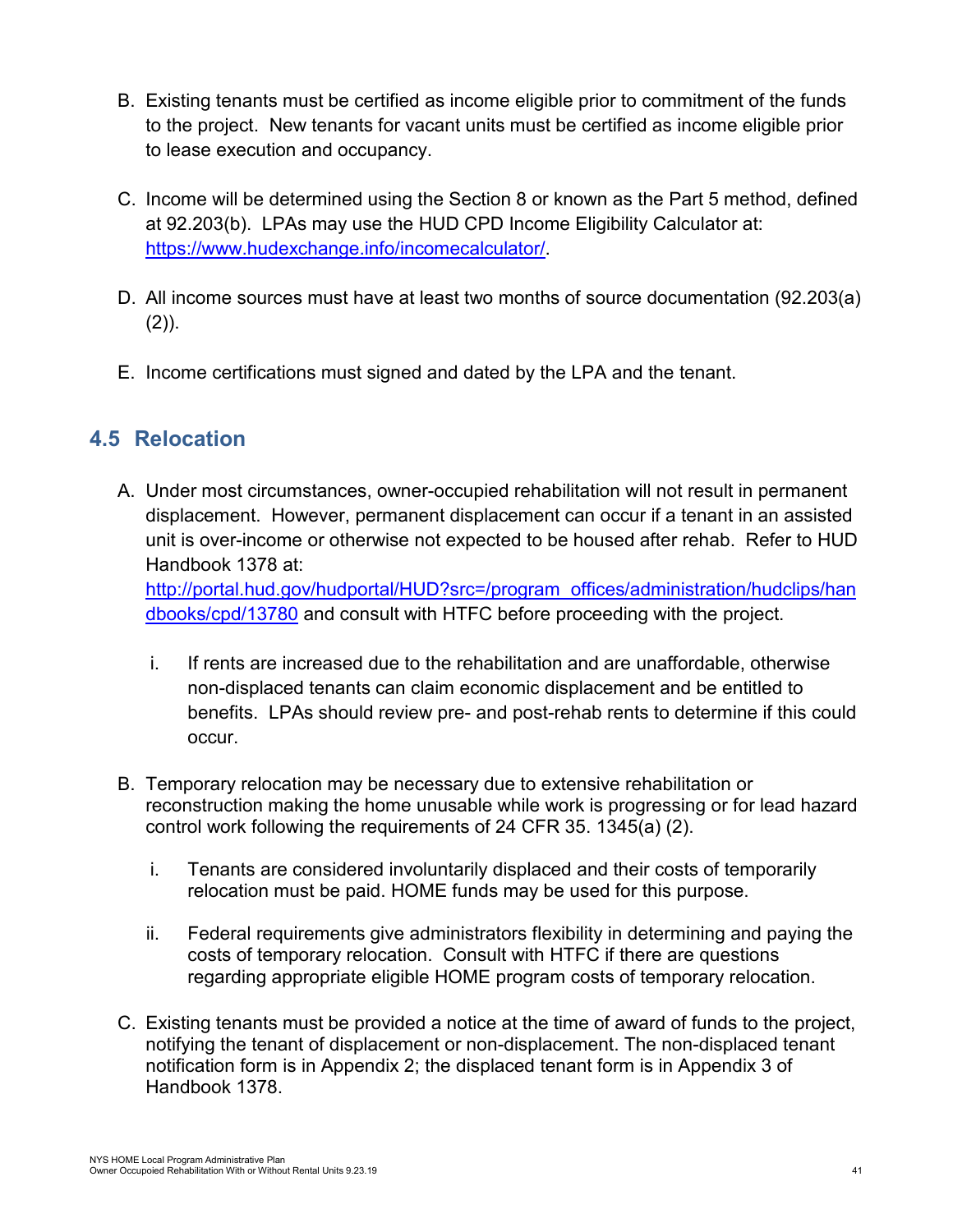### <span id="page-41-0"></span>**4.6 Terms of Assistance**

- A. The entire property is subject to a 5 year Period of Affordability (POA), regardless of the amount of HOME funds invested.
- B. The term of the lien is for 5 years at zero percent (0%) interest. The principal balance will be reduced by 1/5<sup>th</sup>, on each anniversary date of when the unit was completed in IDIS. No repayment is required if the homeowner remains as principal resident throughout the POA. If the home is sold or the owner no longer resides as principal resident, the pro-rated portion of the lien must be repaid to the HTFC.

#### <span id="page-41-1"></span>**4.6.1 Written Agreement**

A. If the homeowner is receiving HOME assistance to rehabilitate one or more rental units, the written agreement must include the Rental Unit Addendum as referenced in This Plan.

#### <span id="page-41-2"></span>**4.6.2 Note & Mortgage**

- A. If rental units are assisted, the Note and Mortgage must include the Rental Unit Addendum as referenced in this Plan.
- B. If the home is sold during the POA to another HOME eligible homeowner, the note and mortgage terms may be assumed by the new HOME eligible homeowner, including the Rental Unit Addendum referenced in this Plan.

### <span id="page-41-3"></span>**4.7 Initial Project Approval**

- A. HTFC must approve the initial project file prior to set-up in IDIS and the initial project draw. This requirement applies to the first project with rental units, whether or not an initial project approval has already been conducted for an owner-occupied rehabilitation project without rental units.
- B. The information that must be submitted for the rental units is contained in the Initial File Submission Checklist - Rental Unit Supplement included in this Plan and also is available on the HCR HOME Program website.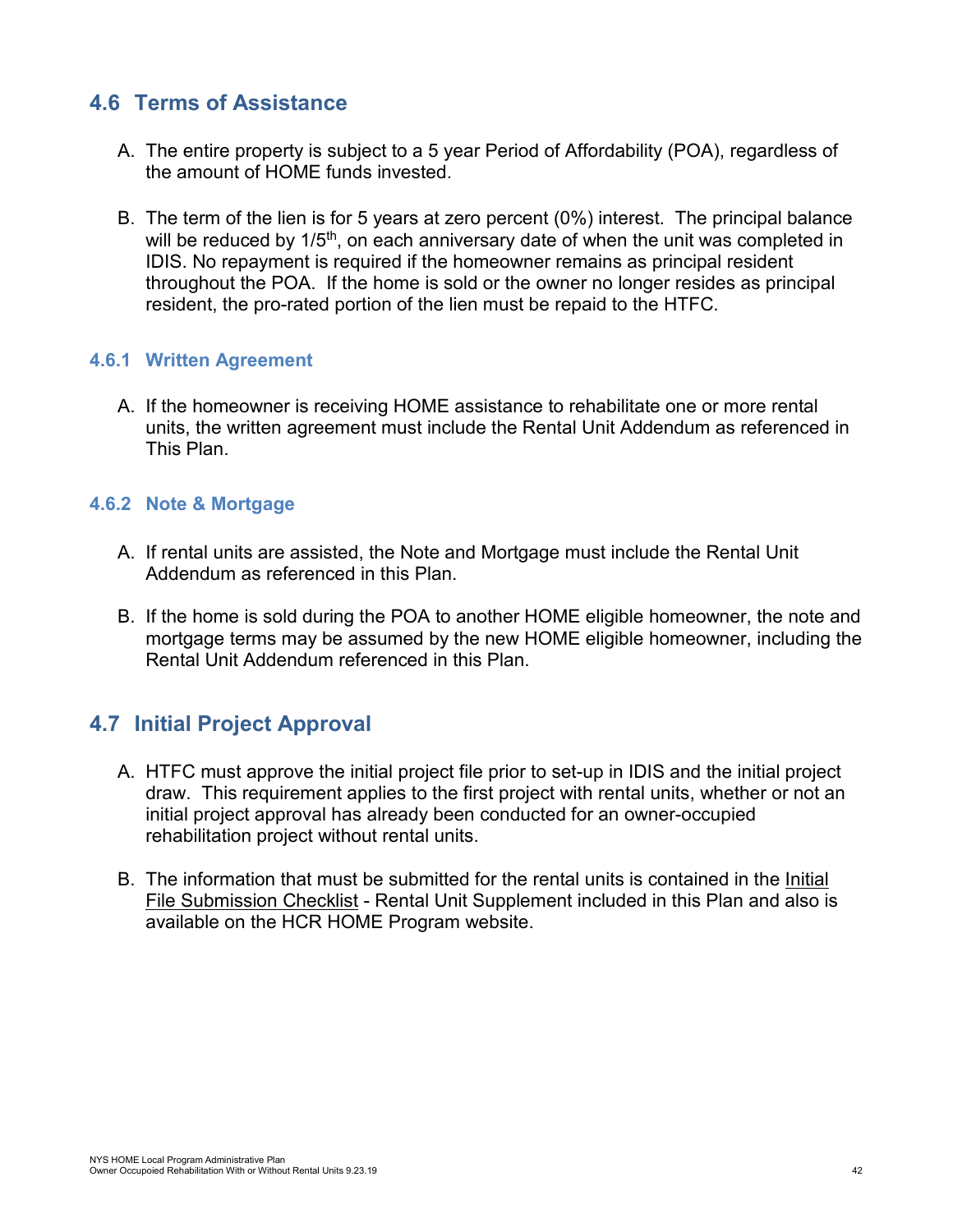### <span id="page-42-0"></span>**LPA Homeowner Housing Rehabilitation With or Without Rental Units**

### **Initial File Submission Checklist - Rental Unit Supplement**

| <b>SHARS:</b> | <b>Project Address:</b> |  |
|---------------|-------------------------|--|
|               |                         |  |

| <b>File</b>                                                                | <b>Submitted</b> | <b>HTFC Review Notes</b> |
|----------------------------------------------------------------------------|------------------|--------------------------|
|                                                                            |                  |                          |
| Part 1: Submitted at Project Setup                                         |                  |                          |
| Executed rental unit addendum to written<br>agreement                      |                  |                          |
| Cost allocation                                                            |                  |                          |
| Initial rent & utility allowance                                           |                  |                          |
| Tenant income certification &<br>$documentation - if existing tenant$      |                  |                          |
| Lease form/addendum                                                        |                  |                          |
|                                                                            |                  |                          |
| <b>Part 2: Submitted at Project Completion</b>                             |                  |                          |
| Final unit inspection                                                      |                  |                          |
| Tenant income certification &<br>documentation - if not submitted at setup |                  |                          |
| Executed lease/addendum                                                    |                  |                          |

\_\_\_\_\_\_\_\_\_\_\_\_\_\_\_\_\_\_\_\_\_\_\_\_\_\_\_\_\_\_\_\_\_\_\_\_\_\_\_\_\_\_\_\_\_\_\_\_ \_\_\_\_\_\_\_\_\_\_\_\_\_\_\_\_\_\_

\_\_\_\_\_\_\_\_\_\_\_\_\_\_\_\_\_\_\_\_\_\_\_\_\_\_\_\_\_\_\_\_\_\_\_\_\_\_\_\_\_\_\_\_\_\_\_\_ \_\_\_\_\_\_\_\_\_\_\_\_\_\_\_\_\_\_

LPA Signature Date

HTFC Reviewer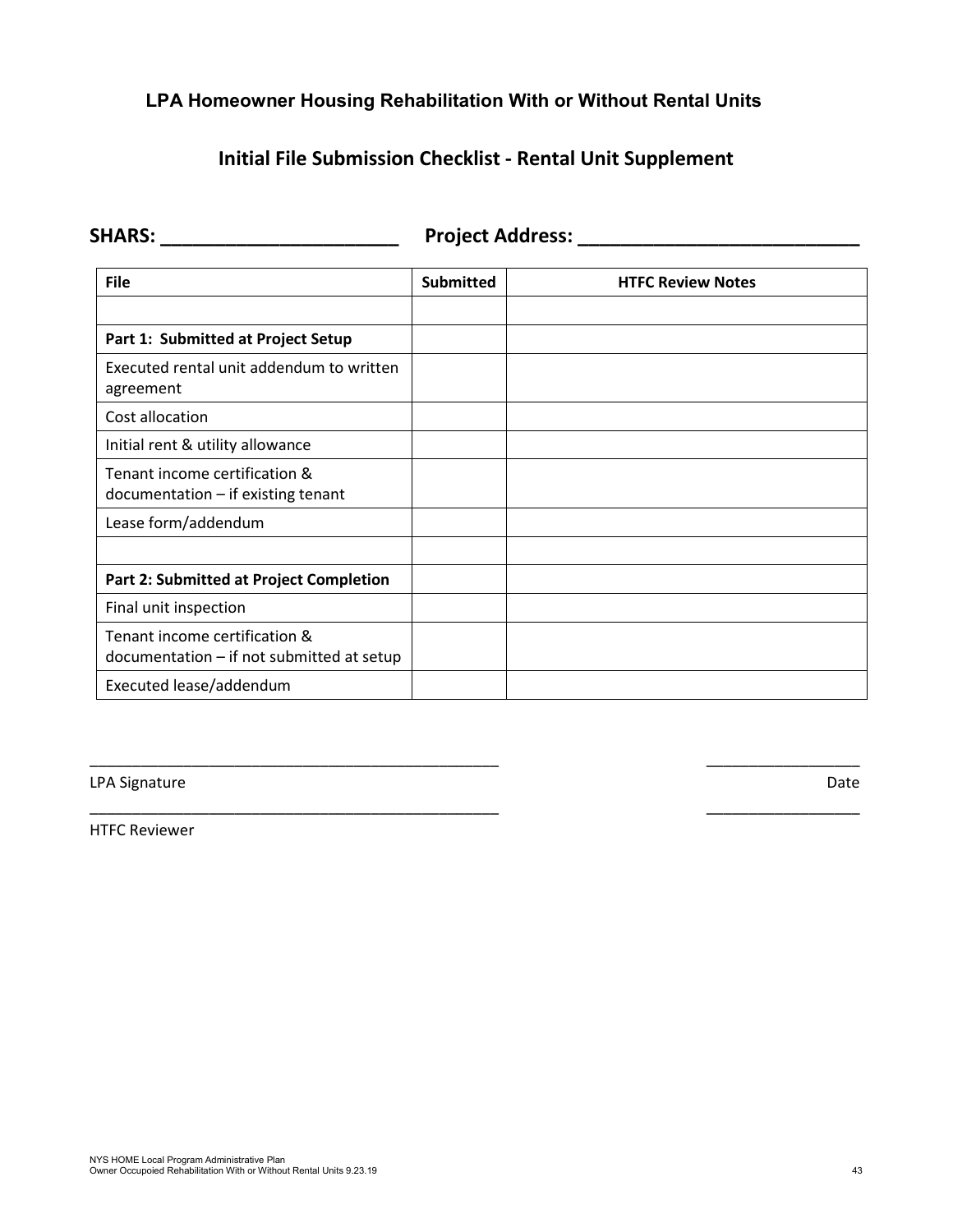### <span id="page-43-0"></span>**4.8 Eligible Administrative and Project Delivery**

- A. Eligible project costs are those permitted by the NYS HOME Local Program Budget Policy available on the HOME Program website and as approved by HTFC at contract execution. Please review the policy for specific eligible and in-eligible costs.
- B. In addition to project delivery costs and subject to the same limits, the LPA may incur project delivery specifically for the rental units, including:
	- i. Determination of tenant selection requirements & rents.
	- iv. Completion of tenant income documentation and certification.
	- v. Development and execution of leases compliant with HOME requirements.

### **4.9 Completion**

A project with rental units cannot be completed until all units are occupied and beneficiary information has been reported. Rental units must be occupied by eligible tenant within 18 months of when construction is complete.

### <span id="page-43-1"></span>**4.10Recordkeeping**

A. The LPA must maintain additional records specifically for each rental unit assisted with HOME funds. These items are summarized in the Rental Unit Supplemental File Checklist in this Plan and also available on the HCR HOME Program website.

### <span id="page-43-2"></span>**4.11 Project Monitoring – Rental Units**

- A. The LPA is responsible for ensuring full compliance of each assisted rental unit with HOME requirements, and for monitoring the rental units and maintaining records of monitoring and provision of appropriate documentation to HTFC.
- B. If rental units are part of a homeowner rehabilitation project, the LPA must monitor the rental units for compliance through the POA, including the following activities:
	- i. Approve the rents annually, based on updated HOME rent limits and utility allowances, prior to the implementation of rent changes;
	- ii. Conduct (or review) tenant income re-certifications during the POA (tenants selfcertifications are permitted and source documentation is not required for recertifications);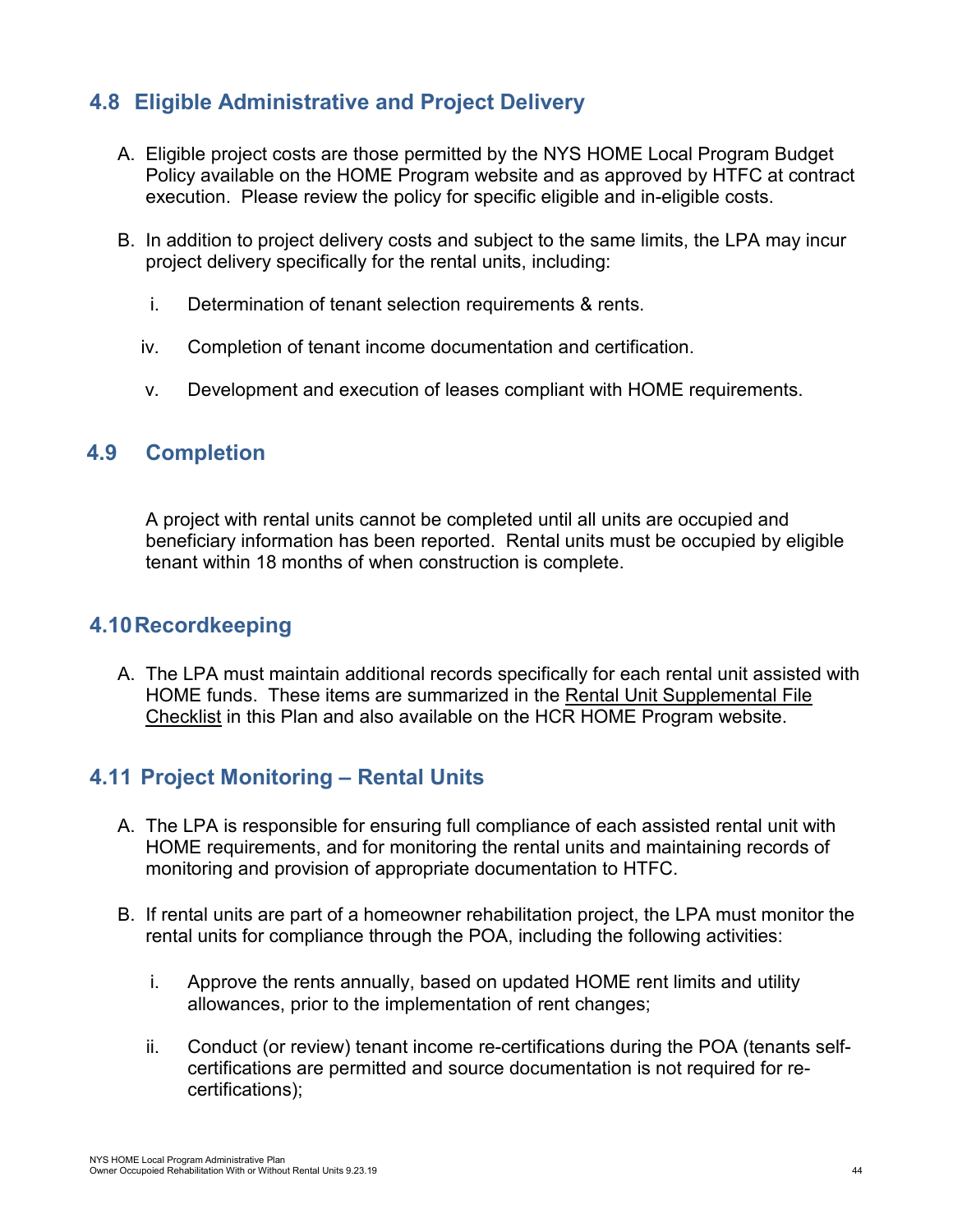- iii. Review and approve new tenants (including full source documentation) and leases;
- iv. Conduct unit inspections to certify compliance with HOME ongoing property standards at 92.251 in the first year and every three years thereafter during the period of affordability.

# <span id="page-44-0"></span>**4.12 Attachments**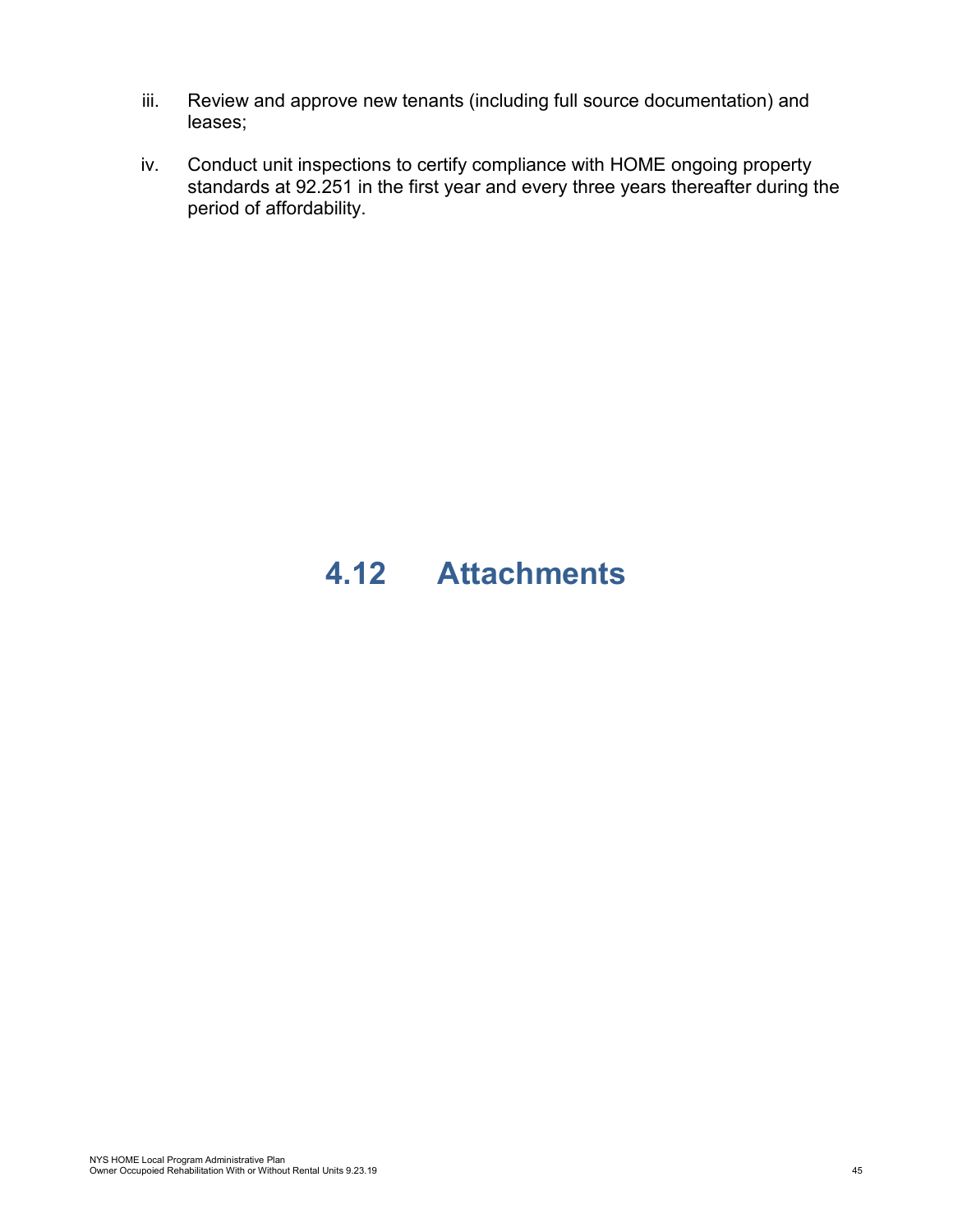#### <span id="page-45-0"></span>**4.12.1 Cost Allocation Worksheet**

### <span id="page-45-1"></span>**LPA Homeowner Housing Rehabilitation with Rental Unit**

Cost Allocation Worksheet

*\*\*Double click anywhere on the form below to add data fields*.

| <b>Project Costs</b>        |                                |                 |                               |                                 |                      |
|-----------------------------|--------------------------------|-----------------|-------------------------------|---------------------------------|----------------------|
| Rehabilitation/Construction |                                |                 |                               |                                 |                      |
| Site/infrastructure         |                                |                 |                               |                                 |                      |
| Hard costs                  |                                |                 |                               |                                 |                      |
| Soft costs                  |                                |                 |                               |                                 |                      |
|                             |                                |                 |                               |                                 |                      |
| <b>Total Project Costs</b>  | \$                             |                 |                               |                                 |                      |
| <b>Project Funds</b>        |                                |                 |                               |                                 |                      |
| <b>HOME Funds</b>           | \$<br>$\overline{\phantom{a}}$ | #DIV/0!         |                               |                                 |                      |
| <b>Other Funds</b>          | \$                             | #DIV/0!         |                               |                                 |                      |
|                             |                                | % of            |                               | <b>HOME</b><br>assisted<br>unit | Cost<br>allocated to |
| Units                       | Square Ft                      | <b>Total SF</b> | Unit Cost                     | (Yes/No)                        | <b>HOME</b>          |
| Owner's Unit                |                                | $0$ #DIV/0!     | #DIV/0!                       | Yes                             | #DIV/0!              |
| Rental Unit 1               |                                | $0$ #DIV/0!     | #DIV/0!                       |                                 |                      |
| <b>Rental Unit 2</b>        | $\Omega$                       | #DIV/0!         | #DIV/0!                       |                                 |                      |
| <b>Rental Unit 3</b>        | $\Omega$                       | #DIV/0!         | #DIV/0!                       |                                 |                      |
|                             |                                |                 |                               |                                 |                      |
| <b>Total Sq Ft</b>          | 0                              |                 | Costs allocated to HOME units |                                 | #DIV/0!              |
|                             |                                |                 |                               |                                 |                      |
|                             |                                |                 |                               |                                 |                      |
|                             |                                |                 |                               |                                 |                      |

Are the costs allocated to the HOME units equal to or greater than the HOME funds in the project?

\_\_\_\_\_\_\_\_\_\_\_\_\_\_\_\_\_\_\_\_\_\_\_\_\_\_\_\_\_\_\_\_\_\_\_\_\_\_\_\_\_\_\_ \_\_\_\_\_\_\_\_\_\_\_\_\_

Yes □ No □ (if not, increase assisted units)

LPA signature Date Date Contract and Date Date Date Date